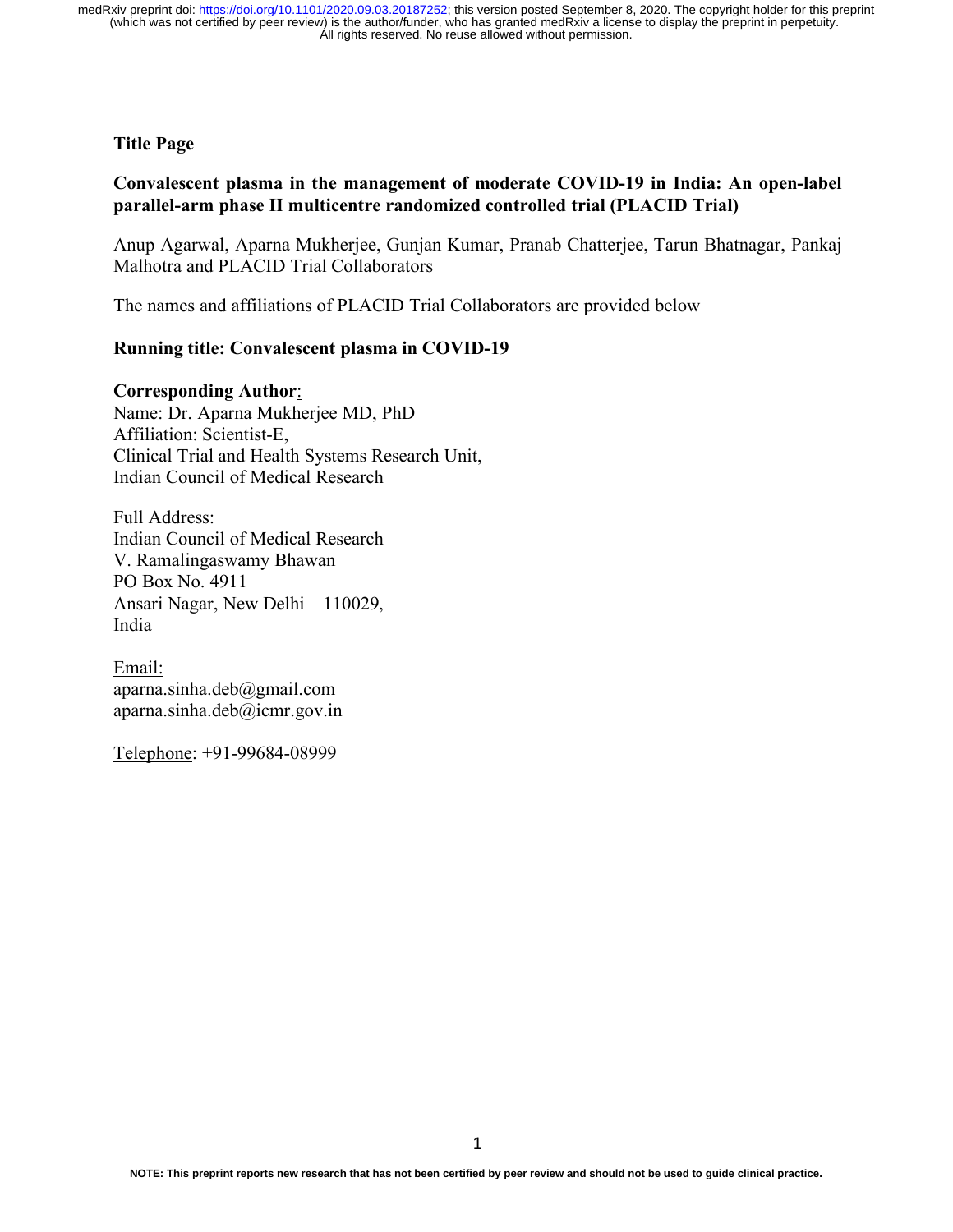| Name                                    | Highest<br>Degree | Affiliation                                                                                                                                                | <b>Full Address</b>                                                                                                                                     |
|-----------------------------------------|-------------------|------------------------------------------------------------------------------------------------------------------------------------------------------------|---------------------------------------------------------------------------------------------------------------------------------------------------------|
| Anup Agarwal                            | <b>MBBS</b>       | Consultant,<br>Clinical Trial & Health Systems Research Unit,<br>Indian Council of Medical Research (ICMR)<br>Email – mailanupagarwal@gmail.com            | Indian<br>Council<br>of<br>Medical Research.<br>Ramalingaswami<br>V.<br>Bhawan,<br>P.O. Box No. 4911.<br>Ansari Nagar,<br>New Delhi - 110029,<br>India. |
| Aparna Mukherjee                        | PhD               | Scientist E,<br>Clinical Trial & Health Systems Research Unit,<br>Indian Council of Medical Research (ICMR),<br>Email - aparna.sinha.deb@gmail.com         | New Delhi - 110029,<br>India.                                                                                                                           |
| Gunjan Kumar                            | MD                | Scientist C,<br>Clinical Trial & Health Systems Research Unit,<br>Indian Council of Medical Research (ICMR)<br>Email - gunjan2587@gmail.com                | New Delhi - 110029,<br>India.                                                                                                                           |
| Pranab Chatterjee                       | MD                | Scientist B,<br>Translational Global Health Policy and Research Cell,<br>Indian Council of Medical Research (ICMR)<br>Email - pranab.chatterjee@phi.org.in | New Delhi - 110029,<br>India.                                                                                                                           |
| Tarun Bhatnagar                         | PhD               | Scientist E,<br>ICMR School of Public Health,<br>Indian Council of Medical Research -National Institute<br>of Epidemiology<br>Email - drtarunb@gmail.com   | Chennai, Tamil, India                                                                                                                                   |
| Pankaj Malhotra                         | MD                | Professor,<br>Department of Internal Medicine,<br>Post Graduate Institute of Medical Education and<br>Research<br>Email – malhotrapankaj@gmail.com         | Chandigarh, India                                                                                                                                       |
| <b>B</b> Latha                          | <b>MD</b>         | Department of Transfusion Medicine, Madras Medical<br>College<br>Email - latsbalu@yahoo.co.uk                                                              | Chennai, Tamil Nadu,<br>India                                                                                                                           |
| Sunita Bundas                           | MD                | Professor,<br>Department of Immunohaematology and Transfusion<br>Medicine,<br>SMS Medical College and Hospital<br>Email – drsunitabundas@yahoo.in          | Jaipur, Rajasthan, India                                                                                                                                |
| Vivek Kumar                             | <b>EDIC</b>       | Dept. of Critical Care Medicine,<br>Sir H N Reliance Foundation Hospital<br>Email - drvivekmd@rediffmail.com                                               | Mumbai, India                                                                                                                                           |
| Ravi Dosi                               | <b>DNB</b>        | Professor,<br>Department of Respiratory Medicine,<br>Sri Aurobindo Institute of Medical Sciences<br>Email - ravi.dosi@gmail.com                            | Indore,<br>Madhya<br>Pradesh, India                                                                                                                     |
| Janakkumar<br>$\mathbf R$<br>Khambholja | MD                | Professor,<br>Department of Internal Medicine,<br>Smt NHL Municipal Medical College<br>Email - drjanak.research@gmail.com                                  | Ahmedabad,<br>Gujarat,<br>India                                                                                                                         |
| Rosemarie de Souza                      | MD                | Professor,<br>Department of Internal Medicine,<br>BYL Nair Charitable Hospital & TN Medical College<br>Email - drrosemariedesouza@gmail.com                | Mumbai,<br>Maharashtra,<br>India                                                                                                                        |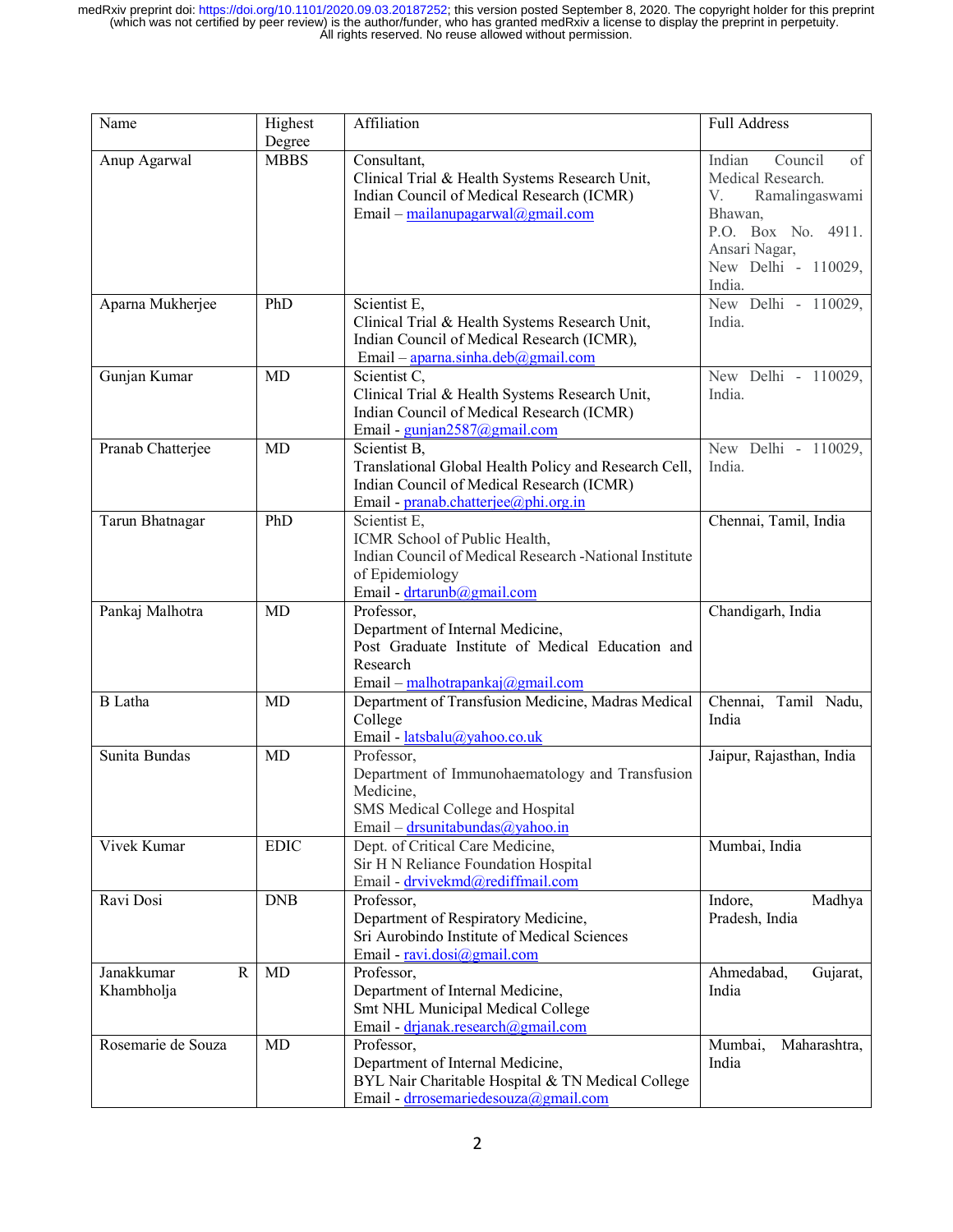| Raja Rao Mesipogu          | MD        | Professor,<br>Department of Internal Medicine,                                                                                                                  | Hyderabad, Telangana,<br>India            |
|----------------------------|-----------|-----------------------------------------------------------------------------------------------------------------------------------------------------------------|-------------------------------------------|
|                            |           | Gandhi Medical College<br>Email - drmrrao@gmail.com                                                                                                             |                                           |
| Saurabh Srivastava         |           | Professor,<br>Department of Internal Medicine,<br>Government<br><b>Institute of Medical Sciences</b><br>Email - saurabhsrivas@gmail.com                         | Greater Noida,<br>Uttar<br>Pradesh, India |
| Simmi Dube                 | <b>MD</b> | Professor,<br>Department of Internal Medicine,<br>Gandhi Medical College, Bhopal<br>Email - Simmi33@gmail.com                                                   | Bhopal,<br>Madhya<br>Pradesh, India       |
| Kiran Chaudhary            | MCh       | Department of Transfusion Medicine,<br>Atal Bihari Vajpayee Institute of Medical Sciences and<br>Ram Manohar Lohia Hospital<br>Email - drchaudharyk@yahoo.co.in | New Delhi, India                          |
| Subash S                   | <b>MD</b> | Professor,<br>Department of Transfusion Medicine,<br>Madras Medical College<br>Email - dchsub@yahoo.co.in                                                       | Chennai, Tamil Nadu,<br>India             |
| S. Anbuselvi Mattuvar<br>K | MD        | Professor, Department of Physiology, Madras Medical<br>College<br>Email - dranbuselvimk@gmail.com                                                               | Chennai, Tamil Nadu,<br>India             |
| V Rajendran                | MD        | Department of Internal Medicine,<br>Madras Medical College<br>Email - Rsvr2003@hotmail.com                                                                      | Chennai, Tamil Nadu,<br>India             |
| A Sundararajaperumal       | MD        | Department of Thoracic Medicine,<br>Madras Medical College<br>Email - drperumal@gmail.com                                                                       | Chennai, Tamil Nadu,<br>India             |
| P Balamanikandan           | MD        | Department of Internal Medicine,<br>Madras Medical College<br>Email - balammc@yahoo.com                                                                         | Chennai, Tamil Nadu,<br>India             |
| R S Uma Maheswari          | <b>MD</b> | Department of Internal Medicine,<br>Madras Medical College<br>Email - drumamaheswari@gmail.com                                                                  | Chennai, Tamil Nadu,<br>India             |
| R Jayanthi                 | MD        | Department of Internal Medicine,<br>Madras Medical College<br>Email - Rjayanthi $363$ @gmail.com                                                                | Chennai, Tamil Nadu,<br>India             |
| S Ragunanthanan            | MD        | Department of Internal Medicine,<br>Madras Medical College<br>Email - hemaragu@yahoo.com                                                                        | Chennai, Tamil Nadu,<br>India             |
| Sudhir Bhandari            | MD        | Professor,<br>Department of Internal Medicine,<br>SMS Medical College and Hospital<br>Email - $\frac{dr}{dr}$ bhandari@yahoo.com                                | Jaipur, Rajasthan, India                  |
| Ajeet Singh                | MD        | Department of Internal Medicine,<br>SMS Medical College and Hospital<br>Email - Drajeetsingh2020@gmail.com                                                      | Jaipur, Rajasthan, India                  |
| Ashok Pal                  | MD        | Department of Immunohaematology and Transfusion<br>Medicine,<br>SMS Medical College and Hospital<br>Email - Dr.palashok@gmail.com                               | Jaipur, Rajasthan, India                  |
| Anjali Handa               | MD        | Department of Immunohaematology and Transfusion<br>Medicine,<br>SMS Medical College and Hospital                                                                | Jaipur, Rajasthan, India                  |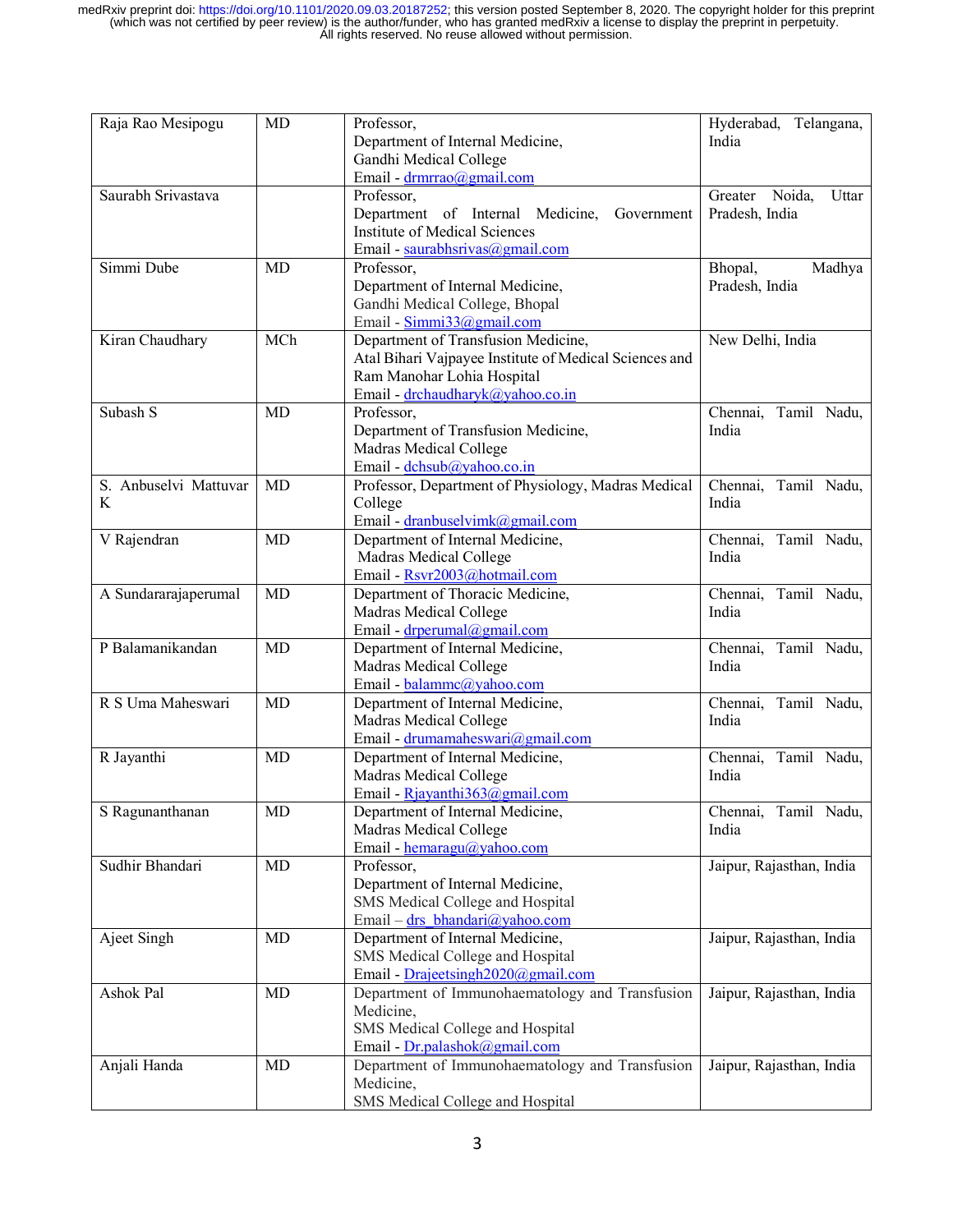|                       |             | Email - Ahnumero29@gmail.com                   |                          |
|-----------------------|-------------|------------------------------------------------|--------------------------|
| Govind Rankawat       | <b>MBBS</b> | Department of Internal Medicine,               | Jaipur, Rajasthan, India |
|                       |             | SMS Medical College and Hospital               |                          |
|                       |             | Email - govindrankawat@gmail.com               |                          |
| Ketan Kargirwar       | <b>EDIC</b> | Dept. of Critical Care Medicine,               | Mumbai,<br>Maharashtra,  |
|                       |             | Sir H N Reliance Foundation Hospital           | India                    |
|                       |             | Email - ketan.kargirwar@rfhospital.org         |                          |
| Joyce Regi            | MD          | Dept. of Transfusion Medicine,                 | Mumbai,<br>Maharashtra,  |
|                       |             | Sir H N Reliance Foundation Hospital           | India                    |
|                       |             | Email - joyce.regi@rfhospital.org              |                          |
| Darshana Rathod       | MD          | Dept. of Critical Care Medicine,               | Maharashtra,<br>Mumbai,  |
|                       |             | Sir H N Reliance Foundation Hospital           | India                    |
|                       |             | Email - Darshana.Rathod@rfhospital.org         |                          |
| <b>Edwin Pathrose</b> | <b>MBBS</b> | Dept. of Critical Care Medicine,               | Mumbai,<br>Maharashtra,  |
|                       |             | Sir H N Reliance Foundation Hospital           | India                    |
|                       |             | Email - Edwin.Pathrose@rfhospital.org          |                          |
| Nirankar Bhutaka      | <b>MBBS</b> | Dept. of Critical Care Medicine,               | Maharashtra,<br>Mumbai,  |
|                       |             | Sir H N Reliance Foundation Hospital           | India                    |
|                       |             | Email - Nirankar.Bhutaka@rfhospital.org        |                          |
| Mayur H Patel         | <b>MD</b>   | Dept. of Critical Care and Emergency Medicine, | Maharashtra,<br>Mumbai,  |
|                       |             | Sir H N Reliance Foundation Hospital           | India                    |
|                       |             | Email - Mayur.H.Patel@rfhospital.org           |                          |
| Rahul J Verma         | <b>MRCP</b> | Dept. of Academics and Research,               | Maharashtra,<br>Mumbai,  |
|                       |             | Sir H N Reliance Foundation Hospital           | India                    |
|                       |             | Email - Rahul.j.verma@rfhospital.org           |                          |
| Kamal Malukani        | MD          | Professor,                                     | Indore,<br>Madhya        |
|                       |             | Department of Pathology,                       | Pradesh, India           |
|                       |             | Sri Aurobindo Institute of Medical Sciences    |                          |
|                       |             | Email - kamal.malukani@yahoo.com               |                          |
| Shivani Patel         | DM          | Department of Hematology,                      | Indore,<br>Madhya        |
|                       |             | Sri Aurobindo Institute of Medical Sciences    | Pradesh, India           |
|                       |             | Email - shivani2105@yahoo.com                  |                          |
| Apurv Thakur          | MD          | Department of Community Medicine,              | Indore,<br>Madhya        |
|                       |             | Sri Aurobindo Institute of Medical Sciences    | Pradesh, India           |
|                       |             | Email – apury thakur333@yahoo.co.in            |                          |
| Satish Joshi          | <b>DCP</b>  | Department of Pathology,                       | Indore,<br>Madhya        |
|                       |             | Sri Aurobindo Institute of Medical Sciences    | Pradesh, India           |
|                       |             | Email – drjoshi s@yahoo.com                    |                          |
| Rashmi Kulkarni       | PhD         | Department of Forensic Medicine,               | Indore,<br>Madhya        |
|                       |             | Sri Aurobindo Institute of Medical Sciences    | Pradesh, India           |
|                       |             | Email - rashmiajit $3@g$ gmail.com             |                          |
| Nilay N Suthar        | MD          | Professor,                                     | Ahmedabad,<br>Gujarat,   |
|                       |             | Department of Internal Medicine,               | India                    |
|                       |             | Smt NHL Municipal Medical College              |                          |
|                       |             | Email: nilaysuthar@gmail.com                   |                          |
| Nehal M Shah          | MD          | Department of Internal Medicine,               | Ahmedabad,<br>Gujarat,   |
|                       |             | Smt NHL Municipal Medical College              | India                    |
|                       |             | Email: drnehalshah1929@gmail.com               |                          |
| Hemang M Purohit      | MSc         | Department of Internal Medicine,               | Ahmedabad,<br>Gujarat,   |
|                       |             | Smt NHL Municipal Medical College              | India                    |
|                       |             | Email: hemang.research@gmail.com               |                          |
| Cherry K Shah         | MD          | Professor,                                     | Ahmedabad,<br>Gujarat,   |
|                       |             | Department of Pathology,                       | India                    |
|                       |             | Smt NHL Municipal Medical College              |                          |
|                       |             | Email: drcherryshah@gmail.com                  |                          |
|                       |             |                                                |                          |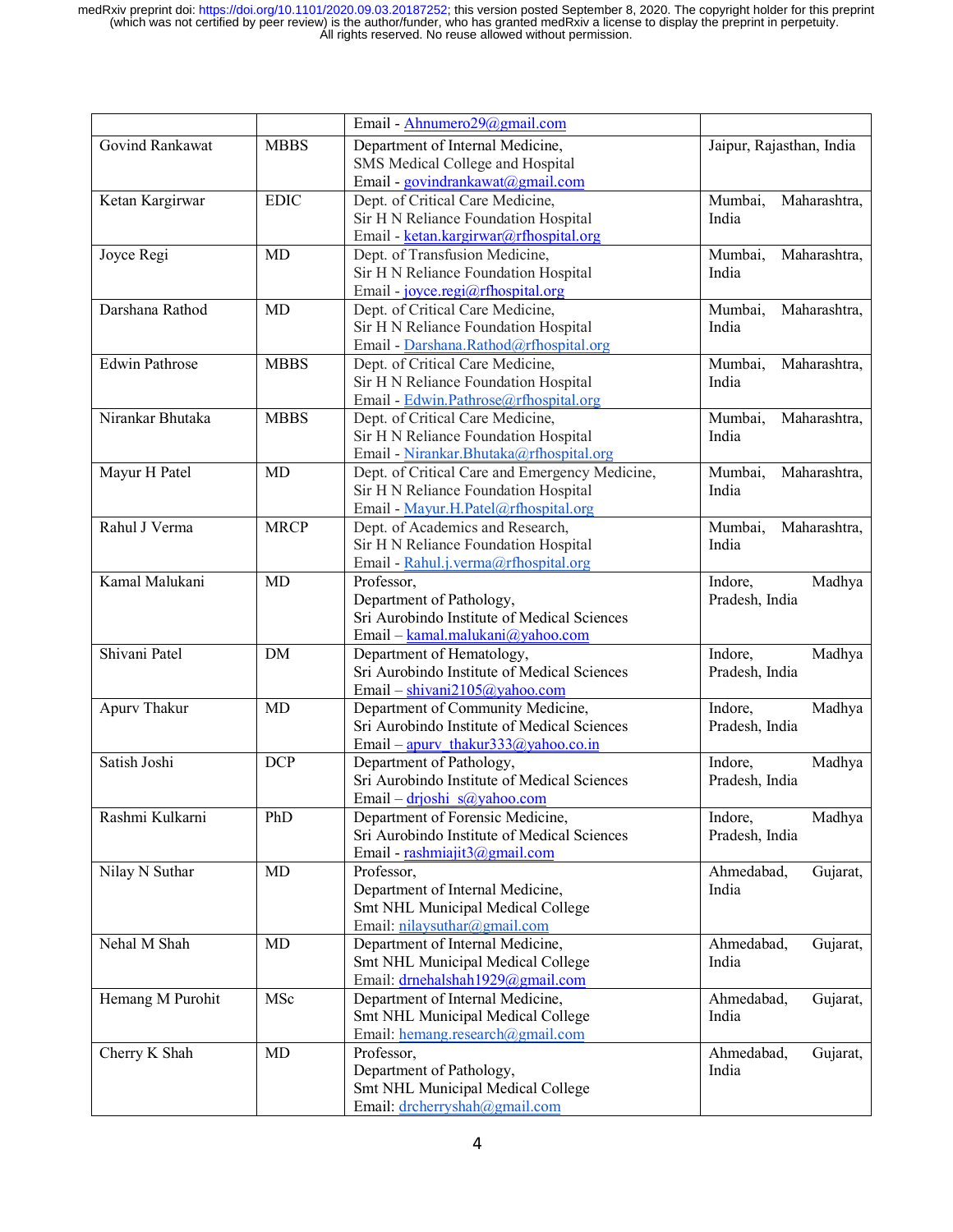| Monila N Patel              | MD                 | Professor,<br>Department of Internal Medicine,<br>Smt NHL Municipal Medical College<br>Email: monilapatel@hotmail.com        | Gujarat,<br>Ahmedabad,<br>India   |
|-----------------------------|--------------------|------------------------------------------------------------------------------------------------------------------------------|-----------------------------------|
| Sanket Shah                 | DM                 | Department of Hematology,<br>Smt NHL Municipal Medical College<br>Email: drsanket2086@gmail.com                              | Ahmedabad,<br>Gujarat,<br>India   |
| Smit H Shah                 | <b>MBBS</b>        | Department of Internal Medicine,<br>Smt NHL Municipal Medical College<br>Email: smittusharshah@gmail.com                     | Ahmedabad,<br>Gujarat,<br>India   |
| Tehsim Memon                | <b>MBBS</b>        | Department of Internal Medicine,<br>Smt NHL Municipal Medical College<br>Email: tehsimemon@gmail.com                         | Ahmedabad,<br>Gujarat,<br>India   |
| Vishal R Beriwala           | <b>MBBS</b>        | Department of Internal Medicine,<br>Smt NHL Municipal Medical College<br>Email: vishal.r.beriwala@gmail.com                  | Ahmedabad,<br>Gujarat,<br>India   |
| Kusum Jashnani              | <b>MD</b>          | Professor,<br>Department of Pathology,<br>BYL Nair Charitable Hospital & TN Medical College<br>Email - kasumjash@hotmail.com | Mumbai,<br>Maharashtra,<br>India  |
| Fatema Ezzy                 | Medical<br>Student | Department of Internal Medicine,<br>BYL Nair Charitable Hospital & TN Medical College<br>Email - Ezzy.fatema1998@gmail.com   | Mumbai,<br>Maharashtra,<br>India  |
| Simran Agrawal              | Medical<br>Student | Department of Internal Medicine,<br>BYL Nair Charitable Hospital & TN Medical College<br>Email - Agrawalsimran2803@gmail.com | Mumbai,<br>Maharashtra,<br>India  |
| Rakesh Bhadade              | MD                 | Department of Internal Medicine,<br>BYL Nair Charitable Hospital & TN Medical College<br>Email - rakeshbhadade@gmail.com     | Mumbai,<br>Maharashtra,<br>India  |
| Atish MN                    | MD                 | Department of Internal Medicine,<br>BYL Nair Charitable Hospital & TN Medical College<br>Email - Aathish329@gmail.com        | Mumbai,<br>Maharashtra,<br>India  |
| <b>Tushar Madke</b>         | MD                 | Department of Internal Medicine,<br>BYL Nair Charitable Hospital & TN Medical College<br>Email - drtusharmadke@gmail.com     | Mumbai,<br>Maharashtra,<br>India  |
| Vikash Kavishwar            | <b>MD</b>          | Department of Pathology,<br>BYL Nair Charitable Hospital & TN Medical College<br>Email - kavishwarvikas@gmail.com            | Maharashtra,<br>Mumbai,<br>India  |
| Ramesh Waghmare             | MD                 | Department of Pathology,<br>BYL Nair Charitable Hospital & TN Medical College<br>Email - rameshpathmumbai@gmail.com          | Maharashtra,<br>Mumbai,<br>India  |
| Nitin Valvi                 | MD                 | Department of Pathology,<br>BYL Nair Charitable Hospital & TN Medical College<br>Email - Nitinvalvi02@gmail.com              | Mumbai,<br>Maharashtra,<br>India  |
| <b>B</b> Thrilok Chander    | MD                 | Department of Internal Medicine,<br>Gandhi Medical College, Secunderabad<br>Email - Thrilok73@gmail.com                      | Secunderabad,<br>Telangana, India |
| A Vinaya Sekhar             | MD                 | Professor,<br>Department of Internal Medicine,<br>Gandhi Medical College, Secunderabad<br>Email - Drvinaya31@gmail.com       | Secunderabad,<br>Telangana, India |
| Akhilesh<br>Kumar<br>Maurya | <b>MBBS</b>        | Department of Internal Medicine,<br>Gandhi Medical College, Secunderabad<br>Email - Akhileshsonu1993@gmail.com               | Secunderabad,<br>Telangana, India |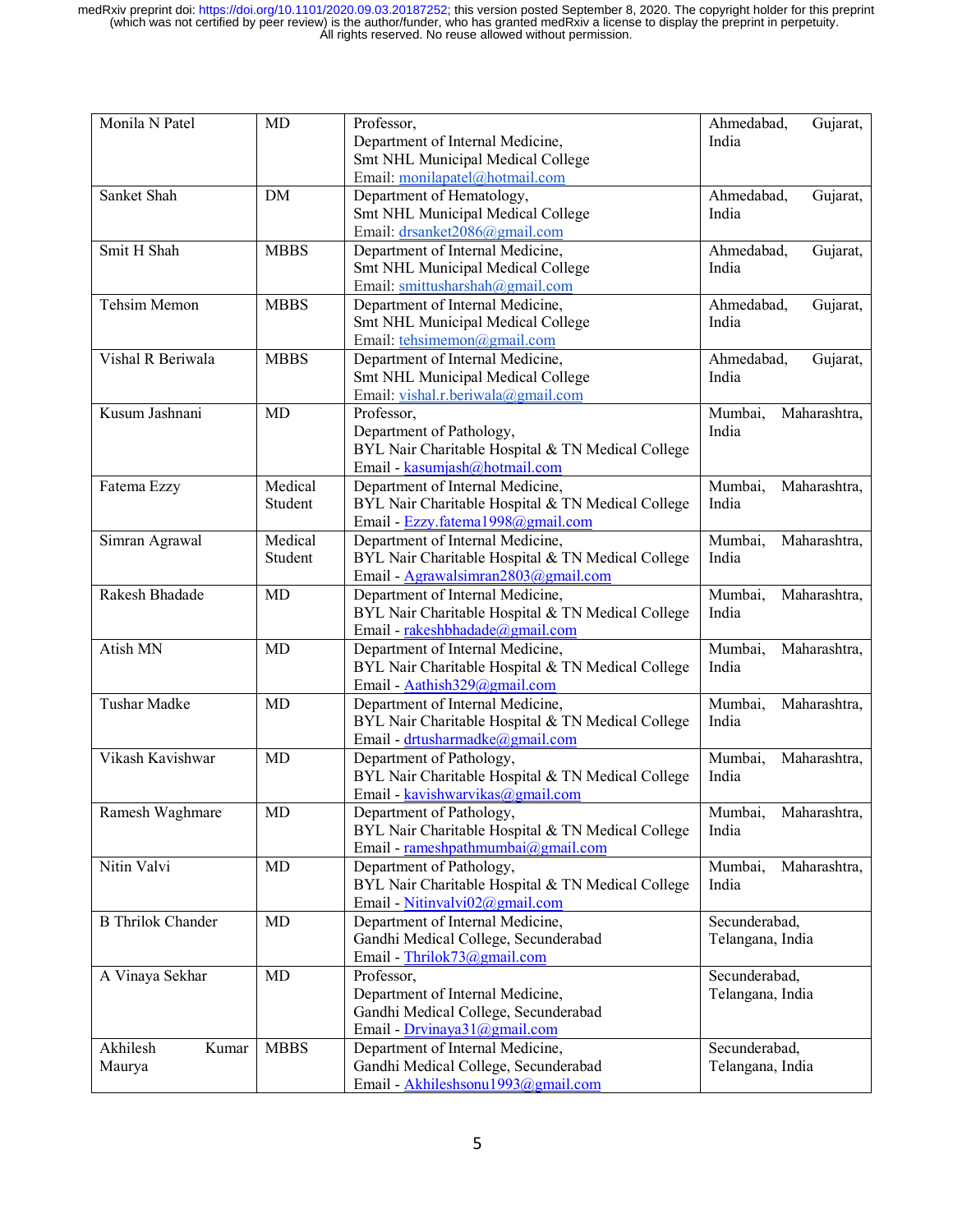| K Hemanth          | <b>MBBS</b> | Department of Internal Medicine,                   | Secunderabad,              |
|--------------------|-------------|----------------------------------------------------|----------------------------|
|                    |             | Gandhi Medical College, Secunderabad               | Telangana, India           |
|                    |             | Email - hemanthandme@gmail.com                     |                            |
| K Nagamani         | <b>MD</b>   | Department of Microbiology,                        | Secunderabad,              |
|                    |             | Gandhi Medical College, Secunderabad               | Telangana, India           |
|                    |             | Email - Nagamaniy2k03@rediffmail.com               |                            |
| K Sudha            | <b>MBBS</b> | Department of Blood Bank,                          | Secunderabad,              |
|                    |             |                                                    |                            |
|                    |             | Gandhi Medical College, Secunderabad               | Telangana, India           |
|                    |             | Email - sudhajavvaji@gmail.com                     |                            |
| T Ravi Chandra     | <b>MBBS</b> | Department of Internal Medicine,                   | Secunderabad,              |
|                    |             | Gandhi Medical College, Secunderabad               | Telangana, India           |
|                    |             | Email - Ravichandratata 13@gmail.com               |                            |
| K Tushara Rao      | <b>MBBS</b> | Department of Internal Medicine,                   | Secunderabad,              |
|                    |             | Gandhi Medical College, Secunderabad               | Telangana, India           |
|                    |             | Email - Tushara2792@gmail.com                      |                            |
| J Vyshnavi         | <b>MBBS</b> | Department of Internal Medicine,                   | Secunderabad,              |
|                    |             | Gandhi Medical College, Secunderabad               | Telangana, India           |
|                    |             | Email - jamalapuramVyshnavi16@gmail.com            |                            |
| Rashmi Upadhyay    | <b>MD</b>   | Assistant Professor,                               | Greater Noida,<br>Uttar    |
|                    |             | Department of Pulmonary Medicine,                  | Pradesh, India             |
|                    |             | Government Institute of Medical Sciences           |                            |
|                    |             | Email - rash.georgian@gmail.com                    |                            |
| Shalini Bahadur    |             |                                                    |                            |
|                    | <b>MD</b>   | Associate Professor,                               | Greater<br>Noida,<br>Uttar |
|                    |             | Department of Pathology,                           | Pradesh, India             |
|                    |             | Government Institute of Medical Sciences           |                            |
|                    |             | Email - shalini.bahadur2008@rediffmail.com         |                            |
| Rambha Pathak      | MD          | Professor,                                         | Greater<br>Noida,<br>Uttar |
|                    |             | Department of Community Medicine,                  | Pradesh, India             |
|                    |             | Government Institute of Medical Sciences           |                            |
|                    |             | Email - rambha p@yahoo.com                         |                            |
| Shikha Seth        | <b>MD</b>   | Professor,                                         | Greater<br>Noida,<br>Uttar |
|                    |             | Department of Obstetrics and Gynecology,           | Pradesh, India             |
|                    |             | Government Institute of Medical Sciences           |                            |
|                    |             | Email - drseth shikha@yahoo.com                    |                            |
| Brig. Rakesh Gupta | <b>MD</b>   | Professor,                                         | Noida,<br>Uttar<br>Greater |
|                    |             | Department of Pediatrics,                          | Pradesh, India             |
|                    |             | Government Institute of Medical Sciences           |                            |
|                    |             |                                                    |                            |
|                    |             | Email - colrgupta@gmail.com                        |                            |
| Rita Saxena        | MD          | Department of Internal Medicine,                   | Bhopal,<br>Madhya          |
|                    |             | Gandhi Medical College, Bhopal                     | Pradesh, India             |
|                    |             | Email - ritasinghsaxena@gmail.com                  |                            |
| Preksha Dwivedi    | DM          | Department of Internal Medicine,                   | Bhopal,<br>Madhya          |
|                    |             | Gandhi Medical College, Bhopal                     | Pradesh, India             |
|                    |             | Email - drpreksha07@gmail.com                      |                            |
| Reeni Malik        | MD          | Professor, Department of Pathology, Gandhi Medical | Bhopal,<br>Madhya          |
|                    |             | College, Bhopal                                    | Pradesh, India             |
|                    |             | Email - reenimalik@yahoo.co.in                     |                            |
| Deepti Chourasia   | MD          | Department of Microbiology,                        | Bhopal,<br>Madhya          |
|                    |             | Gandhi Medical College, Bhopal                     | Pradesh, India             |
|                    |             |                                                    |                            |
|                    |             | Email - drdeeptichaurasia.09@gmail.com             |                            |
| Jaya Lalwani       | MD          | Department of Microbiology,                        | Bhopal,<br>Madhya          |
|                    |             | Gandhi Medical College, Bhopal                     | Pradesh, India             |
|                    |             | Email - drjaya is@yahoo.co.in                      |                            |
| UM Sharma          | MD          | Department of Pathology,                           | Madhya<br>Bhopal,          |
|                    |             | Gandhi Medical College, Bhopal                     | Pradesh, India             |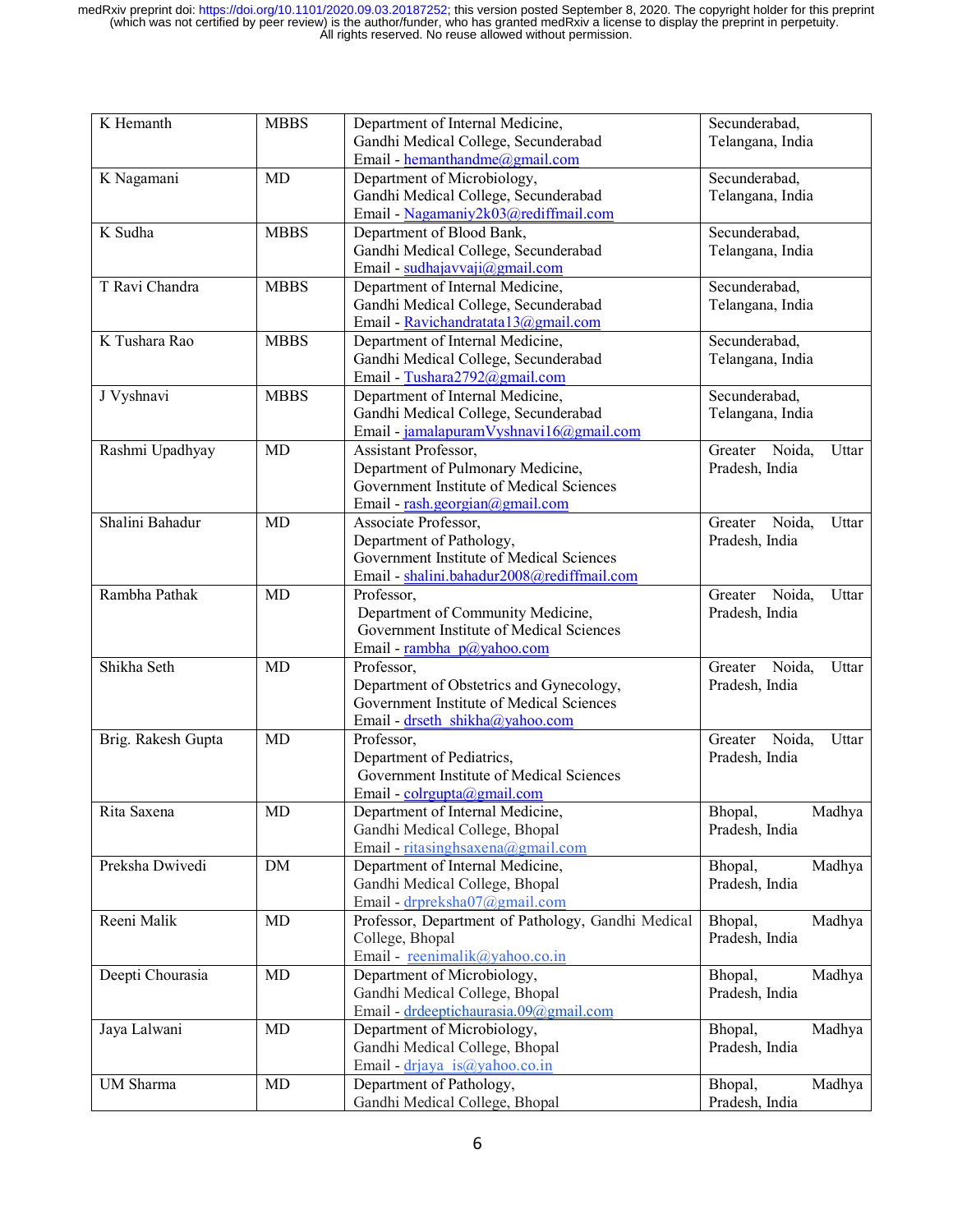|                    |             | Email - dr.umendramohan@gmail.com                                      |                         |
|--------------------|-------------|------------------------------------------------------------------------|-------------------------|
| JL Marko           | <b>MD</b>   | Department of Pharmacology,                                            | Madhya<br>Bhopal,       |
|                    |             | Gandhi Medical College, Bhopal                                         | Pradesh, India          |
|                    |             | Email - drilmarko.77@gmail.com                                         |                         |
| Amit Suri          | MD          | Department of Pulmonary Medicine,                                      | New Delhi, India        |
|                    |             | Atal Bihari Vajpayee Institute of Medical Sciences and                 |                         |
|                    |             | Ram Manohar Lohia Hospital                                             |                         |
|                    |             | Email - agrimsuri@gmail.com                                            |                         |
| Vijay Kumar        | MD          | Professor, Department of Pathology,                                    | New Delhi, India        |
|                    |             | Atal Bihari Vajpayee Institute of Medical Sciences and                 |                         |
|                    |             | Ram Manohar Lohia Hospital                                             |                         |
|                    |             | Email – vijaypgi@gmail.com                                             |                         |
| Rajnish Kaushik    | DM          | Department of Pulmonary Medicine,                                      | New Delhi, India        |
|                    |             | Atal Bihari Vajpayee Institute of Medical Sciences and                 |                         |
|                    |             | Ram Manohar Lohia Hospital                                             |                         |
|                    |             | Email - drrajnishkaushik@gmail.com                                     |                         |
| Parul Kodan        | <b>DM</b>   | Department of Internal Medicine,                                       | New Delhi, India        |
|                    |             | Atal Bihari Vajpayee Institute of Medical Sciences and                 |                         |
|                    |             | Ram Manohar Lohia Hospital                                             |                         |
|                    |             | Email - parulkodan@yahoo.com                                           |                         |
| Bhabani<br>Prasad  | <b>MD</b>   | Department of Community Medicine,                                      | New Delhi, India        |
| Acharya            |             | Atal Bihari Vajpayee Institute of Medical Sciences and                 |                         |
|                    |             | Ram Manohar Lohia Hospital                                             |                         |
|                    |             | Email - bhabani.prasad87@gmail.com                                     |                         |
| Kuldeep Kumar Gaur | <b>MBBS</b> | Department of Internal Medicine,                                       | New Delhi, India        |
|                    |             | Atal Bihari Vajpayee Institute of Medical Sciences and                 |                         |
|                    |             | Ram Manohar Lohia Hospital                                             |                         |
| Anubhav Gupta      | MD          | Email - kuldeepgaur93@gmail.com<br>Department of Transfusion Medicine, | New Delhi, India        |
|                    |             | Atal Bihari Vajpayee Institute of Medical Sciences and                 |                         |
|                    |             | Ram Manohar Lohia Hospital                                             |                         |
|                    |             | Email - dr.anubhavgupta@yahoo.com                                      |                         |
| Prerna Sachdeva    | <b>MD</b>   | Department of Transfusion Medicine,                                    | New Delhi, India        |
|                    |             | Atal Bihari Vajpayee Institute of Medical Sciences                     |                         |
|                    |             | and Ram Manohar Lohia Hospital                                         |                         |
|                    |             | Email - sachdevaprerna86@gmail.com                                     |                         |
| Shruti Dogra       | MD          | Department of Pathology,                                               | New Delhi, India        |
|                    |             | Atal Bihari Vajpayee Institute of Medical Sciences and                 |                         |
|                    |             | Ram Manohar Lohia Hospital                                             |                         |
|                    |             | Email - d.shrutidogra@gmail.com                                        |                         |
| Aikaj Jindal       | MD          | Department of Transfusion Medicine,                                    | Ludhiana, Punjab, India |
|                    |             | Satguru Partap Singh Hospitals,                                        |                         |
|                    |             | Email – drjindalaikaj@gmail.com                                        |                         |
| M Joseph John      | DM          | Professor,                                                             | Ludhiana, Punjab, India |
|                    |             | Department of Clinical Hematology,<br>Christian                        |                         |
|                    |             | Medical College                                                        |                         |
|                    |             | Email - mjosephjohn@gmail.com                                          |                         |
| Avtar Singh Dhanju | MD          | Professor,                                                             | Amritsar, Punjab, India |
|                    |             | Department of Internal<br>Medicine,<br>Government                      |                         |
|                    |             | Medical College, Amritsar                                              |                         |
|                    |             | Email – avtar.dhanju.ad $(\partial \text{gmail.com})$                  |                         |
| Ranjana Khetrepal  | MD          | Professor,                                                             | Amritsar, Punjab, India |
|                    |             | Department of Anesthesia,                                              |                         |
|                    |             | Government Medical College, Amritsar                                   |                         |
|                    |             | Email - rkhetarpal9@hotmail.com                                        |                         |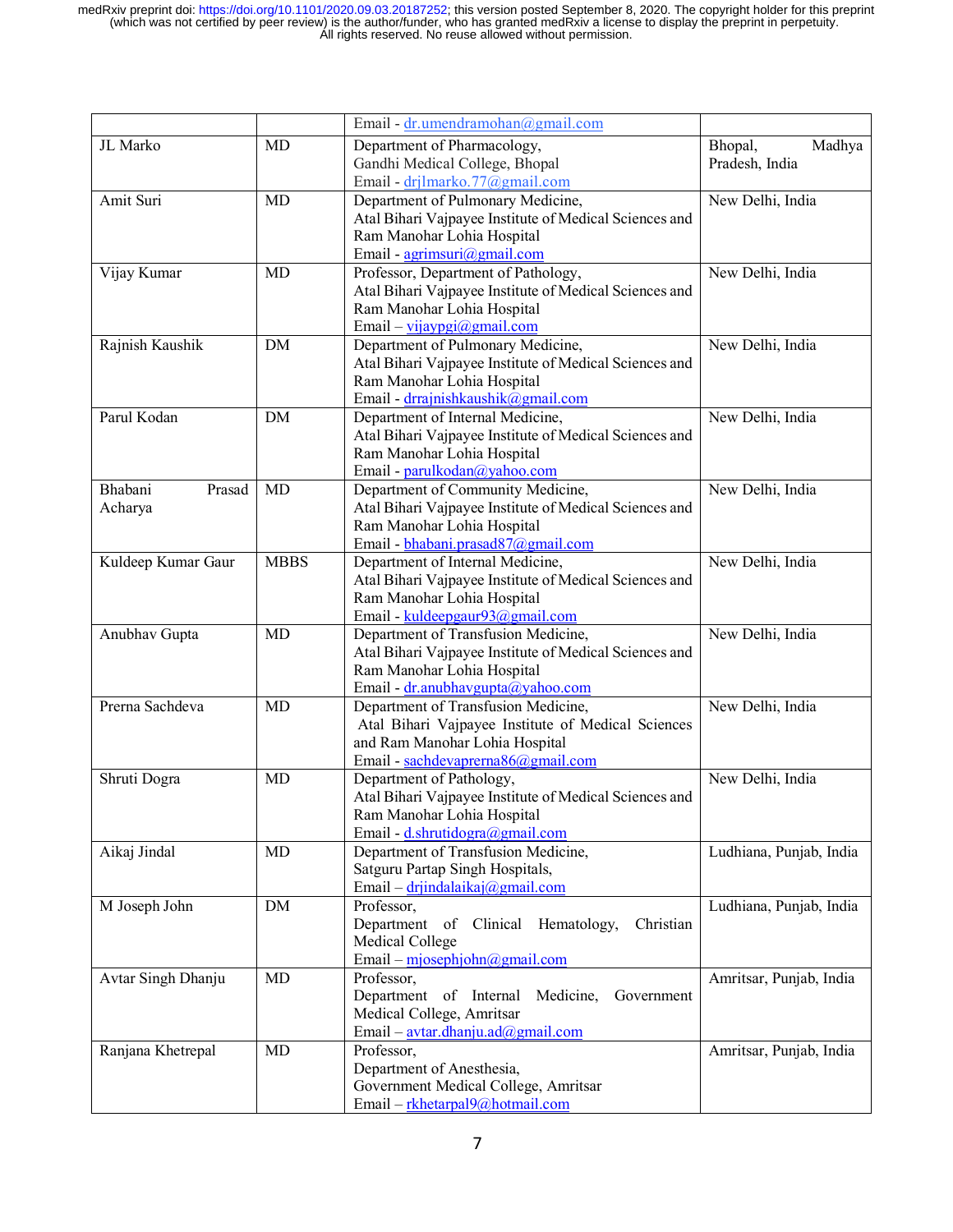| Neeraj Sharma      | <b>MD</b>   | Professor,                                         | Amritsar, Punjab, India |
|--------------------|-------------|----------------------------------------------------|-------------------------|
|                    |             | Department of Transfusion,                         |                         |
|                    |             | Government Medical College, Amritsar               |                         |
|                    |             | Email – $\frac{ankuramba(a)}{yahoo.co.in}$         |                         |
| Neetu Kukar        | MD          | and Blood<br>Department of Immunohematology        | Faridkot, Punjab, India |
|                    |             | Transfusion,                                       |                         |
|                    |             | Guru Gobind Singh Medical College and Hospital     |                         |
|                    |             | Email - Neetukukar75@gmail.com                     |                         |
| Divya Kavita       | MD          | Department of Anesthesia,                          | Faridkot, Punjab, India |
|                    |             | Guru Gobind Singh Medical College and Hospital     |                         |
|                    |             | Email - Divya.kavita29@gmail.com                   |                         |
| Rajesh Kumar       | <b>MD</b>   | Professor,                                         | Ludhiana, Punjab, India |
|                    |             | Department of Immunohematology<br>Blood<br>and     |                         |
|                    |             | Transfusion,                                       |                         |
|                    |             | Dayanand Medical College and Hospital              |                         |
|                    |             | Email - Drkumarrajesh71@gmail.com                  |                         |
| Rajesh Mahajan     | <b>MD</b>   | Professor,                                         | Ludhiana, Punjab, India |
|                    |             | Department of Internal Medicine,                   |                         |
|                    |             | Dayanand Medical College and Hospital              |                         |
|                    |             | Email - drrmahajan@gmail.com                       |                         |
| Gurpreet Singh     | <b>MD</b>   | Department of Respiratory Medicine, Satguru Partap | Ludhiana, Punjab, India |
|                    |             | Singh Hospitals,                                   |                         |
|                    |             | Email - Singhgurpreet18@gmail.com                  |                         |
| Jaspreet Kaur      | <b>MD</b>   | Department of Microbiology,                        | Ludhiana, Punjab, India |
|                    |             | Satguru Partap Singh Hospitals,                    |                         |
|                    |             | Email – drjaspreet 18@gmail.com                    |                         |
| Raminder Pal Singh | <b>MD</b>   | Professor,                                         | Patiala, Punjab, India  |
|                    |             | Department of Internal Medicine,                   |                         |
|                    |             | Government Medical College, Patiala                |                         |
|                    |             | Email - $Drsibia1(a)$ yahoo.com                    |                         |
| Rajni Bassi        | <b>MD</b>   | Department of Transfusion Medicine, Government     | Patiala, Punjab, India  |
|                    |             | Medical College, Patiala                           |                         |
|                    |             | Email - rajniajata@yahoo.com                       |                         |
|                    | <b>DNB</b>  | Infectious                                         | Mumbai, India           |
| Swapneil Parikh    |             | Department<br>of<br>Diseases,                      |                         |
|                    |             | Kasturba Hospital                                  |                         |
|                    |             | Email – $dr$ . swapneil parikh@gmail.com           |                         |
| Om Shrivastav      | <b>MD</b>   | Department<br>of<br>Infectious<br>Diseases,        | Mumbai, India           |
|                    |             | Kasturba Hospital                                  |                         |
|                    |             | Email – omshrivastav70@gmail.com                   |                         |
| Jayanthi Shastri   | <b>MD</b>   | Microbiology,<br>Department<br>of                  | Mumbai, India           |
|                    |             | Kasturba Hospital                                  |                         |
|                    |             | Email - jsshastri@gmail.com                        |                         |
| Maherra Desai      | MA          | Clinical Research Department,                      | Mumbai, India           |
|                    |             | Kasturba Hospital                                  |                         |
|                    |             | Email – maherrakhambaty@gmail.com                  |                         |
| Shreevatsa Udupa   | <b>MBBS</b> | Clinical Research Department,                      | Mumbai, India           |
|                    |             | Kasturba Hospital                                  |                         |
|                    |             | Email – drshreevatsaudupa@gmail.com                |                         |
| Varun A Bafna      | <b>DNB</b>  | Department of Medicine,                            | Kolhapur, Maharashtra,  |
|                    |             | <b>RCSM Government Medical College</b>             | India                   |
|                    |             | Email - drvarunbafna6@gmail.com                    |                         |
| Vijay Barge        | <b>MD</b>   | Department of Medicine,                            | Kolhapur, Maharashtra,  |
|                    |             | <b>RCSM Government Medical College</b>             | India                   |
|                    |             | Email – vijaybarge 6766@gmail.com                  |                         |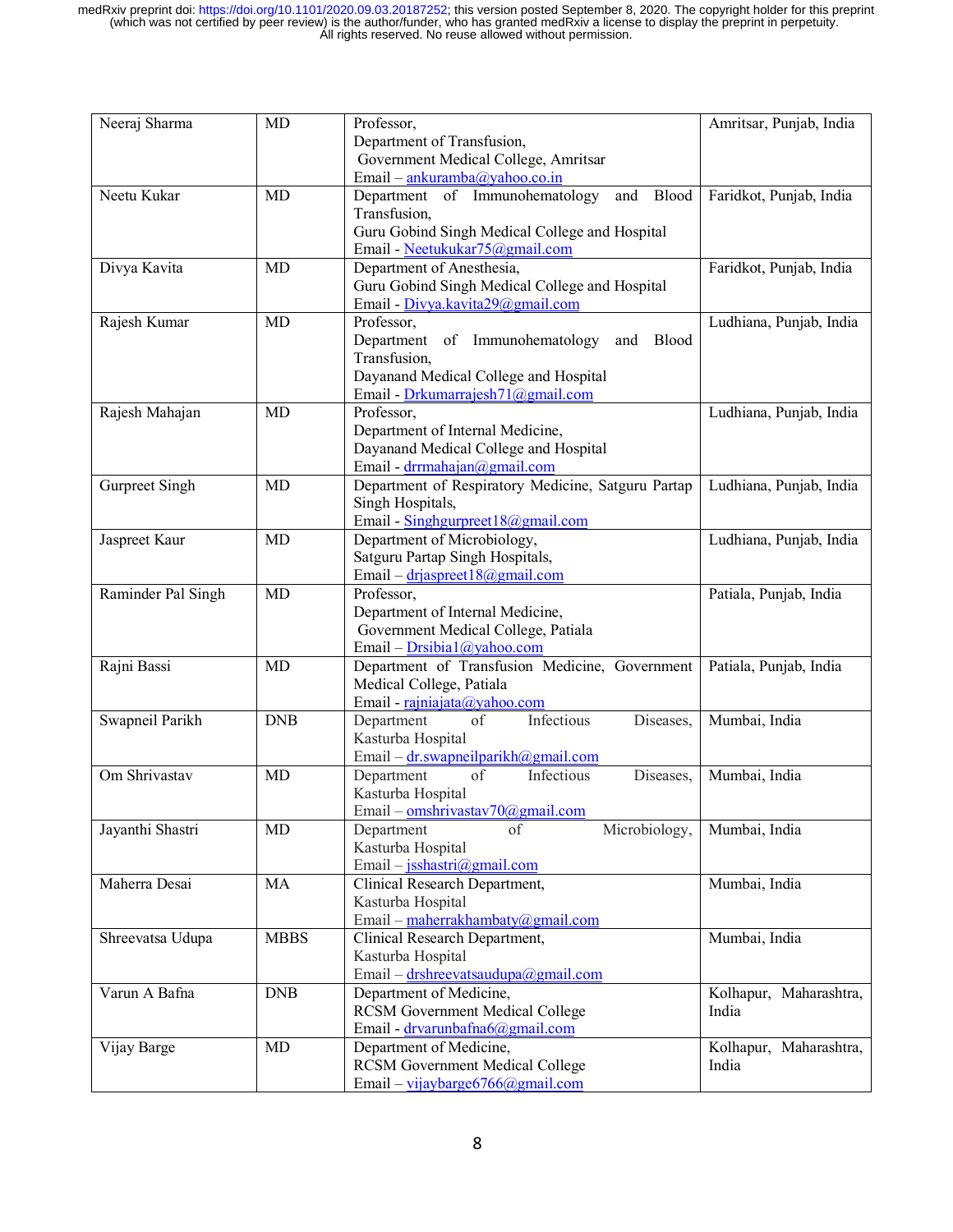| Rajendra Madane        | MD          | Department of Blood Bank,<br><b>RCSM Government Medical College</b> | Kolhapur, Maharashtra,<br>India |
|------------------------|-------------|---------------------------------------------------------------------|---------------------------------|
|                        |             | Email - drrajmadane@gmail.com                                       |                                 |
| Sheetal Yadav          | MD          | Department of Medicine,                                             | Kolhapur, Maharashtra,          |
|                        |             | <b>RCSM Government Medical College</b>                              | India                           |
|                        |             | Email - sheetaly23@gmail.com                                        |                                 |
| Sanjeev Mishra         | MCh         | Director,                                                           | Rajasthan,<br>Jodhpur,          |
|                        |             | All India Institute of Medical Sciences, Jodhpur                    | India                           |
|                        |             | Email - misralko@gmail.com                                          |                                 |
| Archana Bajpayee       | <b>MD</b>   | Department of Transfusion Medicine,                                 | Jodhpur,<br>Rajasthan,          |
|                        |             | All India Institute of Medical Sciences, Jodhpur                    | India                           |
|                        |             | Email - drarchanabajpai@yahoo.co.in                                 |                                 |
| MK Garg                | <b>DM</b>   | Professor,                                                          | Rajasthan,<br>Jodhpur,          |
|                        |             | Department of Internal Medicine,                                    | India                           |
|                        |             | All India Institute of Medical Sciences, Jodhpur                    |                                 |
|                        |             | Email - mkgargs@gmail.com                                           |                                 |
| GK Bohra               | <b>MD</b>   | Department of Internal Medicine,                                    | Jodhpur,<br>Rajasthan,          |
|                        |             | All India Institute of Medical Sciences, Jodhpur                    | India                           |
|                        |             | Email - gopalbohra17@gmail.com                                      |                                 |
| Vijaylakshmi Nag       | <b>MD</b>   | Professor,                                                          | Jodhpur,<br>Rajasthan,          |
|                        |             | Department of Microbiology,                                         | India                           |
|                        |             | All India Institute of Medical Sciences, Jodhpur                    |                                 |
|                        |             | Email - nagy@aiimsjodhpur.edu.in                                    |                                 |
| Puneeth Babu Anne      | MD          | Department of Transfusion Medicine,                                 | Jodhpur,<br>Rajasthan,          |
|                        |             | All India Institute of Medical Sciences, Jodhpur                    | India                           |
|                        |             | Email - puneethbabuanne@gmail.com                                   |                                 |
| Mohd. Nadeem           | MD          | Department of Internal Medicine,                                    | Jodhpur,<br>Rajasthan,          |
|                        |             | All India Institute of Medical Sciences, Jodhpur                    | India                           |
|                        |             | Email - mohdnadeemmdmbbs@gmail.com                                  |                                 |
| Pallavi Singh          | <b>MBBS</b> | Department of Transfusion Medicine,                                 | Jodhpur,<br>Rajasthan,          |
|                        |             | All India Institute of Medical Sciences, Jodhpur                    | India                           |
|                        |             | Email - pallavi90.ps@gmail.com                                      |                                 |
| Ram Niwas              | MD          | Department of Pulmonary Medicine,                                   | Jodhpur,<br>Rajasthan,          |
|                        |             | All India Institute of Medical Sciences, Jodhpur                    | India                           |
|                        |             | Email - drrniwas@gmail.com                                          |                                 |
| Niranjan S Khaire      | MD          | Department of Internal Medicine,                                    | Chandigarh, India               |
|                        |             | Post Graduate Institute of Medical Education and                    |                                 |
|                        |             | Research                                                            |                                 |
|                        |             | Email – niranjankhaire@gmail.com                                    |                                 |
| Professor<br>Rattiram  | <b>MD</b>   | Professor,                                                          | Chandigarh, India               |
| Sharma                 |             | Department of Transfusion Medicine,                                 |                                 |
|                        |             | Post Graduate Institute of Medical Education and                    |                                 |
|                        |             | Research                                                            |                                 |
|                        |             | Email - rrsdoc@hotmail.com                                          |                                 |
| Professor Mini P Singh | <b>MD</b>   | Professor,                                                          | Chandigarh, India               |
|                        |             | Department of Virology,                                             |                                 |
|                        |             | Post Graduate Institute of Medical Education and                    |                                 |
|                        |             | Research                                                            |                                 |
|                        |             | Email – minipsingh@gmail.com                                        |                                 |
| Naresh Sachdeva        | PhD         | Department of Endocrinology,                                        | Chandigarh, India               |
|                        |             | Post Graduate Institute of Medical Education and                    |                                 |
|                        |             | Research                                                            |                                 |
|                        |             | Email – naresh sach@rediffmail.com                                  |                                 |
| Suchet Sachdev         | MD          | Department of Transfusion Medicine,                                 | Chandigarh, India               |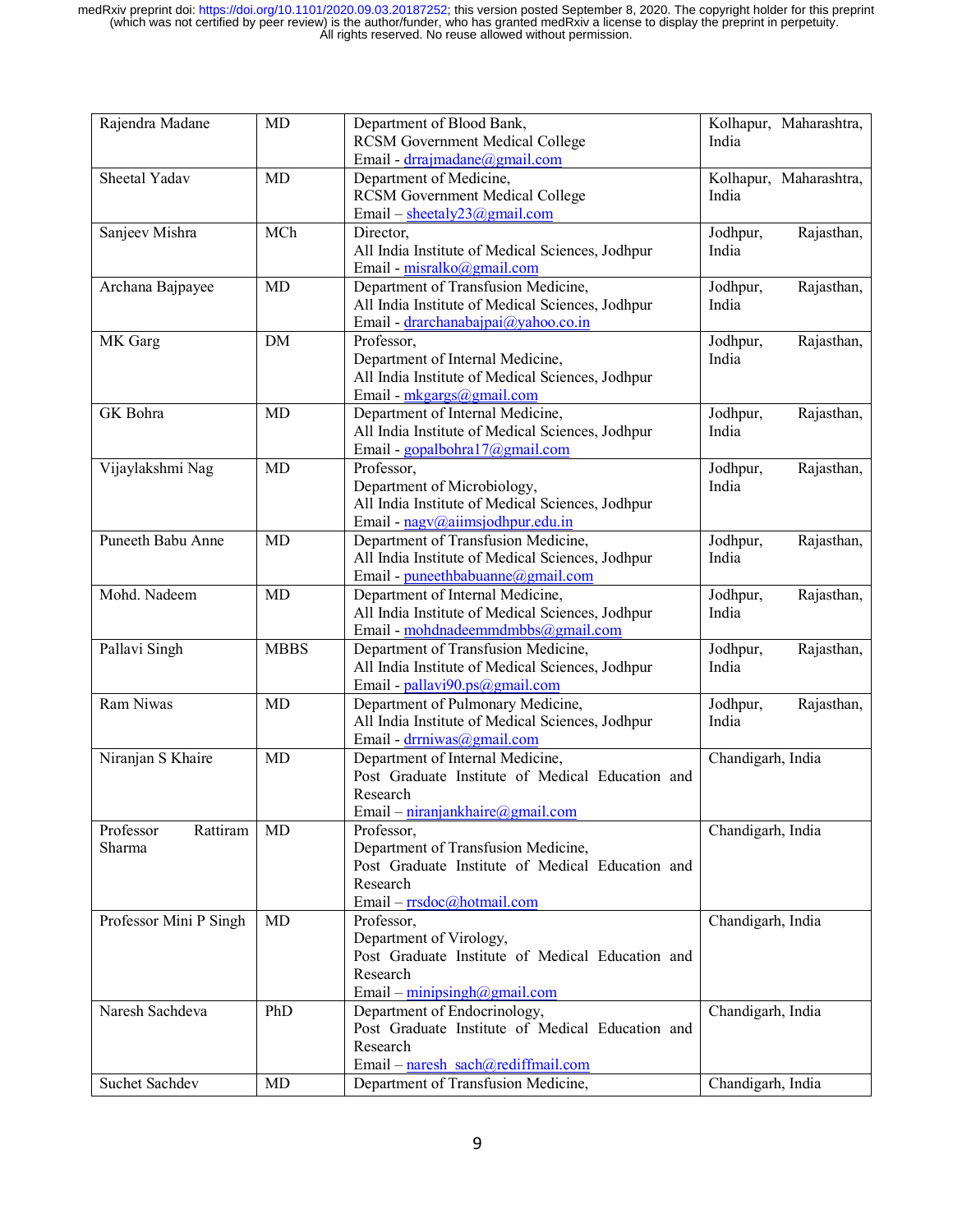|                     |           | Post Graduate Institute of Medical Education and |                       |
|---------------------|-----------|--------------------------------------------------|-----------------------|
|                     |           | Research                                         |                       |
|                     |           | Email – suchet.sachdev@gmail.com                 |                       |
| Rekha Hans          | MD        | Department of Transfusion Medicine,              | Chandigarh, India     |
|                     |           | Post Graduate Institute of Medical Education and |                       |
|                     |           | Research                                         |                       |
|                     |           | Email - drhansrekha@gmail.com                    |                       |
| Vikas Suri          | MD        | Department of Internal Medicine,                 | Chandigarh, India     |
|                     |           | Post Graduate Institute of Medical Education and |                       |
|                     |           | Research                                         |                       |
|                     |           | Email – surivikas9479@gmail.com                  |                       |
| Professor<br>L<br>N | <b>MD</b> | Professor,                                       | Chandigarh, India     |
| Yaddanapudi         |           | Department of Anesthesiology and Intensive Care, |                       |
|                     |           | Post Graduate Institute of Medical Education and |                       |
|                     |           | Research                                         |                       |
|                     |           | Email - Narayana.yaddanapudi@gmail.com           |                       |
| PVM Lakshmi         | MD        | Professor,                                       | Chandigarh, India     |
|                     |           | School of Public Health,                         |                       |
|                     |           | Post Graduate Institute of Medical Education and |                       |
|                     |           | Research                                         |                       |
|                     |           | Email - pvm lakshmi@yahoo.com                    |                       |
| Neha Singh          | MD        | Department of Transfusion Medicine,              | Patna, Bihar, India   |
|                     |           | All India Institute of Medical Sciences, Patna   |                       |
|                     |           | Email - drnehasingh@aiimspatna.org               |                       |
| Divendu Bhushan     | <b>MD</b> | Department of Internal Medicine,                 | Patna, Bihar, India   |
|                     |           | All India Institute of Medical Sciences, Patna   |                       |
|                     |           | Email - divendb@gmail.com                        |                       |
| Neeraj Kumar        | MD        | Department of Trauma and Emergency Medicine,     | Patna, Bihar, India   |
|                     |           | All India Institute of Medical Sciences, Patna   |                       |
|                     |           | Email - drneerajk@aiimspatna.org                 |                       |
| Muralidhar Tambe    | MD        | Professor,                                       | Maharashtra,<br>Pune, |
|                     |           | Department of Community Medicine                 | India                 |
|                     |           | Byramjee Jeejeebhoy Medical College, Pune        |                       |
|                     |           | Email – muralidhartambe@gmail.com                |                       |
| Sonali Salvi        | MD        | Department of Internal Medicine                  | Maharashtra,<br>Pune, |
|                     |           | Byramjee Jeejeebhoy Medical College, Pune        | India                 |
|                     |           | Email – sonalionly@gmail.com                     |                       |
| Nalini Kadgi        | MD        | Department of Pathology                          | Maharashtra,<br>Pune, |
|                     |           | Byramjee Jeejeebhoy Medical College, Pune        | India                 |
|                     |           | Email – Nalini.kadgi@gmail.com                   |                       |
| Shashikala Sangle   | MD        | Professor,                                       | Pune,<br>Maharashtra, |
|                     |           | Department of Internal Medicine                  | India                 |
|                     |           | Byramjee Jeejeebhoy Medical College, Pune        |                       |
|                     |           | Email – shashisangle@yahoo.com                   |                       |
| Leena Nakate        | MD        | Professor,                                       | Maharashtra,<br>Pune, |
|                     |           | Department of Pathology                          | India                 |
|                     |           | Byramjee Jeejeebhoy Medical College, Pune        |                       |
|                     |           | Email – $lena8365@gmail.com$                     |                       |
| Samir Joshi         | <b>MS</b> | Professor,                                       | Pune,<br>Maharashtra, |
|                     |           | Department of ENT                                | India                 |
|                     |           | Byramjee Jeejeebhoy Medical College, Pune        |                       |
|                     |           | Email – drsamirjoshi2012@gmail.com               |                       |
| Rajesh Karyakarte   | MD        | Professor,                                       | Maharashtra,<br>Pune, |
|                     |           | Department of Microbiology                       | India                 |
|                     |           | Byramjee Jeejeebhoy Medical College, Pune        |                       |
|                     |           |                                                  |                       |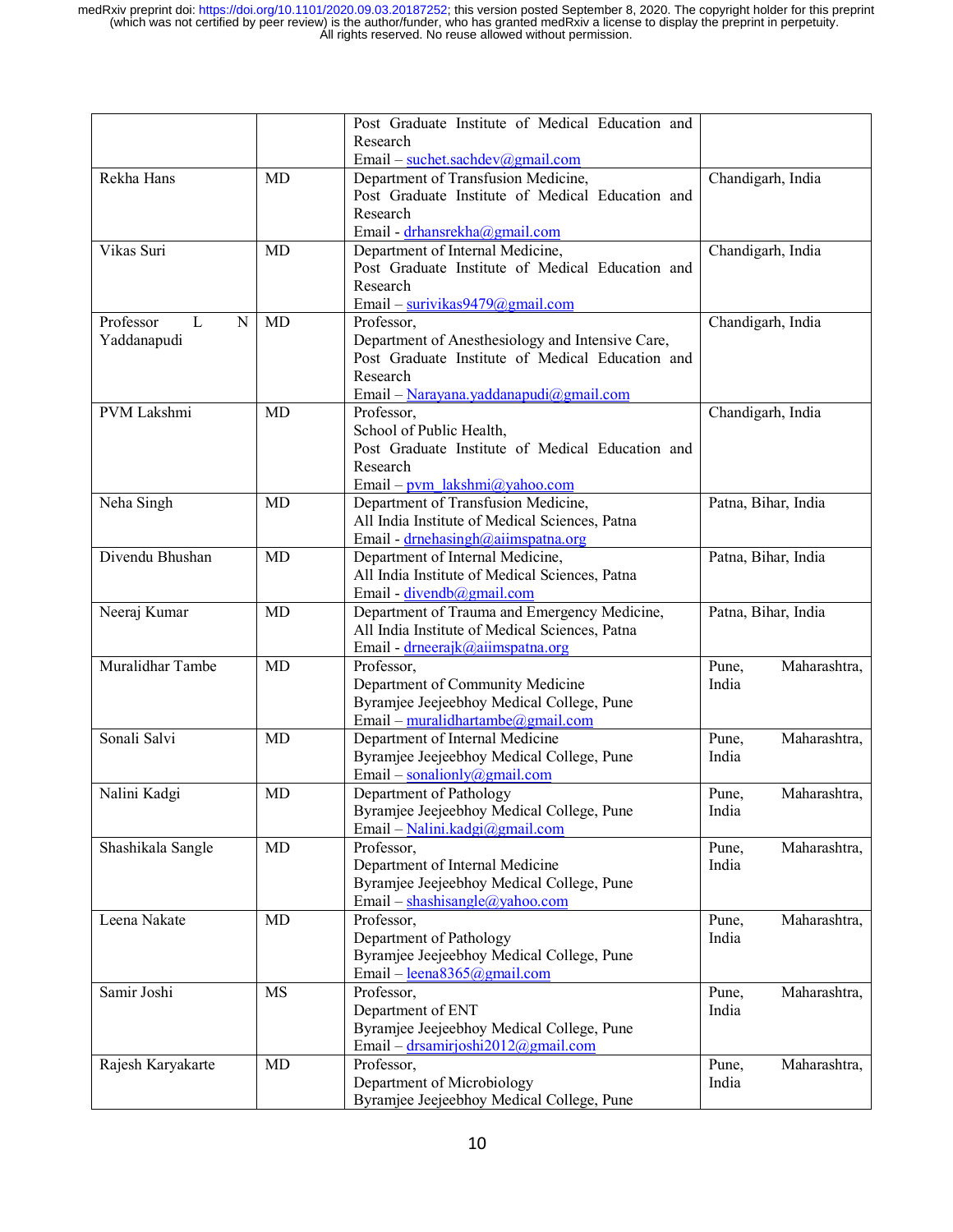|                   |            | Email - karyakarte@hotmail.com                  |                         |
|-------------------|------------|-------------------------------------------------|-------------------------|
| Suraj Goyanka     | <b>DM</b>  | Department of Internal Medicine                 | Maharashtra,<br>Pune,   |
|                   |            | Byramjee Jeejeebhoy Medical College, Pune       | India                   |
|                   |            | Email – surajgoyanka@gmail.com                  |                         |
| Nimisha Sharma    | <b>MD</b>  | Department of Immunohematology<br>blood<br>and  | Faridabad,<br>Haryana,  |
|                   |            | transfusion,                                    | India                   |
|                   |            | <b>ESIC Medical College and Hospital</b>        |                         |
|                   |            | Email - Nims427@gmail.com                       |                         |
| Nikhil Verma      | MD         | Department of Internal Medicine,                | Faridabad,<br>Haryana,  |
|                   |            | <b>ESIC Medical College and Hospital</b>        | India                   |
|                   |            | Email - Drnick.ver@gmail.com                    |                         |
| Asim Das          | MD         | Dean,                                           | Faridabad,<br>Haryana,  |
|                   |            | ESIC Medical College and Hospital               | India                   |
|                   |            | Email - Dean-faridabad@esic.nic.in              |                         |
| Monika Bahl       | <b>MBA</b> | Clinical Development Services Agency,           | Faridabad,<br>Haryana,  |
|                   |            | Translational Health Sciences and<br>Technology | India                   |
|                   |            | Institute                                       |                         |
|                   |            | Email - Monikabahl.cdsa@thsti.res.in            |                         |
| Nitya Wadhwa      | <b>MD</b>  | Clinical Development Services Agency,           | Faridabad,<br>Haryana,  |
|                   |            | Translational Health Sciences and<br>Technology | India                   |
|                   |            | Institute                                       |                         |
|                   |            | Email - Nitya.wadhwa@thsti.res.in               |                         |
| Shreepad Bhat     | <b>MD</b>  | Professor,                                      | Maharashtra,<br>Pune,   |
|                   |            | Department of Internal Medicine,                | India                   |
|                   |            | Smt. Kashi Bai Navale Medical College           |                         |
|                   |            | Email - Smb.med@gmail.com                       |                         |
| Shweta Deshmukh   | <b>DNB</b> | Department of Internal Medicine,                | Maharashtra,<br>Pune,   |
|                   |            | Smt. Kashi Bai Navale Medical College           | India                   |
|                   |            | Email - Shwetas602@gmail.com                    |                         |
| Vrushali Wagh     | MD         | Department of Internal Medicine,                | Maharashtra,<br>Pune,   |
|                   |            | Smt. Kashi Bai Navale Medical College           | India                   |
|                   |            | Email - dryrushaliwagh@gmail.com                |                         |
| Atul Kulkarni     | <b>DCP</b> | Department of Blood Bank,                       | Maharashtra,<br>Pune,   |
|                   |            | Jankalyan Blood bank                            | India                   |
|                   |            | Email - Director.jkbb@gmail.com                 |                         |
| Tanvi Yardi       | <b>DCP</b> | Department of Blood Bank,                       | Maharashtra,<br>Pune,   |
|                   |            | Jankalyan Blood bank                            | India                   |
|                   |            | Email - ytanvi@rediffmail.com                   |                         |
| Ram S Kaulgud     | MD         | Department of Internal Medicine,                | Hubballi,<br>Karnataka, |
|                   |            | Karnataka Institute of Medical Sciences         | India                   |
|                   |            | Email – drkaulgud.kims@gmail.com                |                         |
| Purushottam Reddy | MD         | Professor,                                      | Hubballi,<br>Karnataka, |
|                   |            | Department of Pathology,                        | India                   |
|                   |            | Karnataka Institute of Medical Sciences         |                         |
|                   |            | Email – reddy puru24@rediffmail.com             |                         |
| Kavitha Yevoor    | MD         | Department of Pathology                         | Hubballi,<br>Karnataka, |
|                   |            | Karnataka Institute of Medical Sciences         | India                   |
|                   |            | Email - kavithayevoor@gmail.com                 |                         |
| Prashanth Gajula  | MD         | Department of Medicine                          | Hubballi,<br>Karnataka, |
|                   |            | Karnataka Institute of Medical Sciences         | India                   |
|                   |            | Email - prashanthgajula3333@gmail.com           |                         |
| Vivek Maleyur     | MD         | Department of Medicine                          | Hubballi,<br>Karnataka, |
|                   |            | Karnataka Institute of Medical Sciences         | India                   |
|                   |            | Email - vivekmaleyur@gmail.com                  |                         |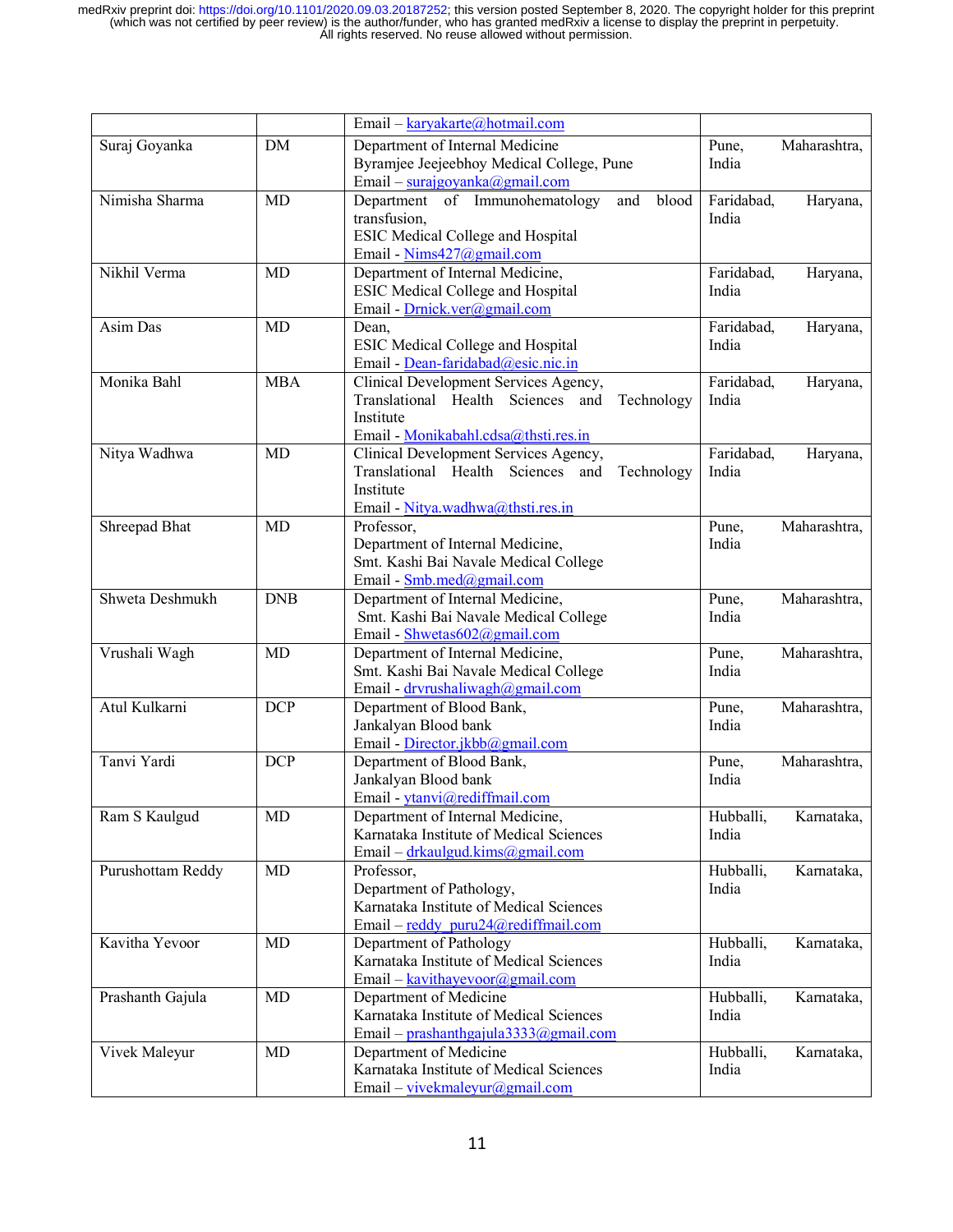| Medini S         | MD          | Department of Medicine                                                                  | Hubballi,<br>Karnataka, |
|------------------|-------------|-----------------------------------------------------------------------------------------|-------------------------|
|                  |             | Karnataka Institute of Medical Sciences                                                 | India                   |
|                  |             | Email – medinipuranik@gmail.com                                                         |                         |
| Mohith HN        | MD          | Department of Medicine,                                                                 | Hubballi,<br>Karnataka, |
|                  |             | Karnataka Institute of Medical Sciences                                                 | India                   |
|                  |             | Email – $\frac{\text{mohithhn}(a)\text{gmail.com}}{\text{mohithhn}(a)\text{gmail.com}}$ |                         |
| Anil Gurtoo      | MD          | Professor,                                                                              | New Delhi, India        |
|                  |             | Department of Internal Medicine,                                                        |                         |
|                  |             | Lady Hardinge Medical College                                                           |                         |
|                  |             | Email - Anilgurtoo2@gmail.com                                                           |                         |
| Ritika Sud       | MD          | Department of Internal Medicine,                                                        | New Delhi, India        |
|                  |             | Lady Hardinge Medical College                                                           |                         |
|                  |             | Email - Sud.ritika@gmail.com                                                            |                         |
| Sangeeta Pahuja  | MD          | Department of Transfusion Medicine,                                                     | New Delhi, India        |
|                  |             | Lady Hardinge Medical College                                                           |                         |
|                  |             | Email - Sangeeta.pahuja.s@gmail.com                                                     |                         |
| Anupam Prakash   | <b>MD</b>   | Professor, Department of Internal Medicine,                                             | New Delhi, India        |
|                  |             | Lady Hardinge Medical College<br>Email - prakashanupam@hotmail.com                      |                         |
| Parijat Gogoi    | MD          | Department of Biochemistry,                                                             | New Delhi, India        |
|                  |             | Lady Hardinge Medical College                                                           |                         |
|                  |             | Email - parijatgogoi@rediffmail.com                                                     |                         |
| Shailja Shukla   | MD          | Department of Pathology,                                                                | New Delhi, India        |
|                  |             | Lady Hardinge Medical College                                                           |                         |
|                  |             | Email - shailjashukla@gmail.com                                                         |                         |
| D Himanshu Reddy | MD          | Department of Internal Medicine,                                                        | Lucknow, Uttar Pradesh, |
|                  |             | King George's Medical University,                                                       | India                   |
|                  |             | Email - dr.himanshu.reddy@gmail.com                                                     |                         |
| Chandra Tulika   | MD          | Professor,                                                                              | Lucknow, Uttar Pradesh, |
|                  |             | Department of Transfusion Medicine,                                                     | India                   |
|                  |             | King George's Medical University,                                                       |                         |
|                  |             | Email - drtulikachandra@gmail.com                                                       |                         |
| Saurabh Pandey   | <b>MD</b>   | Department of Internal Medicine,                                                        | Lucknow, Uttar Pradesh, |
|                  |             | King George's Medical University                                                        | India                   |
|                  |             | Email - saurabhp2013@gmail.com                                                          |                         |
| Pradeep Maurya   | <b>MBBS</b> | Department of Internal Medicine,                                                        | Lucknow, Uttar Pradesh, |
|                  |             | King George's Medical University                                                        | India                   |
|                  |             | Email – $pkm4477@gmail.com$                                                             |                         |
| Ali Wahid        | PhD         | Department of Pathology and Biochemistry,                                               | Lucknow, Uttar Pradesh, |
|                  |             | King George's Medical University                                                        | India                   |
|                  |             | Email - aliwahid78@gmail.com                                                            |                         |
| Vivek Kumar      | MD          | Department of Internal Medicine,                                                        | Lucknow, Uttar Pradesh, |
|                  |             | King George's Medical University                                                        | India                   |
|                  |             | Email – iamvivekbhagat@gmail.com                                                        |                         |
| Kamlesh Upadhyay | MD          | Professor,                                                                              | Ahmedabad,<br>Gujarat,  |
|                  |             | Department of Internal Medicine,                                                        | India                   |
|                  |             | Byramjee Jeejeebhoy Medical College, Ahmedabad                                          |                         |
|                  |             | Email - drkjupadhyay@hotmail.com                                                        |                         |
| Nidhi Bhatnagar  | MD          | Department of Transfusion Medicine,<br>Byramjee                                         | Ahmedabad,<br>Gujarat,  |
|                  |             | Jeejeebhoy Medical College, Ahmedabad                                                   | India                   |
|                  |             | Email - bhatnagarnidhi@ymail.com                                                        |                         |
| Nilima Shah      | MD          | Department of Internal Medicine,                                                        | Ahmedabad,<br>Gujarat,  |
|                  |             | Byramjee Jeejeebhoy Medical College, Ahmedabad                                          | India                   |
|                  |             | Email – $d$ rnilimashah@gmail.com                                                       |                         |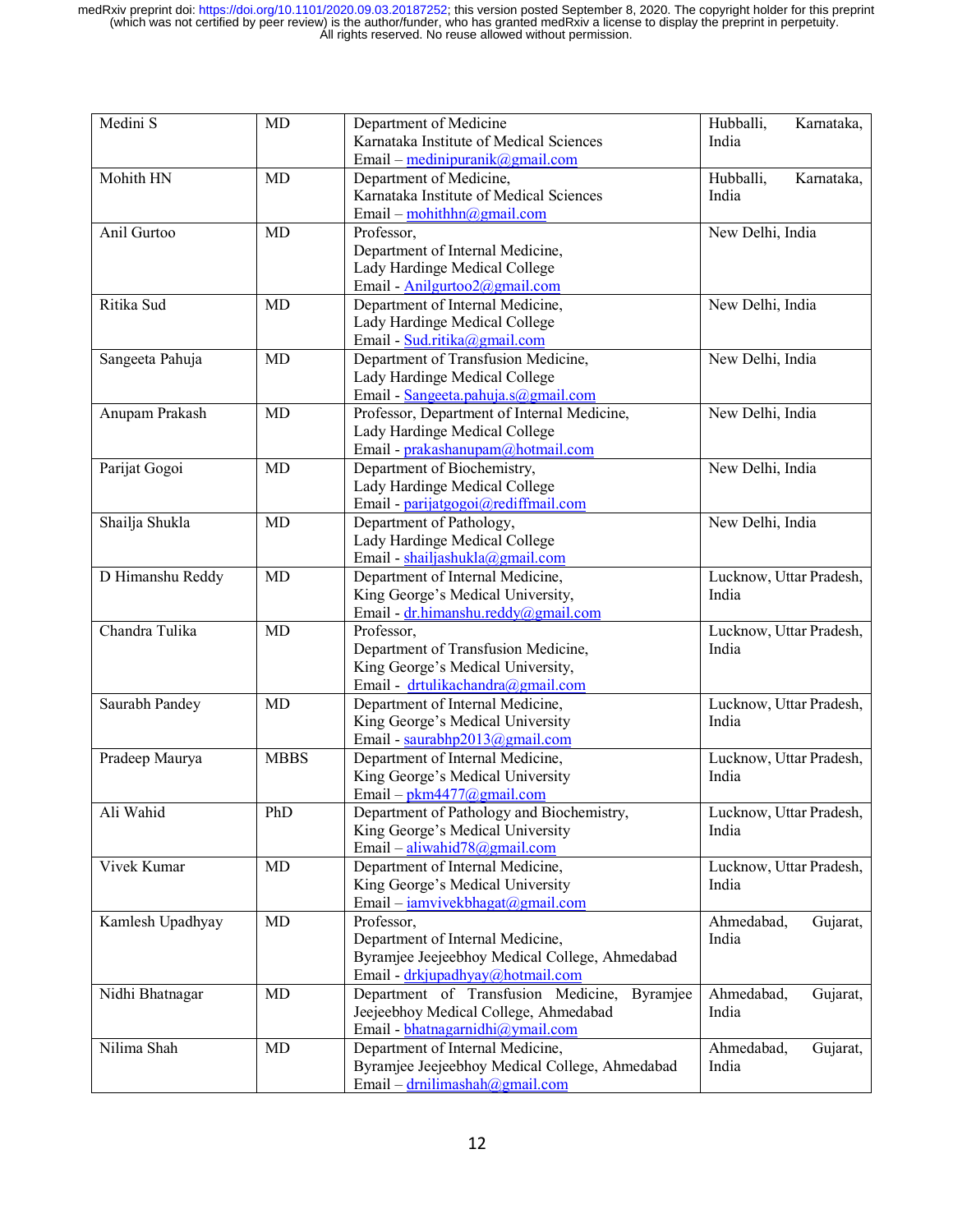| Mamta Shah         | MD                 | Department of Transfusion Medicine,<br><b>Byramjee</b><br>Jeejeebhoy Medical College, Ahmedabad<br>Email - mamtacshah@gmail.com                                      | Gujarat,<br>Ahmedabad,<br>India |
|--------------------|--------------------|----------------------------------------------------------------------------------------------------------------------------------------------------------------------|---------------------------------|
| <b>Tarak Patel</b> | MD                 | Department of Transfusion Medicine,<br>Byramjee<br>Jeejeebhoy Medical College, Ahmedabad<br>Email - drtarakp@yahoo.com                                               | Ahmedabad,<br>Gujarat,<br>India |
| Ram Mohan Jaiswal  | <b>MD</b>          | Professor,<br>Blood Center & Transplant Immunology Lab,<br>Mahatma Gandhi University of Medical Sciences and<br>Technology<br>Email - drrmjaiswal@mgumst.org         | Jaipur, Rajasthan, India        |
| Ashish Jain        | MD                 | Department of Respiratory Medicine, Mahatma<br>Gandhi University of Medical<br>Sciences<br>and<br>Technology<br>Email $-\frac{drjainashish79(\partial gmail.com)}{}$ | Jaipur, Rajasthan, India        |
| Shweta Sharma      | MD                 | Department of Pathology,<br>Mahatma Gandhi University of Medical Sciences and<br>Technology<br>Email – drshwetasharma@mgmust.org                                     | Jaipur, Rajasthan, India        |
| Puneet Rijhwani    | MD                 | Department of Internal Medicine,<br>Mahatma Gandhi University of Medical Sciences and<br>Technology<br>Email - puneet284@rediffmail.com                              | Jaipur, Rajasthan, India        |
| Naveen Gupta       | <b>DM</b>          | Department of Clinical Hematology, Mahatma Gandhi<br>University of Medical Sciences and Technology<br>Email – drnaveengupta1988@gmail.com                            | Jaipur, Rajasthan, India        |
| Tinkal C Patel     | MD                 | Professor<br>Department of Internal Medicine,<br>Government<br>Medical College, Surat<br>Email: pateltinkal@yahoo.com                                                | Surat, Gujarat, India           |
| Mahesh G Solu      | MD                 | Department of Internal Medicine,<br>Government<br>Medical College, Surat<br>Email - drmaheshgsolu@yahoo.in                                                           | Surat, Gujarat, India           |
| Jitendra Patel     | MD                 | Department of Immunology and Blood Transfusion,<br>Government Medical College, Surat<br>Email: $onlyg2@gmail.com$                                                    | Surat, Gujarat, India           |
| Yash R Shah        | Medical<br>Student | Department of Internal Medicine,<br>Government<br>Medical College, Surat<br>Email: yashu211996@gmail.com                                                             | Surat, Gujarat, India           |
| Mayur Jarag        | MD                 | Professor,<br>Department of Immunology and Blood Transfusion,<br>Government Medical College, Surat<br>Email: drmayurjarag@gmail.com                                  | Surat, Gujarat, India           |
| Varsha Godbole     | MD                 | Professor,<br>Department of Internal Medicine,<br>GMERS Medical College and Hospital, Gotri<br>Email - drvgodbole@gmail.com                                          | Vadodara, Gujarat, India        |
| Meenakshi Shah     | MD                 | Department of Internal Medicine,<br>GMERS Medical College and Hospital, Gotri<br>Email - drmeenakshi20@yahoo.com                                                     | Vadodara, Gujarat, India        |
| Rikin Raj          | MD                 | Department of Medicine,<br>GMERS Medical College and Hospital, Gotri<br>Email - Rikin.raj@gmail.com                                                                  | Vadodara, Gujarat, India        |
| Irfan Nagori       | MD                 | Department of Medicine,<br><b>GMERS Medical College and Hospital, Gotri</b>                                                                                          | Vadodara, Gujarat, India        |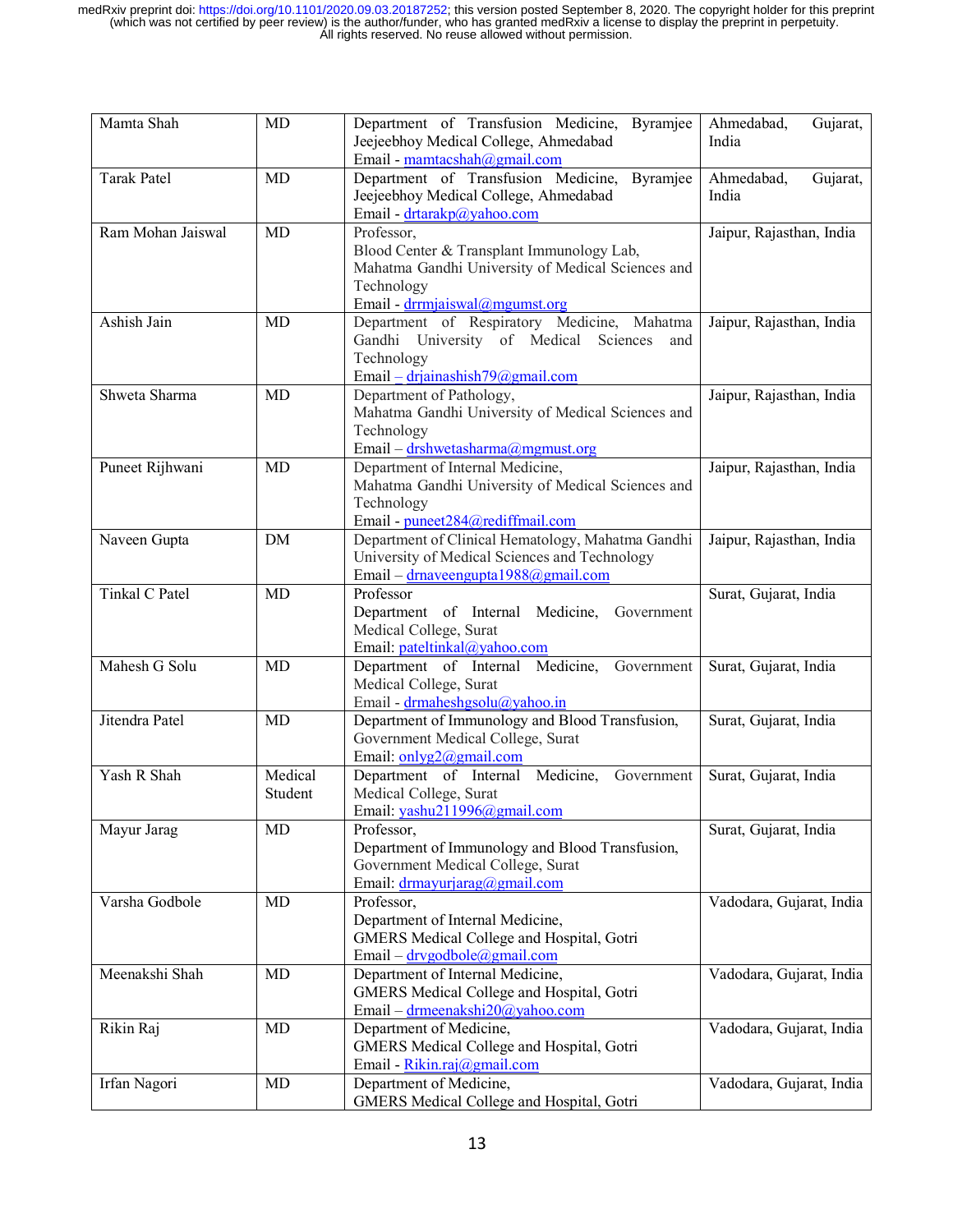|                      |             | Email - Irfizz@gmail.com                                                        |                                      |
|----------------------|-------------|---------------------------------------------------------------------------------|--------------------------------------|
| Pramod R Jha         | <b>MD</b>   | Professor,                                                                      | Vadodara, Gujarat, India             |
|                      |             | Department of Internal Medicine,<br>Sumandeep                                   |                                      |
|                      |             | Vidyapeeth and Dhiraj Hospital                                                  |                                      |
|                      |             | Email - Dr.pkrnj@gmail.com                                                      |                                      |
| Arti D Shah          | <b>DNB</b>  | Professor,                                                                      | Vadodara, Gujarat, India             |
|                      |             | Department of Respiratory Medicine, Sumandeep                                   |                                      |
|                      |             | Vidyapeeth and Dhiraj Hospital                                                  |                                      |
|                      |             | Email - Artidhawal76@gmail.com                                                  |                                      |
| Gowtham Yeeli        | <b>MBBS</b> | Department of Internal Medicine,<br>Sumandeep                                   | Vadodara, Gujarat, India             |
|                      |             | Vidyapeeth and Dhiraj Hospital                                                  |                                      |
| Archit Jain          | <b>MBBS</b> | Email - yeeligautham@gmail.com<br>Department of Internal Medicine,<br>Sumandeep | Vadodara, Gujarat, India             |
|                      |             | Vidyapeeth and Dhiraj Hospital                                                  |                                      |
|                      |             | Email - Jain.archit2004@gmail.com                                               |                                      |
| Rooppreet Kaur Gill  | <b>MBBS</b> | Department of Internal Medicine,<br>Sumandeep                                   | Vadodara, Gujarat, India             |
|                      |             | Vidyapeeth and Dhiraj Hospital                                                  |                                      |
|                      |             | Email – dr.roopgill@outlook.com                                                 |                                      |
| KV Sreedhar Babu     | <b>MD</b>   | Professor,                                                                      | TIRUPATI, ANDHRA                     |
|                      |             | Department of Transfusion Medicine,                                             | PRADESH, India                       |
|                      |             | Sri Venkateswra Institute of Medical Sciences                                   |                                      |
|                      |             | Email - kinneravsb $@g$ mail.com                                                |                                      |
| <b>B</b> Suresh Babu | MD          | Department of Transfusion Medicine,                                             | TIRUPATI, ANDHRA                     |
|                      |             | Sri Venkateswra Institute of Medical Sciences                                   | PRADESH, India                       |
|                      |             | Email - dr.suresh02@gmail.com                                                   |                                      |
| Alladi Mohan         | MD          | Department of Internal Medicine,                                                | TIRUPATI, ANDHRA                     |
|                      |             | Sri Venkateswra Institute of Medical Sciences                                   | PRADESH, India                       |
|                      |             | Email - alladimohan2@gmail.com                                                  |                                      |
| B Vengamma           | DM          | Professor,<br>Department of Neurology,                                          | TIRUPATI, ANDHRA<br>PRADESH, India   |
|                      |             | Sri Venkateswra Institute of Medical Sciences                                   |                                      |
|                      |             | Email - bhumavengamma@gmail.com                                                 |                                      |
| K Chandra Sekhar     | MD          | Department of Internal Medicine,                                                | TIRUPATI, ANDHRA                     |
|                      |             | Sri Venkateswra Institute of Medical Sciences                                   | PRADESH, India                       |
|                      |             | Email - chandu24kondaa@gmail.com                                                |                                      |
| Srinivasulu Damam    | <b>MD</b>   | Department of Internal Medicine,                                                | Andhra<br>Kurnool,                   |
|                      |             | Kurnool Medical College                                                         | Pradesh, India                       |
|                      |             | Email – damamsrinivas@gmail.com                                                 |                                      |
| K Narsimhulu         | MD          | Professor,                                                                      | Kurnool,<br>Andhra                   |
|                      |             | Department of Internal Medicine,                                                | Pradesh, India                       |
|                      |             | Kurnool Medical College                                                         |                                      |
|                      |             | Email - $\frac{\text{nara17kg}}{\text{magnasi.com}}$                            |                                      |
| C Aparna             | MD          | Professor,<br>Department of Pathology,                                          | Andhra<br>Kurnool,<br>Pradesh, India |
|                      |             | Kurnool Medical College                                                         |                                      |
|                      |             | Email – $\frac{\text{achinnam893}(a)\text{gmail.com}}{a}$                       |                                      |
| G Baleswari          | MD          | Professor,                                                                      | Andhra<br>Kurnool,                   |
|                      |             | Department of Pathology,                                                        | Pradesh, India                       |
|                      |             | Kurnool Medical College                                                         |                                      |
|                      |             | Email – eswarigolla@gmail.com                                                   |                                      |
| Ravindranath Reddy K | <b>MBBS</b> | Department of Internal Medicine,                                                | Kurnool,<br>Andhra                   |
|                      |             | Kurnool Medical College                                                         | Pradesh, India                       |
|                      |             | Email-                                                                          |                                      |
|                      |             | ravindranathreddy.kaipa@gmail.com                                               |                                      |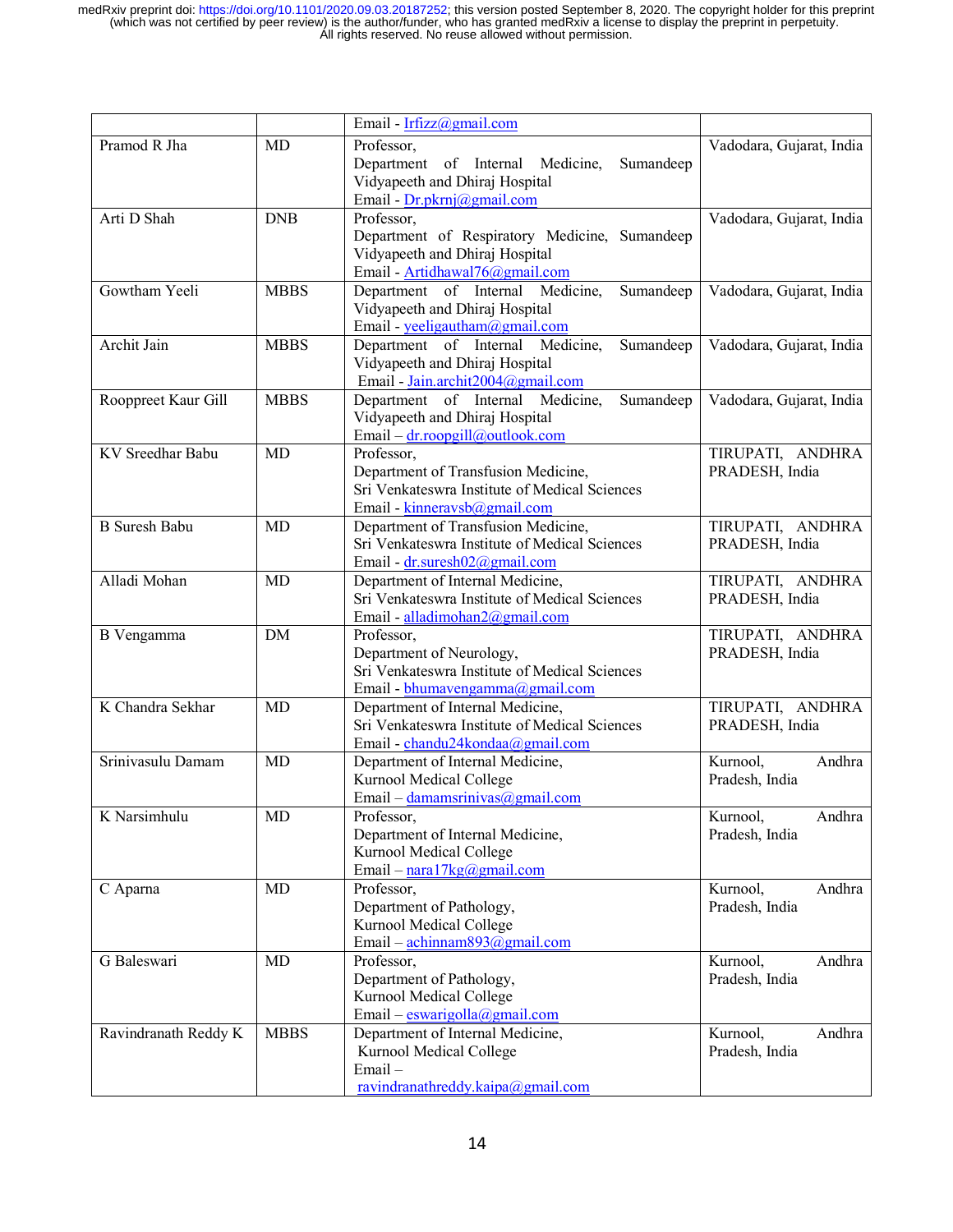| P Chandrasekhar        | DM          | Professor,                                     | Andhra<br>Kurnool,     |
|------------------------|-------------|------------------------------------------------|------------------------|
|                        |             | Department of Cardiology,                      | Pradesh, India         |
|                        |             | <b>Kurnool Medical College</b>                 |                        |
|                        |             | Email – principalkmcknl@yahoo.co.in            |                        |
| Jodharam<br>Sunil      | <b>MD</b>   | Department of Internal Medicine,<br>Government | Bhavnagar,<br>Gujarat, |
| Panjwani               |             | Medical College, Bhavnagar                     | India                  |
|                        |             | Email - Spanjwani0@gmail.com                   |                        |
| Pankaj J. Akholkar     | MD          | Department of Internal Medicine,<br>Government | Bhavnagar,<br>Gujarat, |
|                        |             | Medical College, Bhavnagar                     | India                  |
|                        |             | Email - Drpankaj md@yahoo.com                  |                        |
| Kairavi Parthesh Joshi | MD          | Department of Microbiology,                    | Bhavnagar,<br>Gujarat, |
|                        |             | Government Medical College, Bhavnagar          | India                  |
|                        |             | Email - drkairavi@yahoo.in                     |                        |
| Pragnesh H. Shah       | MD          | Department of Microbiology,                    | Bhavnagar,<br>Gujarat, |
|                        |             |                                                | India                  |
|                        |             | Government Medical College, Bhavnagar          |                        |
|                        |             | Email - Drphshah73@yahoo.com                   |                        |
| Manish Barvaliya       | <b>MD</b>   | Department of Internal Medicine,<br>Government | Bhavnagar,<br>Gujarat, |
|                        |             | Medical College, Bhavnagar                     | India                  |
|                        |             | Email - drmanishbarvaliya@gmail.com            |                        |
| Milind Baldi           | <b>DM</b>   | Department of Respiratory Medicine,            | Indore,<br>Madhya      |
|                        |             | Mahatma Gandhi Memorial Medical College,       | Pradesh, India         |
|                        |             | Email - milindbaldi@gmail.com                  |                        |
| Ashok Yadav            | <b>MD</b>   | Department of Transfusion Medicine,            | Indore,<br>Madhya      |
|                        |             | Mahatma Gandhi Memorial Medical College,       | Pradesh, India         |
|                        |             | Email - drashokmyh@gmail.com                   |                        |
| Manoj Gupta            | DM          | Department of Internal Medicine,               | Indore,<br>Madhya      |
|                        |             | Mahatma Gandhi Memorial Medical College,       | Pradesh, India         |
|                        |             | Email – $d$ rmanoj gupta $24$ @gmail.com       |                        |
| Nitin Rawat            | MD          | Department of Internal Medicine,               | Indore,<br>Madhya      |
|                        |             | Mahatma Gandhi Memorial Medical College,       | Pradesh, India         |
|                        |             | Email – $drnitin rawat@gmail.com$              |                        |
| Dilip Chawda           | MD          | Department of Respiratory Medicine,            | Indore,<br>Madhya      |
|                        |             | Mahatma Gandhi Memorial Medical College,       | Pradesh, India         |
|                        |             | Email – drdilipchawda@gmail.com                |                        |
| M Natarajan            | MD          | Professor,                                     | Madurai, Tamil Nadu,   |
|                        |             | Department of Internal Medicine,               | India                  |
|                        |             | Madurai Medical College                        |                        |
|                        |             | Email - laknatraj@gmail.com                    |                        |
| M Sintha               | MD          | Department of Immunohematology and Blood       |                        |
|                        |             |                                                | Madurai, Tamil Nadu,   |
|                        |             | Transfusion,                                   | India                  |
|                        |             | Madurai Medical College,                       |                        |
|                        |             | Email - Drsinthathirumalai81@gmail.com         |                        |
| David Pradeep Kumar    | MD          | Professor,                                     | Madurai, Tamil Nadu,   |
|                        |             | Department of Internal Medicine,               | India                  |
|                        |             | Madurai Medical College                        |                        |
|                        |             | Email - pradeepkdavid@hotmail.com              |                        |
| Fathhur Rabbani        | <b>MBBS</b> | Department of Internal Medicine,               | Madurai, Tamil Nadu,   |
|                        |             | Madurai Medical College                        | India                  |
|                        |             | Email - Rfathhur3893@gmail.com                 |                        |
| Vrushali Khirid Khadke | <b>DNB</b>  | Department of Interventional Pulmonology,      | Pune,<br>Maharashtra,  |
|                        |             | Poona Hospital and Research Center,            | India                  |
|                        |             | Email - vgkhadke@gmail.com                     |                        |
| Dattatray Patki        | <b>DNB</b>  | Department of Internal Medicine,               | Pune,<br>Maharashtra,  |
|                        |             | Poona Hospital and Research Center,            | India                  |
|                        |             | Email - dattatraypatki@gmail.com               |                        |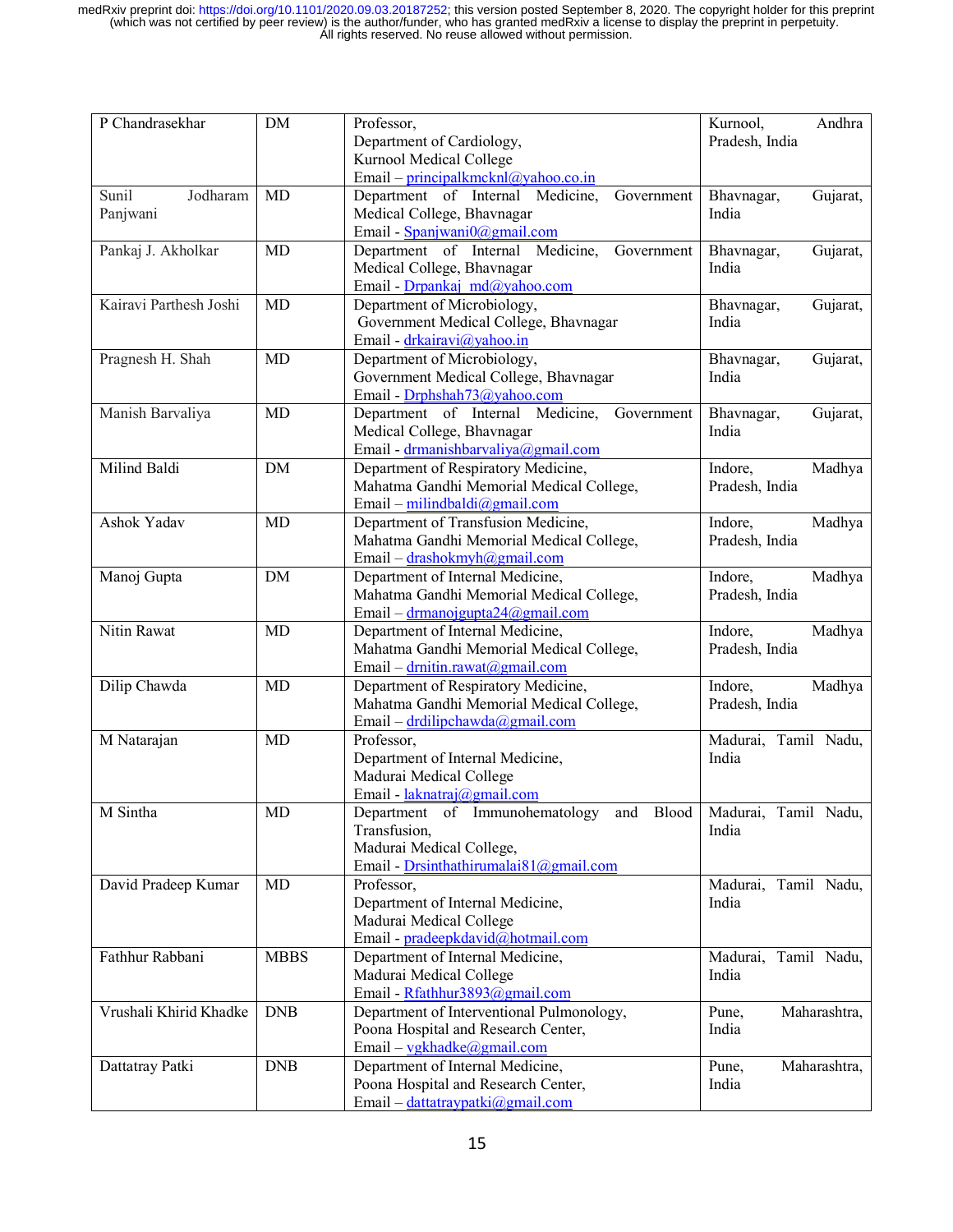| Sonali Marathe       | MD          | Department of Pathology and Transfusion Medicine,<br>Pune,<br>Poona Hospital and Research Center,<br>India<br>Email – drmarathe.sonali@gmail.com                |                   | Maharashtra,            |  |
|----------------------|-------------|-----------------------------------------------------------------------------------------------------------------------------------------------------------------|-------------------|-------------------------|--|
| Clyde D'Souza        | <b>MPH</b>  | Department of Internal Medicine,<br>Poona Hospital and Research Center,<br>Email - clyde822@gmail.com                                                           | Pune,<br>India    | Maharashtra,            |  |
| Vipul Tadha          | <b>MBBS</b> | Department of General Medicine,<br>Poona Hospital and Research Center,<br>Email - vipultadham6@gmail.com                                                        | Pune,<br>India    | Maharashtra,            |  |
| Satyam Arora         | MD          | Department of Transfusion Medicine,<br>Super<br>Specialty Paediatric Hospital and Post Graduate<br>Teaching Institute<br>Email - satyamarora83@gmail.com        | Noida,<br>India   | Uttar Pradesh,          |  |
| Devendra Kumar Gupta | MCh         | Professor,<br>Department of Paediatric Surgery,<br>Super Specialty Paediatric Hospital and Post Graduate<br>Teaching Institute<br>Email - profdkgupta@gmail.com | India             | Noida, Uttar Pradesh,   |  |
| Seema Dua            | MD          | Department of Transfusion<br>Medicine,<br>Super<br>Specialty Paediatric Hospital and Post Graduate<br>Teaching Institute<br>Email - seemadua06@gmail.com        | Noida,<br>India   | Uttar Pradesh,          |  |
| Nitu Chauhan         | MD          | Department of Transfusion Medicine,<br>Sarojini Naidu Medical College<br>Email - drnituchauhan26@gmail.com                                                      | Agra,<br>India    | Uttar<br>Pradesh,       |  |
| Ajeet Singh Chahar   | MD          | Department of Internal Medicine,<br>Sarojini Naidu Medical College<br>Email - ajeet doctor@yahoo.co.in                                                          | Agra,<br>India    | Uttar<br>Pradesh,       |  |
| Joy John Mammen      | MD          | Professor,<br>Department Transfusion Medicine,<br>Christian Medical College<br>Email - joymammen@cmcvellore.ac.in                                               | Vellore,<br>India | Tamil Nadu,             |  |
| Snehil Kumar         | <b>MD</b>   | Department Transfusion Medicine,<br>Christian Medical College<br>Email - snehilsimulation25@gmail.com                                                           | Vellore,<br>India | Tamil Nadu,             |  |
| Dolly Daniel         | MD          | Professor,<br>Department Transfusion Medicine,<br>Christian Medical College<br>Email - dollyd@cmcvellore.ac.in                                                  | Vellore,<br>India | Tamil Nadu,             |  |
| Ravindraa Singh      | MD          | Department of Transfusion Medicine,<br>Aditya Birla Memorial Hospital<br>Email - $rpsingh008@gmail.com$                                                         | Pune,<br>India    | Maharashtra,            |  |
| Venkatesh Dhat       | MD          | Department of Critical Care Medicine,<br>Aditya Birla Memorial Hospital<br>Email – drvenkateshdhat@yahoo.co.in                                                  | Pune,<br>India    | Maharashtra,            |  |
| Yogesh Agarwal       | MD          | Department of Pulmonary Medicine,<br>Aditya Birla Memorial Hospital<br>Email – dryogesh1980@gmail.com                                                           | Pune,<br>India    | Maharashtra,            |  |
| Sohini Arora         | MD          | Department of Laboratory Medicine,<br>Aditya Birla Memorial Hospital<br>Email - sohini.arora@adityabirla.com                                                    | Pune,<br>India    | Maharashtra,            |  |
| Ashish Pathak        | PhD         | Professor,<br>Department of Paediatrics,<br>RD Gardi Medical College<br>Email - drashish.jpathak@gmail.com                                                      | India             | Ujjain, Madhya Pradesh, |  |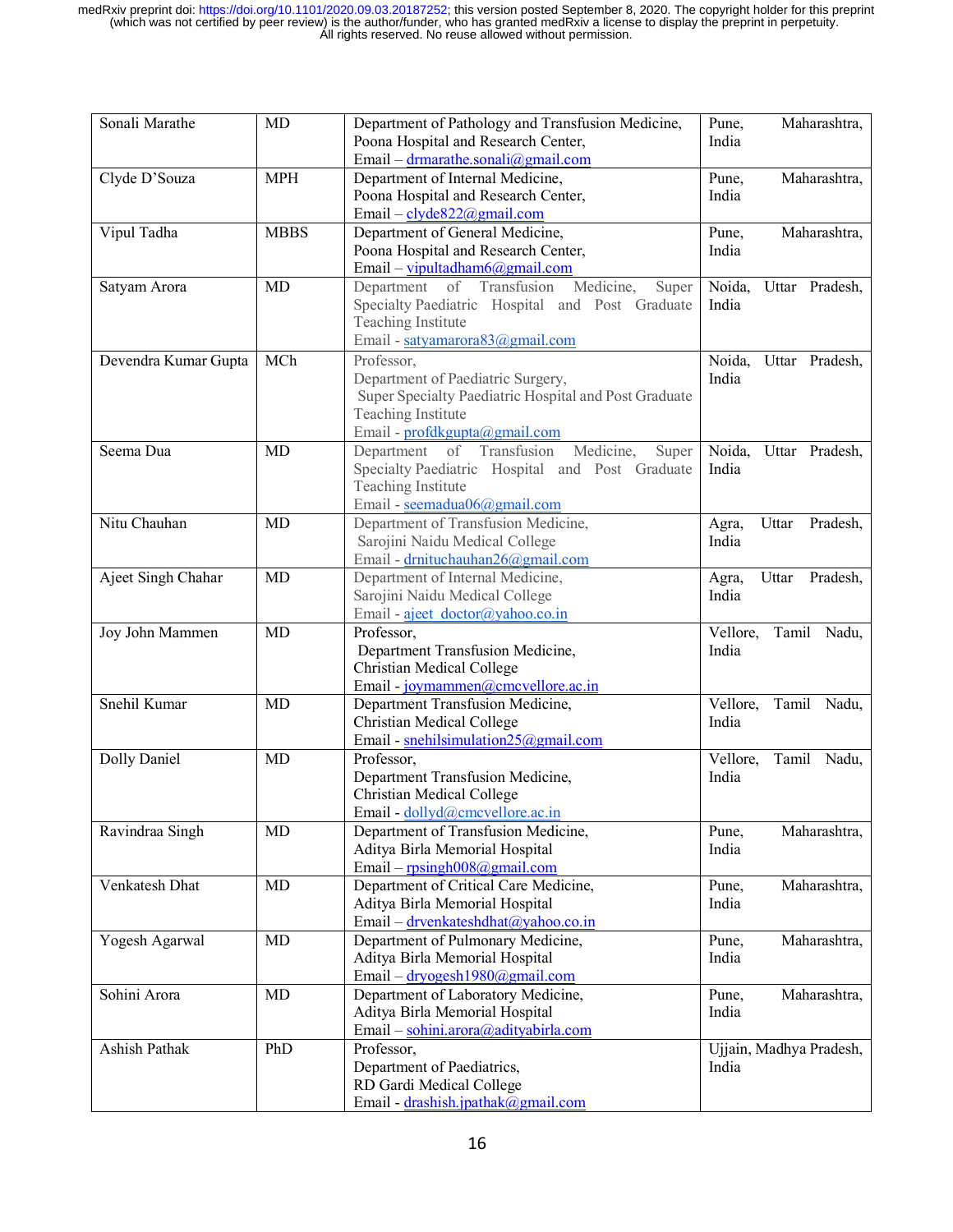| Manju Purohit       | MD          | Department of Pathology,<br>RD Gardi Medical College<br>Email – manjuraj.purohit $64$ @gmail.com                                                                                   | Ujjain, Madhya Pradesh,<br>India        |  |
|---------------------|-------------|------------------------------------------------------------------------------------------------------------------------------------------------------------------------------------|-----------------------------------------|--|
| Ashish Sharma       | <b>MD</b>   | Department of Medicine,<br>RD Gardi Medical College<br>Email – $\frac{a \sinh r \sinh a}{a}$ yahoo.co.in                                                                           | Ujjain, Madhya Pradesh,<br>India        |  |
| Jayashree Sharma    | MD          | Professor,<br>Department Transfusion Medicine,<br>Seth GS Medical College and KEM Hospital<br>Email - jayashreesharma@kem.edu                                                      | Mumbai,<br>Parel,<br>Maharashtra, India |  |
| Manisha Madkaikar   | MD          | Scientist G,<br>Indian Council of Medical Research - National<br>Institute of Immunohaematology<br>Email - madkaikarmanisha@gmail.com                                              | Parel,<br>Mumbai,<br>Maharashtra, India |  |
| Kavita Joshi        | <b>MD</b>   | Department Internal Medicine,<br>Seth GS Medical College and KEM Hospital<br>Email - kavitajoshi@kem.edu                                                                           | Parel,<br>Mumbai,<br>Maharashtra, India |  |
| Reetika Malik Yadav | <b>MBBS</b> | Scientist B,<br>Indian Council of Medical Research - National<br>Institute of Immunohaematology<br>Email - reetikamalik@gmail.com                                                  | Parel,<br>Mumbai,<br>Maharashtra, India |  |
| Swarupa Bhagwat     | MD          | Department of Transfusion Medicine,<br>Seth GS Medical College and KEM Hospital<br>Email - swarupabhagwat@kem.edu                                                                  | Mumbai,<br>Parel.<br>Maharashtra, India |  |
| Niteen D Karnik     | <b>MD</b>   | Professor,<br>Department of Internal Medicine,<br>Lokmanya Tilak Municipal Medical College &<br>General Hospital<br>Email - niteenkarnik@gmail.com                                 | Mumbai,<br>Maharashtra,<br>India        |  |
| Yojana A Gokhale    | MD          | Professor,<br>Department of Internal Medicine, Lokmanya Tilak<br>Municipal Medical College & General Hospital<br>Email - Yojana1962@gmail.com                                      | Mumbai,<br>Maharashtra,<br>India        |  |
| Leena Naik          | <b>MD</b>   | Professor,<br>Department of Pathology,<br>Lokmanya Tilak Municipal Medical College &<br>Geenral Hospital<br>Email - Leena pnaik@yahoo.co.in                                        | Mumbai,<br>Maharashtra,<br>India        |  |
| Sangita Margam      | MD          | Department of Pathology,<br>Lokmanya Tilak Municipal Medical College &<br>General Hospital<br>Email - drsvgoyal@gmail.com                                                          | Mumbai,<br>Maharashtra,<br>India        |  |
| Santasabuj Das      | MD          | Scientist F,<br>Division of Clinical Medicine,<br>National Institute of Cholera and Enteric Diseases -<br>Indian Council of Medical Research, Kolkata<br>Email - dasss@icmr.org.in | Kolkata, West Bengal,<br>India          |  |
| Dr Alka Turuk       | MD          | Scientist C,<br>Division of Epidemiology<br>Communicable<br>and<br>Division,<br>Indian Council of Medical Research<br>alka.turukicmr@gmail.com                                     | New Delhi, India                        |  |
| V Saravana Kumar    | PhD         | Scientist B,<br>Epidemiology and Biostatistics Division,                                                                                                                           | Chennai, Tamil, India                   |  |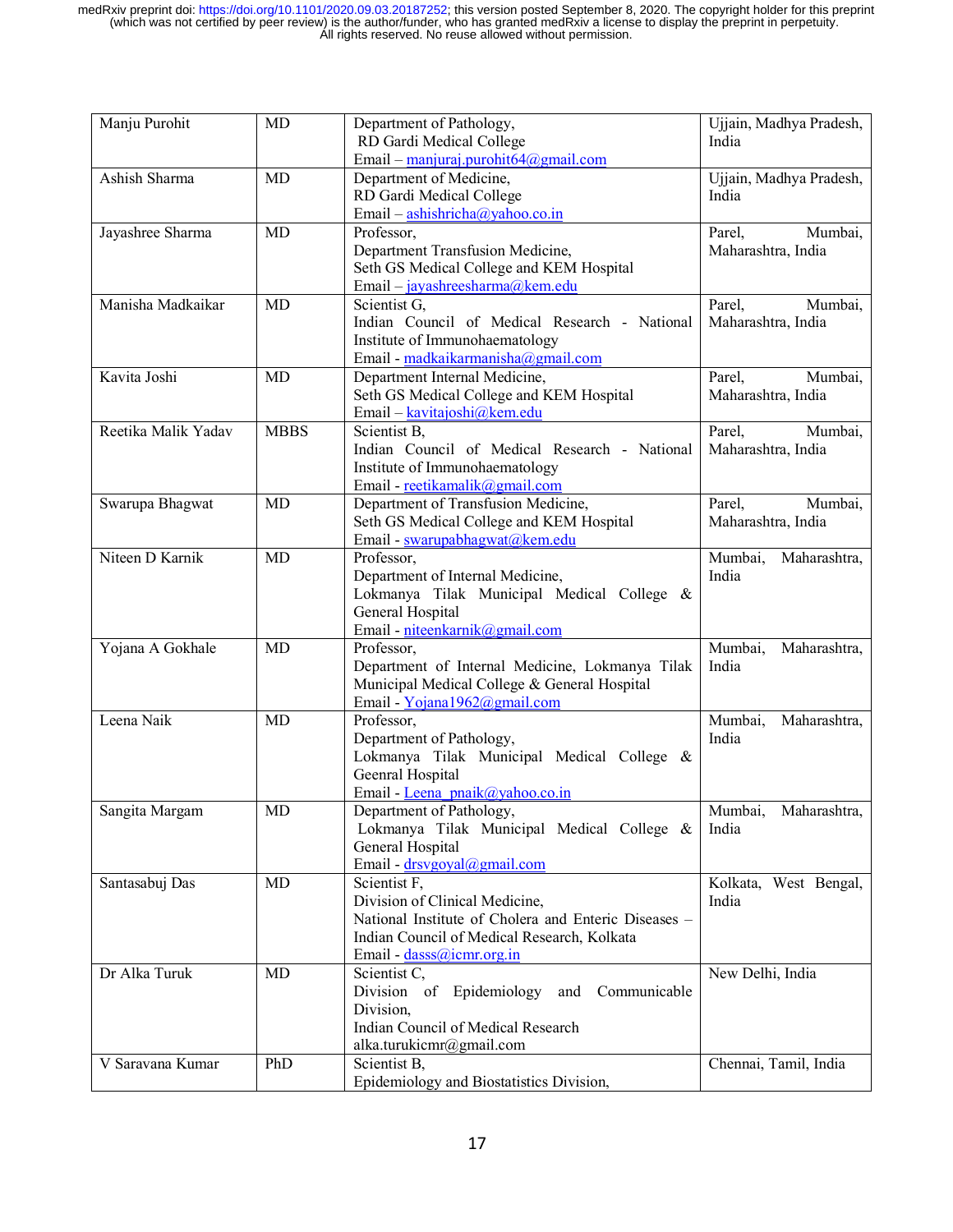|                   |            | Indian Council of Medical Research - National<br>Institute of Epidemiology<br>Email - saravanan.biostat1985@gmail.com                                                                     |                                |
|-------------------|------------|-------------------------------------------------------------------------------------------------------------------------------------------------------------------------------------------|--------------------------------|
| K Kanagasabai     | MSc        | Principal Technical Officer<br>Computing and Informatics Science Division,<br>Indian Council of Medical Research - National<br>Institute of Epidemiology<br>Email - sabaiicmr@hotmail.com | Chennai, Tamil, India          |
| R Sabarinathan    | <b>BE</b>  | Scientist C,<br>Project Division,<br>Indian Council of Medical Research - National<br>Institute of Epidemiology<br>Email - sabari193@gmail.com                                            | Chennai, Tamil, India          |
| Gururaj Deshpande | PhD        | Scientist B,<br>Diagnostic Virology Group,<br>Indian Council of Medical Research - National<br>Institute Virology, Pune<br>Email - gndeshpande@gmail.com                                  | Maharashtra,<br>Pune,<br>India |
| Sharda Sharma     | PhD        | Scientist B,<br>Diagnostic Virology Group,<br>Indian Council of Medical Research - National<br>Institute Virology, Pune<br>Email - sharma.h.sharada@gmail.com                             | Maharashtra,<br>Pune,<br>India |
| Rashmi Gunjikar   | MSc        | Senior Technical Officer,<br>Diagnostic Virology Group,<br>Indian Council of Medical Research - National<br>Institute Virology, Pune<br>Email - rgunjikar@gmail.com                       | Maharashtra,<br>Pune,<br>India |
| Anita Shete       | PhD        | Scientist D,<br>Maximum Containment Laboratory, Indian Council of<br>Medical Research - National Institute Virology, Pune<br>Email - anitaaich2008@gmail.com                              | Maharashtra,<br>Pune,<br>India |
| Darpan Phagiwala  | <b>BSc</b> | Technician 3,<br>Diagnostic Virology Group,<br>Indian Council of Medical Research - National<br>Institute Virology, Pune<br>Email - darpan.phag@gmail.com                                 | Maharashtra,<br>Pune,<br>India |
| Chetan Patil      | <b>BSc</b> | Technician 3,<br>Diagnostic Virology Group,<br>Indian Council of Medical Research - National<br>Institute Virology, Pune<br>Email - chetanpatilniv@gmail.com                              | Pune,<br>Maharashtra,<br>India |
| Snehal Shingade   | MSc        | Technical Assistant,<br>Diagnostic Virology Group,<br>Indian Council of Medical Research - National<br>Institute Virology, Pune<br>Email - shingadesnehall@gmail.com                      | Maharashtra,<br>Pune,<br>India |
| Kajal Jarande     | MSc        | Technician 3,<br>Diagnostic Virology Group,<br>Indian Council of Medical Research - National<br>Institute Virology, Pune<br>Email - kajaljarande919@gmail.com                             | Maharashtra,<br>Pune,<br>India |
| Himanshu Kaushal  | PhD        | Scientist B,<br>Human Influenza Group,                                                                                                                                                    | Maharashtra,<br>Pune,<br>India |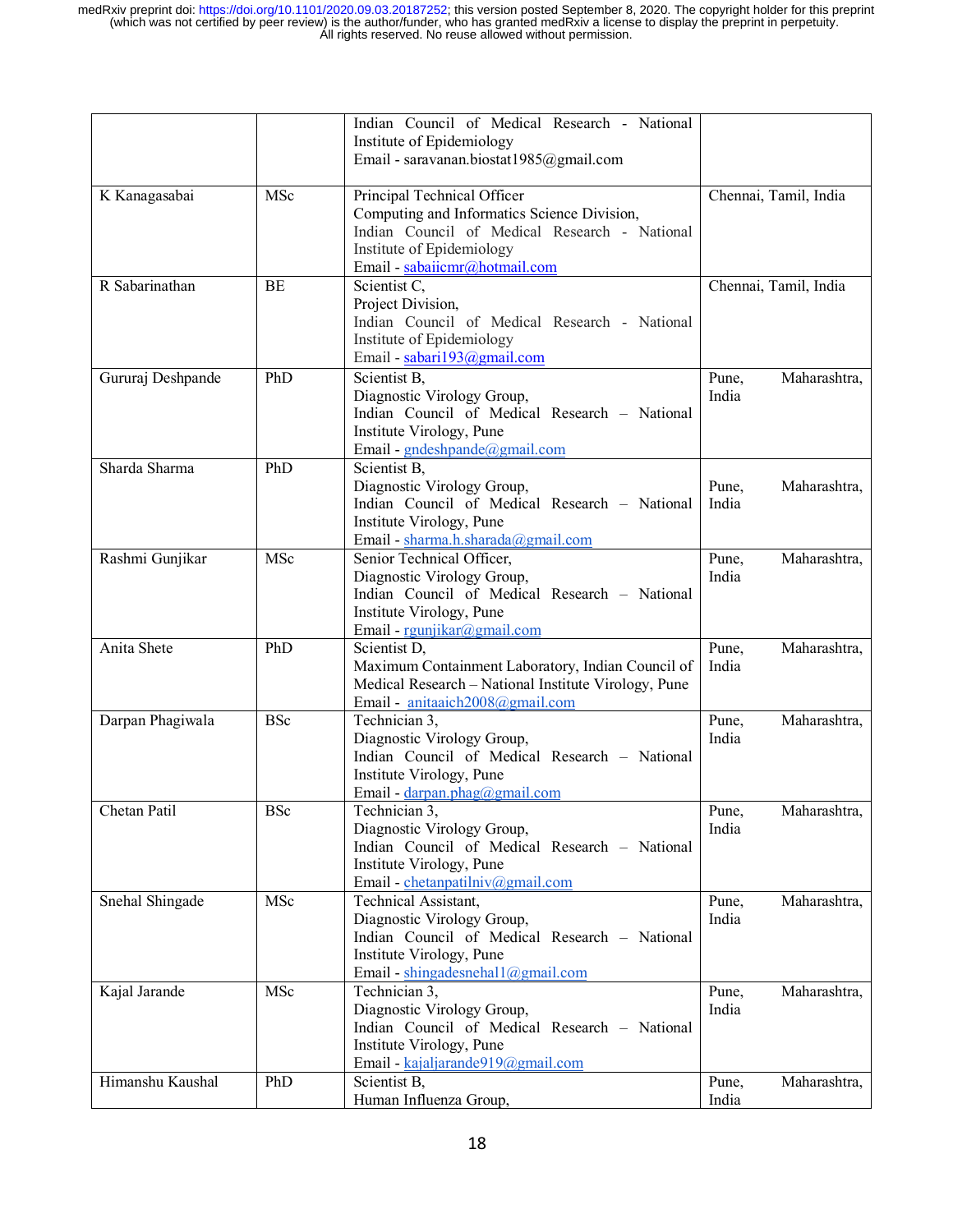|                |     | Indian Council of Medical Research - National        |       |              |
|----------------|-----|------------------------------------------------------|-------|--------------|
|                |     | Institute Virology, Pune                             |       |              |
|                |     | Email - hkarya@gmail.com                             |       |              |
| Pragya D Yadav | PhD | Scientist E.                                         | Pune. | Maharashtra, |
|                |     | Maximum Containment Laboratory,                      | India |              |
|                |     | Indian Council of Medical Research - National        |       |              |
|                |     | Institute Virology, Pune                             |       |              |
|                |     | Email - hellopragya $22@$ gmail.com                  |       |              |
| Gajanan Sapkal | PhD | Scientist E.                                         | Pune. | Maharashtra, |
|                |     | Diagnostic Virology Group, Indian Council of Medical | India |              |
|                |     | Research – National Institute Virology, Pune         |       |              |
|                |     | Email - gajanansapkalniv@gmail.com                   |       |              |
| Priya Abraham  | PhD | Professor,                                           | Pune, | Maharashtra, |
|                |     | Director, Indian Council of Medical Research -       | India |              |
|                |     | National Institute Virology, Pune                    |       |              |
|                |     | Email - director.niv@icmr.gov.in                     |       |              |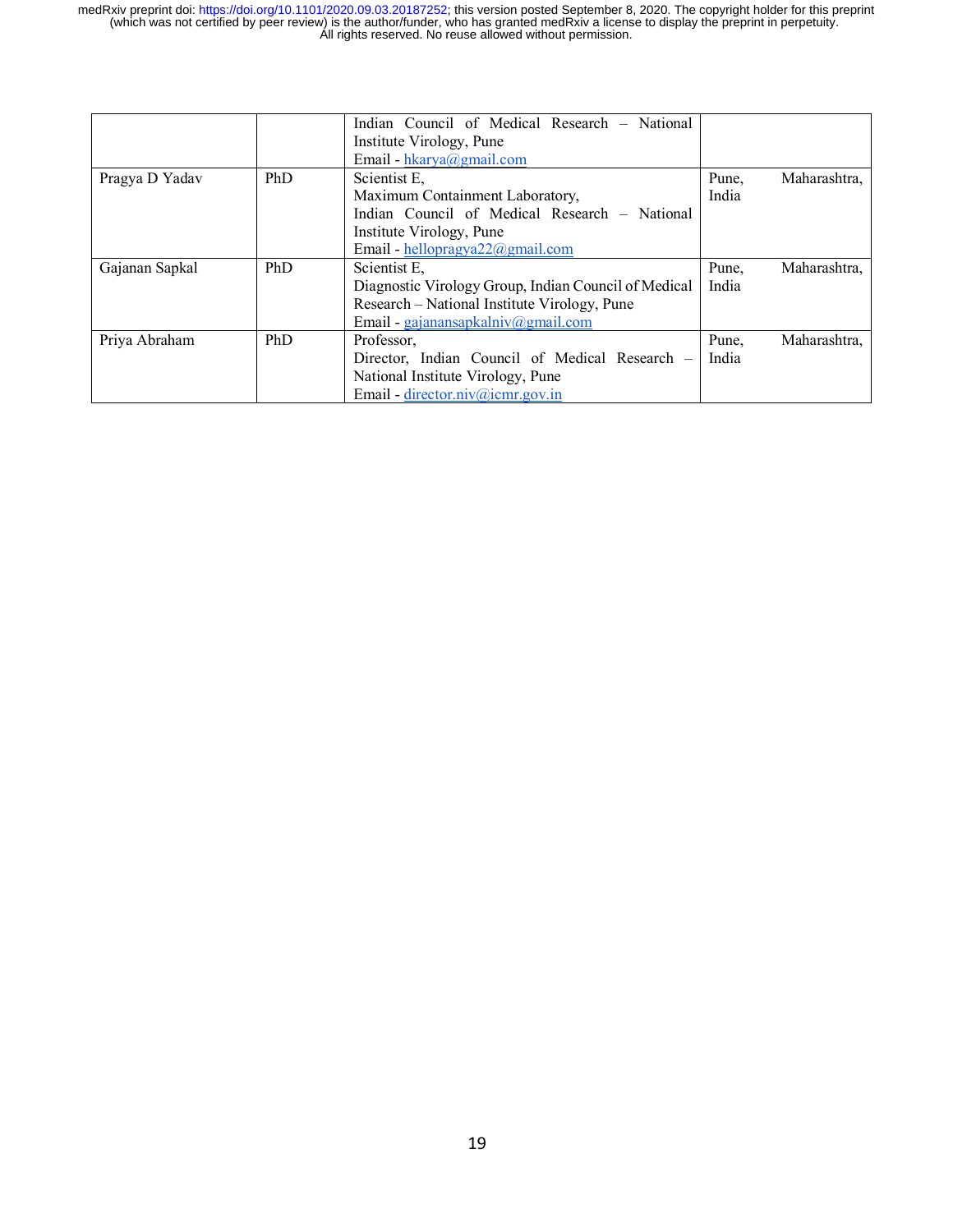## **Abstract**

**Objectives:** Convalescent plasma (CP) as a passive source of neutralizing antibodies and immunomodulators is a century-old therapeutic option used for the management of viral diseases. We investigated its effectiveness for the treatment of COVID-19.

**Design:** Open-label, parallel-arm, phase II, multicentre, randomized controlled trial.

**Setting:** Thirty-nine public and private hospitals across India.

**Participants:** Hospitalized, moderately ill confirmed COVID-19 patients (PaO2/FiO2: 200-300 or respiratory rate >  $24/\text{min}$  and  $SpO2 \leq 93\%$  on room air).

**Intervention**: Participants were randomized to either control (best standard of care (BSC)) or intervention  $(CP + BSC)$  arm. Two doses of 200 mL  $CP$  was transfused 24 hours apart in the intervention arm.

**Main Outcome Measure:** Composite of progression to severe disease (PaO2/FiO2<100) or allcause mortality at 28 days post-enrolment.

**Results:** Between 22<sup>nd</sup> April to 14<sup>th</sup> July 2020, 464 participants were enrolled; 235 and 229 in intervention and control arm, respectively. Composite primary outcome was achieved in 44 (18.7%) participants in the intervention arm and 41 (17.9%) in the control arm [aOR: 1.09; 95% CI: 0.67, 1.77]. Mortality was documented in 34 (13.6%) and 31 (14.6%) participants in intervention and control arm, respectively [aOR) 1.06 95% CI: -0.61 to 1.83].

Interpretation: CP was not associated with reduction in mortality or progression to severe COVID-19. This trial has high generalizability and approximates real-life setting of CP therapy in settings with limited laboratory capacity. A priori measurement of neutralizing antibody titres in donors and participants may further clarify the role of CP in management of COVID-19.

**Trial registration:** The trial was registered with Clinical Trial Registry of India (CTRI); CTRI/2020/04/024775.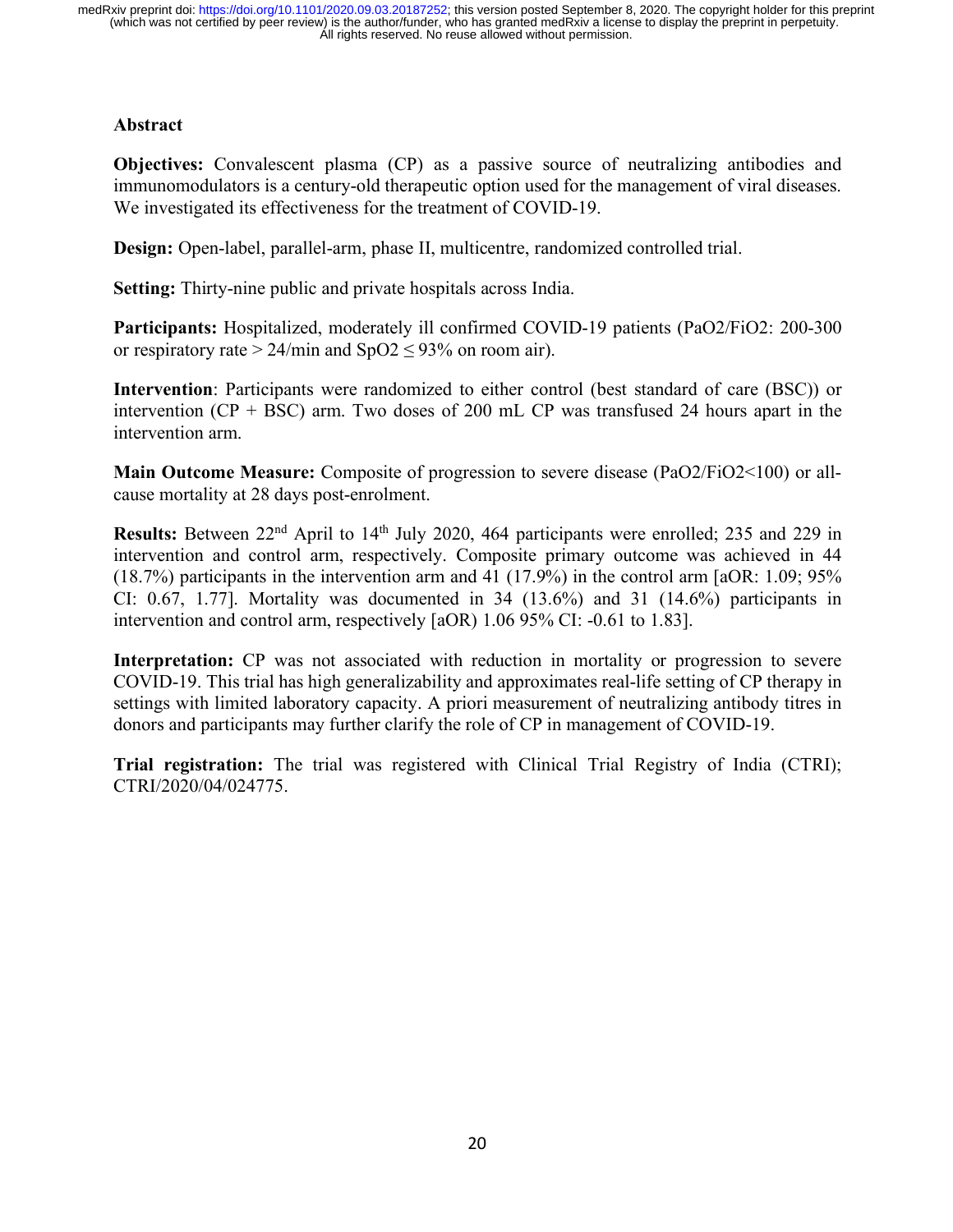## **Introduction**

With few specific therapeutic options available to manage infection with Severe Acute Respiratory Syndrome Coronavirus-2 (SARS-CoV-2), the novel coronavirus disease (COVID-19) presents a unique set of challenges for healthcare providers globally. In addition to non-pharmacological interventions, health systems have responded by devising strategies to manage COVID-19 using repurposed medications and revisiting older strategies, such as using convalescent plasma (CP). CP is a passive immunization strategy which has been used on several occasions in the past century, inspiring clinical expectations that it could emerge as a potential therapy for a disease with no proven, effective interventions. $<sup>1</sup>$ </sup>

CP is a source of anti-viral neutralizing antibodies (NAb). Other immune pathways such as antibody-dependent cellular cytotoxicity, complement activation, or phagocytosis are putative mechanisms through which CP may exert its therapeutic effect in COVID-19 patients.<sup>2</sup> Additionally, anti-inflammatory cytokines, defensins, pentraxins and other immunomodulatory proteins may have a role in alleviating systemic inflammatory response syndrome, the main pathophysiological basis for acute respiratory distress syndrome (ARDS) and mortality from COVID-19 pneumonia.2 Historically, CP has been used in viral diseases such as poliomyelitis, measles, mumps and influenza in the pre-vaccine era and more recently, during the Influenza, Ebola, and SARS coronavirus epidemics with varying degrees of success.<sup>3–5</sup> A recent systematic review on the use of CP in non-COVID-19 severe respiratory viral infections found no mortality benefit.6 There is evidence that CP collected from COVID-19 survivors contains Receptor Binding Domain specific antibodies with potent antiviral activity.<sup>7</sup> However, effective titres of NAb, optimal timing for CP therapy, optimal timing for plasma donation, and the severity class of patients who are likely to benefit from CP therapy remains unclear.

Since the publication of the first case series from China, multiple observational studies have been published, some on pre-print servers, highlighting the usefulness of CP in reducing mortality, hospital stay and viral load in COVID-19 patients.<sup>8-12</sup> Only two randomized controlled trials on CP use in COVID-19 have been published, one from China and the other from the Netherlands.<sup>13,14</sup> Both were halted prematurely, the China study due to inadequate patient enrolment and the one from the Netherlands due to a need to redesign the trial based on interim findings. In both studies, no mortality benefit was noted, and the Dutch study raised uncertainties regarding pre-transfusion antibody-status of patients as a potential factor in identifying appropriate candidates for CP therapy.14 This uncertainty in the published evidence is reflected in a recent systematic review, which remained undecided on both the safety and effectiveness of CP as a therapeutic option in hospitalized patients of COVID-19.<sup>15</sup> Meanwhile, CP therapy has received regulatory approval for use in patients in different countries. This has resulted in its widespread adoption in real-world clinical practice, where it is being used to treat COVID-19 patients with a wide spectrum of disease severity.<sup>16,17</sup> Given these uncertainties, we undertook the current study to determine the effectiveness of using CP in moderately ill COVID-19 patients admitted to hospitals across India in limiting progression to severe disease and determine the associated short-term adverse effects.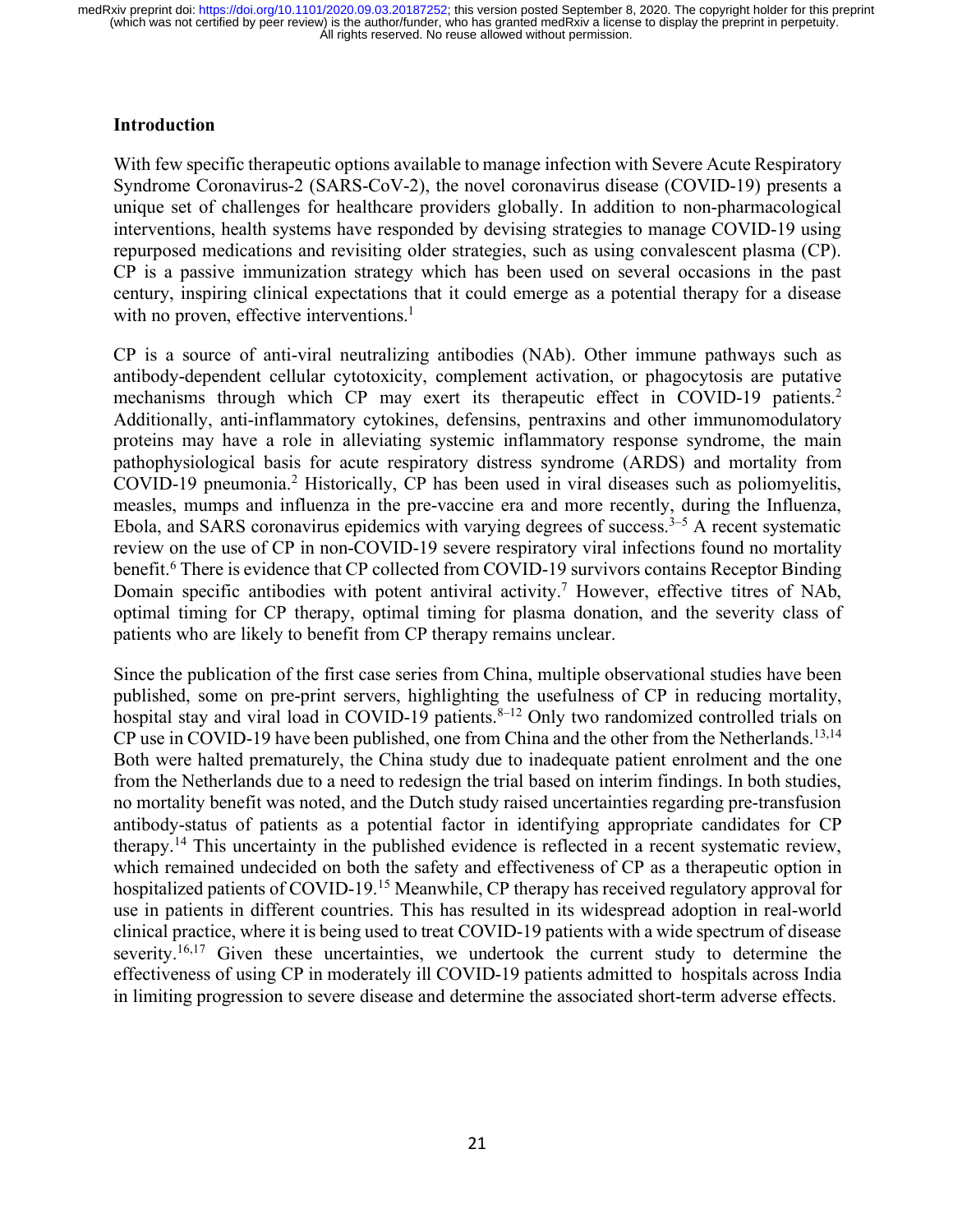## **Methods**

## **Study Design**

The PLACID trial was an open-label, parallel-arm, phase II, multicentre, randomized, controlled trial conducted in 39 tertiary care hospitals across. Of these, 29 were teaching public hospitals and 10 were private hospitals spread across 14 States and Union Territories representing 25 cities.

## **Participants**

Patients aged at least 18 years who were confirmed to have COVID-19 based on a positive SARS-CoV-2 RT-PCR test and were admitted to the participating hospitals were screened for eligibility and included if they were moderately ill with either partial pressure of oxygen in arterial blood/fraction of inspired oxygen (PaO2/FiO2) ratio between 200-300 or respiratory rate >24/min with  $SpO2 < 93\%$  on room air,<sup>17</sup> and if matched donor CP was available at the point of enrolment. Pregnant and lactating women, patients with known hypersensitivity to blood products, recipients of immunoglobulin in the last 30 days, patients with conditions precluding infusion of blood products, participants in any other clinical trials and critically ill patients with PaO2/ FiO2 < 200 or shock (requiring vasopressors to maintain a mean arterial pressure  $(MAP) \ge 65$  or  $MAP \le 65$ ) were considered ineligible to participate.

Eligible donors were either males or nulliparous females aged between 18-65 years, weighing over 50 kg, who had received a diagnosis of COVID-19 confirmed with a positive RT-PCR test, suffered from symptomatic COVID-19 with at least fever and cough, which had completely resolved for a period of 28 consecutive days prior to donation or a period of 14 days prior to donation with two negative SARS-CoV-2 RT-PCR tests from nasopharyngeal swabs collected 24 hours apart. All routine screening tests including ABO blood grouping, Rh phenotype, complete blood counts, screening for HIV, HBV, HCV, syphilis, malaria and total serum protein were conducted as per the Drugs and Cosmetics (Second Amendment) Rules, 2020.18

All participants or their family members or legally authorized representatives were provided with information regarding the trial in a language they were comfortable in, and written informed consent was obtained prior to participant recruitment.

## **Randomization and Masking**

The randomization sequence was generated using the RALLOC module in STATA v.14 (College Station, Texas, USA) by an independent biostatistician from the Indian Council Medical Research-National Institute of Epidemiology (ICMR-NIE), Chennai, India. A stratified block randomization strategy was used to allocate participants in a 1:1 ratio to receive either CP with the best standard of care (BSC) (intervention arm) or BSC alone (control arm). Stratification was done by sites; block randomization was done with unequal block sizes. After obtaining written, informed consent from an eligible patient, the site investigators screened the participant for recruitment, and called a member of the central trial coordinating team to receive the randomization sequence, ensuring concealment of allocation.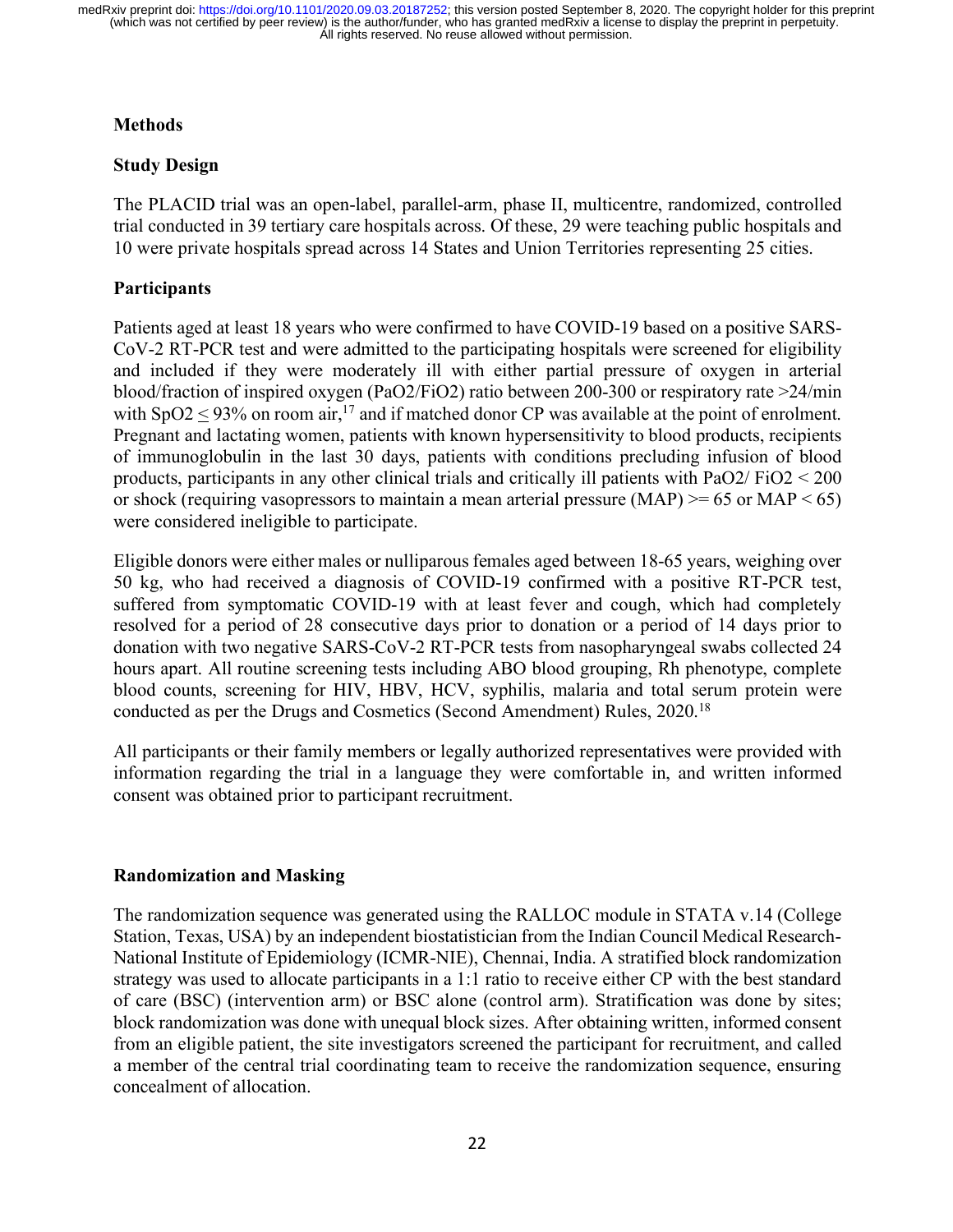## **Procedures**

Patients enrolled in the control arm received BSC for COVID-19 in keeping with the institutional protocol, which was dictated by the best available evidence at the time and guidelines for the management of COVID-19 issued by the government health authorities. The range of treatment protocols practised by the participating clinical sites for the management of COVID-19 patients included: antivirals (Hydroxychloroquine, Remdesivir, Lopinavir/Ritonavir, Oseltamivir), broadspectrum antibiotics, immunomodulators (steroids, Tocilizumab) and supportive management (oxygen via nasal cannula, face mask, non-rebreathing face mask; non-invasive or invasive mechanical ventilation; awake proning). The decision to transfer to the intensive care unit (ICU) was dependent on the policies of the individual trial sites.

The intervention arm received two doses of 200 mL of CP, transfused 24 hours apart, in addition to the BSC. The two plasma units were collected preferably from different donors depending on the availability and ABO compatibility to increase chances of receiving CP with NAb.19 If two different donors were not available, both the units were collected from a single donor. CP was collected from recovered COVID-19 patients by centrifugal separation using the apheresis equipment available at the facility after obtaining written informed consent from the donors. At least 20 mL of the donated plasma was stored at -80<sup>0</sup>C for measurement of SARS-CoV-2 NAb titres, as reliable and approved qualitative and quantitative tests were not available at the time of initiation of the study. Commercial qualitative immunoassays for SARS-CoV-2 antibodies on chemiluminescent immunoassay or enzyme-linked immunosorbent assay platforms approved by the ICMR became available halfway through the trial. Once available, sites were encouraged to use them before collection of CP.

All enrolled participants underwent clinical examination and a range of laboratory investigations including arterial blood gas (ABG) analysis, complete blood count, renal and hepatic function tests, and a coagulation profile on the day of enrolment (Day 0), and subsequently on days 1, 3, 5, 7 and 14. Chest imaging and biomarkers including serum ferritin, Lactate Dehydrogenase (LDH), C-reactive protein (CRP), and D-Dimer were obtained on days 0, 3 and 7. Serum for antibody titre assays was collected on days  $0$ ,  $3$  and  $7$ ; these samples were stored -80 $^{\circ}$ C till further analysis at ICMR-National Institute of Virology (NIV), Pune, India. SARS-CoV-2 RT-PCR from nasopharyngeal swabs was repeated on days 3 and 7. All patients were contacted telephonically on day 28 to assess their health status.

Micro-neutralization test for SARS-CoV-2 was performed for determining the NAb titres in stored donor CP and participant serum from day 0, 3 and 7, at the Biosafety Level-3 facility at ICMR-NIV, Pune following standardized methods.<sup>20</sup> Vero CCL-81-adapted SARS-CoV-2 (strain NIV2020770) isolated at ICMR-NIV, Pune.<sup>21</sup> The detection range of NAb titers was 1:20 to 1:1280. Values reported as <1:20 was considered as undetectable NAb titers; values reported as >1:1280 was considered as 1:1280 for analysis.

## **Outcomes**

The primary outcome of the study was a composite measure of progress to severe disease (PaO2/FiO2 ratio <100) any time within 28 days of enrolment or all-cause mortality at 28 days.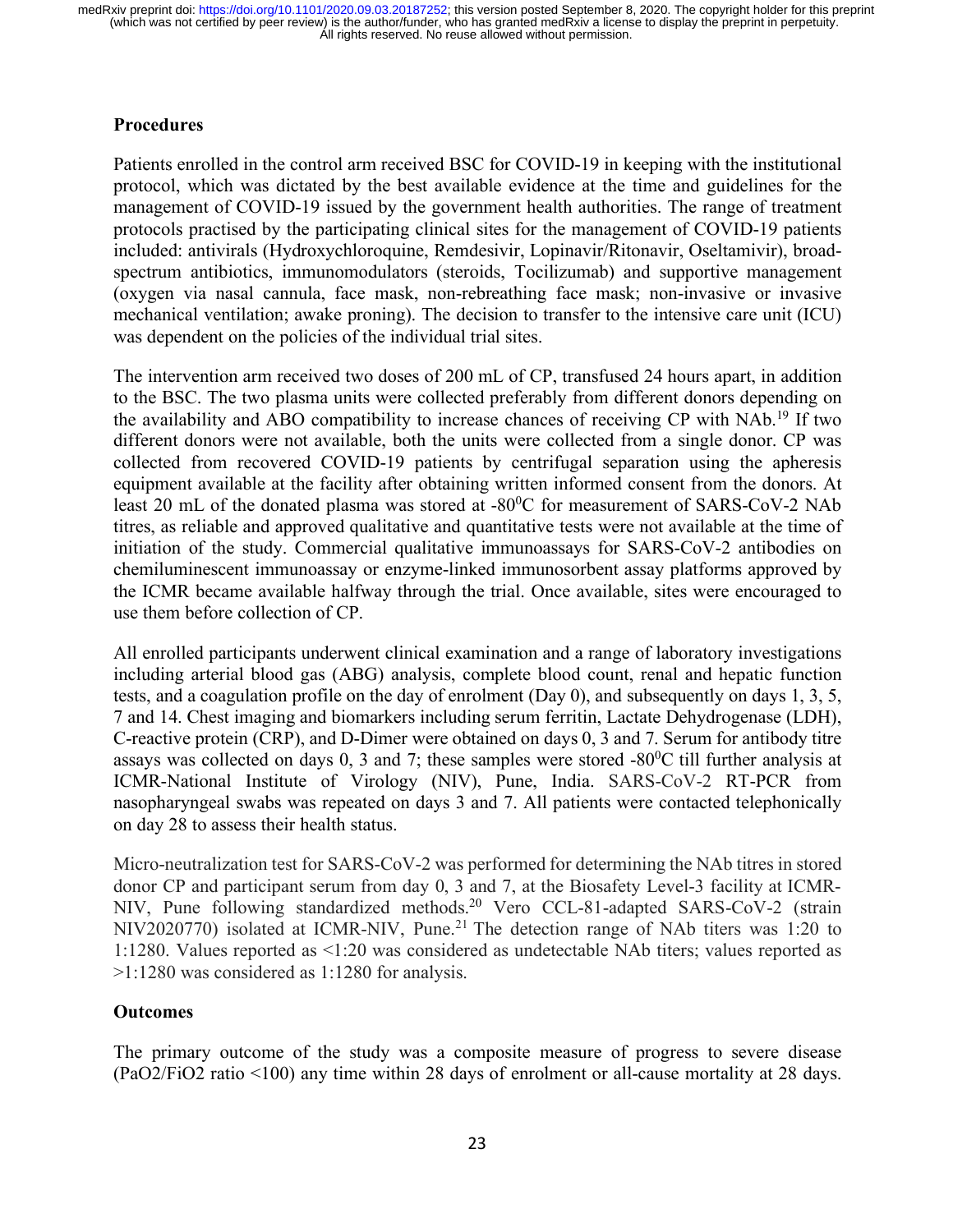Primary outcome was considered as "good" if the progress to severe disease or all-cause mortality could be prevented in the 28 days post enrolment and "poor" if not.

The secondary outcomes were clinical improvement and symptom resolution on day 7; variation in fraction of inspired oxygen (Fio2%) on days 1, 3, 5, 7 and 14; total duration of respiratory support during hospitalization and post enrolment duration of respiratory support till day 28 or discharge whichever is earlier; negative conversion of SARS-CoV-2 viral RNA on days 3 and 7; levels of biomarkers on days 3 and 7 post enrolment compared to baseline; requirement of vasopressor support; and clinical improvement on WHO ordinal scale on day 0,1,3,5,7,14 and 28 days.22 The WHO ordinal scale was not mentioned in the initial study protocol but was added midway through the trial as it was felt that it will be a key endpoint in any future meta-analysis.

Safety outcomes were frequency of minor and serious adverse event (death and invasive mechanical ventilation, hemodynamic instability) within 6 hours of CP transfusion. Relatedness of a serious adverse event with the trial was assessed as per the definitions given by Edwards and Aronson<sup>23</sup>

## **Statistical Analysis**

Assuming that 18% of the intervention arm would meet the composite primary outcome under the null hypothesis and 9% under the alternative hypothesis, for power of 80% and significance level of 5%, the sample size was calculated to be 226 in each arm, adding up to 452 participants for the study. The assumption that 18% of the participants in the BSC arm would meet the composite primary outcome was based on the best available evidence at the time of designing the trial.<sup>24</sup>

Descriptive analysis was done by tabulation of data and presentation of continuous variables as mean and standard deviation (SD) or median and interquartile range (IQR), as appropriate, and categorical variables as proportions.

Univariate analysis was done by Chi-squared test to assess the effect of intervention on the composite primary outcome. To adjust for the difference in BSC by trial sites and clustering of patients in some sites, a multilevel logistic regression was done with trial sites taken as the random effect variable along with adjustment for the unequal distribution of diabetes mellitus between the intervention and control arms. Changes in continuous variables like oxygen requirement (FiO2), laboratory parameters (biomarker levels, NAb titres) over the period of hospital stay were compared between both arms by using generalized estimating equations. CRP and D-Dimer levels were categorized as high when levels were >41.6 mg/L and  $\leq$ 1 mg/L, respectively.<sup>24,25</sup> To assess viral clearance, the proportion of participants with SARS-CoV-2 viral RNA negativity was compared between the arms on day 3 and day 7 using the Chi-squared test. The median score on the WHO Ordinal Scale was plotted for the two trial arms for days 0, 1, 3, 5, 7, and 14.

Post-hoc subgroup analysis was done to compare the composite outcome between participants who received CP with detectable NAb and control arm. Patients receiving CP with NAb titre >1:80 were compared with control for the primary outcome. Stratified analysis was done for the primary outcome between intervention and control arms based on strata such as detectable NAb at enrolment in participants, and duration of symptoms at enrolment. To assess the effect of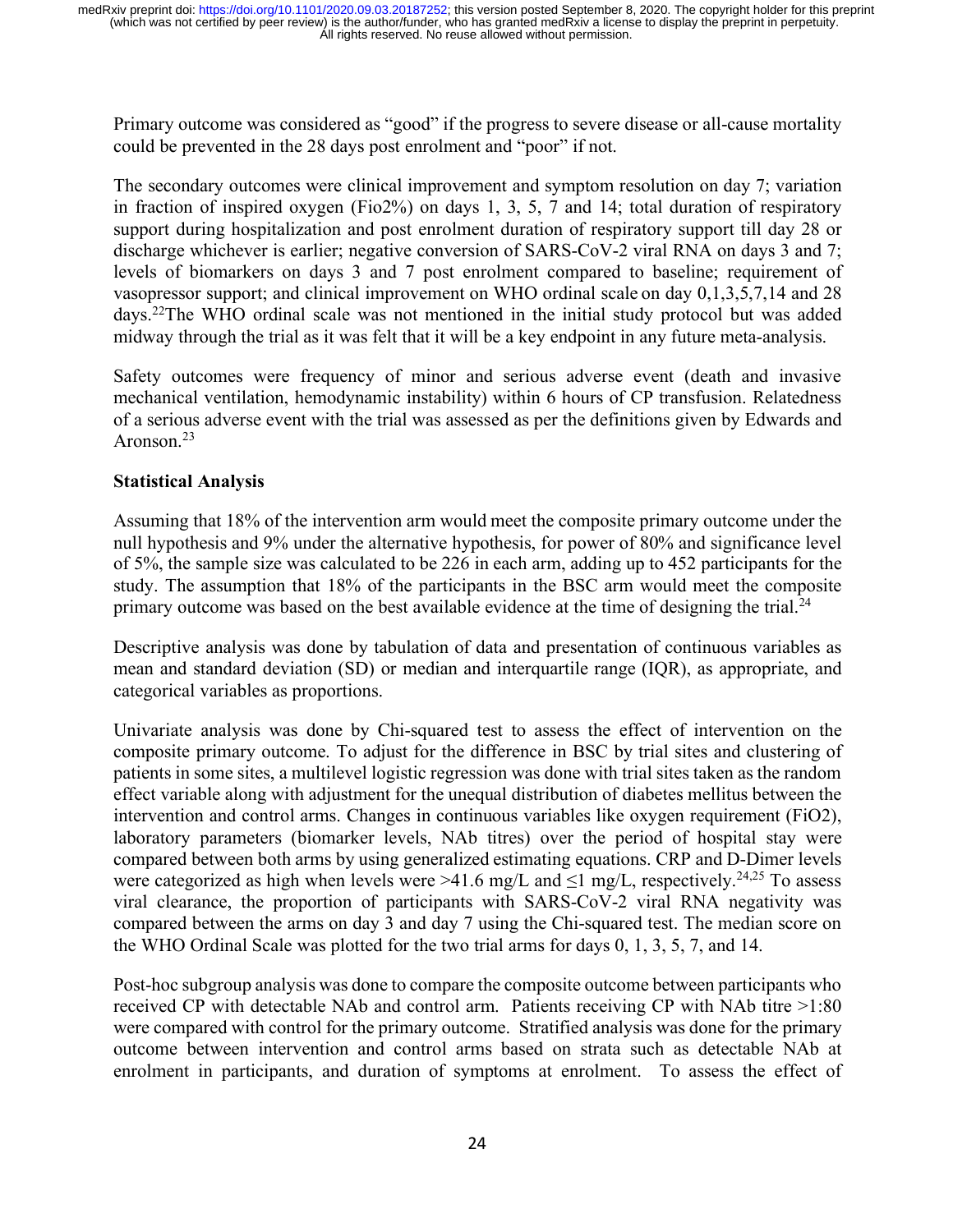transfusing CP early in the disease, subgroup analysis for the composite outcome was conducted in participants who had symptoms for less than or equal to 3 days at enrolment.

An intention-to-treat analysis (ITT) was done after imputing the missing composite outcomes as progression to severe disease or mortality. Data were collected in structured paper case record forms (CRF) and then entered in the Research Electronic Data Capture system (REDCap, Version 8.5 Vanderbilt University, Nashville, TN). Data analysis was done using STATA v14 (College Station, Texas, USA). An independent Data and Safety Monitoring Board (DSMB) oversaw the study. The trial protocol was registered with the Clinical Trial Registry of India (CTRI); registration number CTRI/2020/04/024775.

## **Role of funding source**

This multi-centric study was funded by ICMR, an autonomous Government-funded medical research council. The National Task Force for COVID-19, a committee formed by ICMR to respond to the pandemic has reviewed and approved this study. The Central Implementation Team at ICMR was responsible for study design, study coordination, data analysis, data interpretation and writing of the report. Patient enrolment, data collection and actual conduct of the study was done at public and private hospitals independently and the investigators in ICMR had no role in it. The funding source has no financial interest in the investigational product. The corresponding author at ICMR had access to all the data, is the guarantor for the current work and holds final responsibility for the decision to submit for publication.

#### **Results**

A total of 1210 patients admitted across 39 trial sites were screened between 22<sup>nd</sup> April to 14<sup>th</sup> July 2020; 464 patients were randomized into intervention or CP +BSC arm (n=235) and control or BSC arm (n=229). Outcome at 28 days was not available for 2 patients (one each in intervention and control arm) who were lost to follow-up after discharge from hospital; 9 patients (5 in intervention and 4 in control arm) withdrew consent after randomization. All 464 patients have been included in the intention-to-treat analysis.

Baseline demographic and clinical characteristics were similar across the trial arms, except for prevalence of diabetes mellitus and cough (Tables 1 and 2). Patient management across the trial arms was similar except for CP therapy. (Table 2)

CP was collected from 433 donors; CP of 262 donors was finally used for the trial. Most of the donors were male (94.3%), with mean (SD) age of 34.3 (9.3) years. The median (IQR) disease duration was 6 (3,11) days and most of the donors (94.2%) had mild disease. Nearly two-thirds (63.6%) of the donors had a NAb titre of more than 1:20 with a median (IQR) titre of 1:40 (1:30,1:80). Plasma was donated after a median (IQR) of 41 (31,51) days from COVID-19 diagnosis by RT-PCR.

There was no difference in the primary outcome across the trial arms on ITT analysis. Thirty-four patients (13.6%) died in the intervention arm and 31 (14.6%) in the control arm; adjusted odds ratio (aOR) was 1.06 [95% CI: -0.61 to 1.83]. Seventeen patients each progressed to severe disease in both arms [7.2% vs. 7.4%; aOR: 1.04; 95% CI: 0.51 to 2.11]. The composite outcome was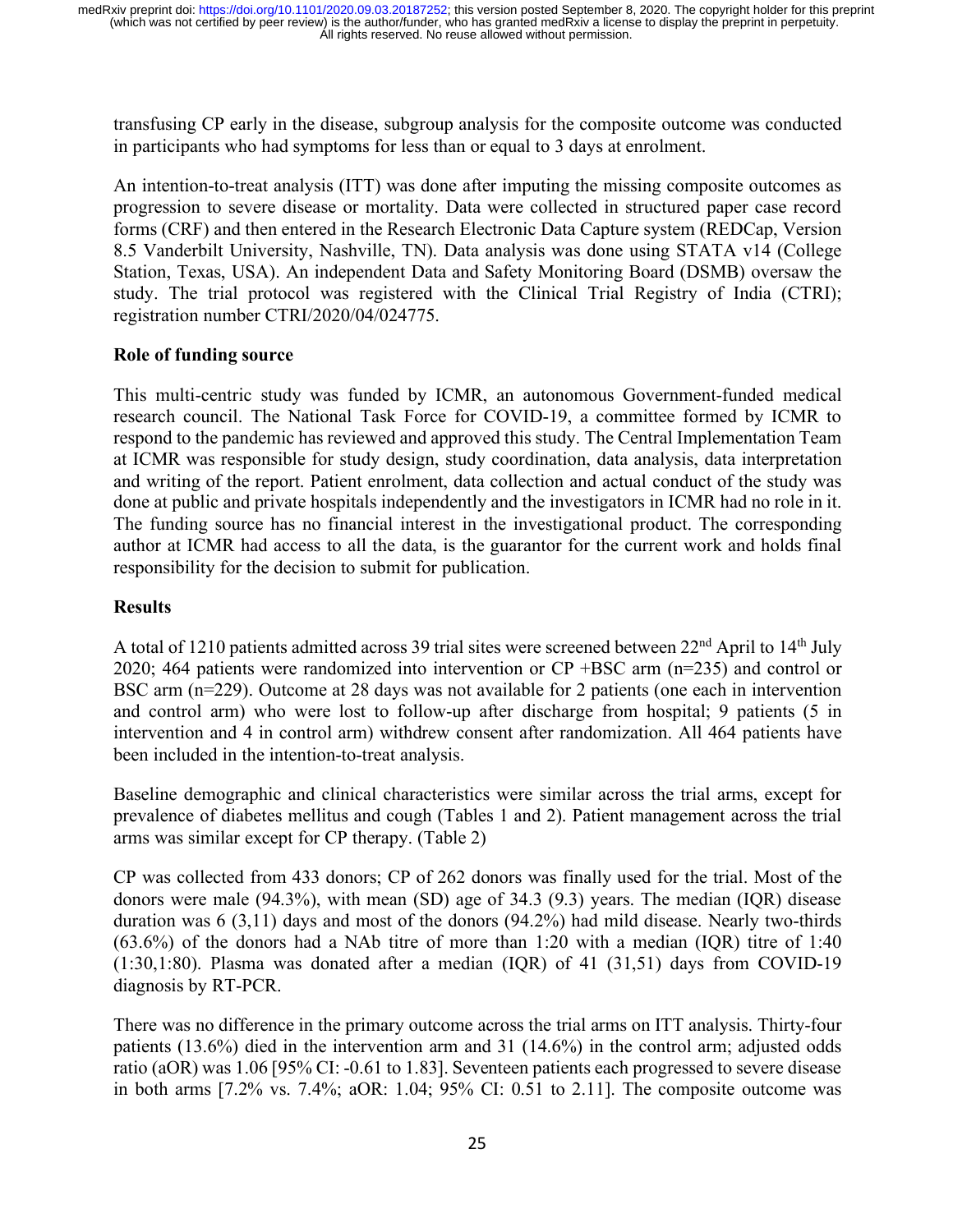achieved in 44 (18.7%) patients in the intervention arm and 41 (17.9%) in the control arm [aOR: 1.09; 95% CI: 0.67 to 1.77]. (Table 3)

The proportion of patients with resolution of shortness of breath and fatigue at day 7 were higher in the intervention arm, whereas fever and cough resolution were not different in the two groups. (Table 4) The median (IQR) absolute reduction in Fio2% on days  $3\left[5\left(0,12\right)$  vs.  $3.7\left(0,9\right), p=0.04\right]$ , and 5 [9 (3,17) vs. 7 (0,14),  $p=0.04$ ] from the day of enrolment was significantly more in the intervention as compared to control arm. At 7 [CP+BSC: 11  $(6,18)$  vs. BSC: 9.5  $(6,18)$ , p=0.48;] and 14 days [CP+BSC: 14  $(9,19)$  vs. BSC: 12  $(6,19)$ ,  $p=0.18$ ;] post enrolment, the change in FiO2% from day of enrolment was similar between the two arms. The negative conversion of SARS-CoV-2 viral RNA at day 7 post-enrollment was significantly higher in the CP arm compared to the BSC arm. (Table 4)

Total and post-enrollment duration of respiratory support, proportion of patients requiring invasive ventilation, and proportion of patients requiring vasopressor support were not different between the trial participants in two arms (Table 4). Among the 38 participants who required invasive ventilation, only two participants survived till 28 days post enrolment. The average levels of inflammatory markers over a period of 7 days from enrolment, showed no statistically significant difference between the two arms [LDH (β =8.9, 95%CI-0.53, 70.9), ferritin (β =30.59, 95%CI -51.36, 112.55). There was no difference in WHO ordinal scale for clinical improvement between the two arms at any time point of observation.

In the trial participants who received CP, minor adverse events of pain in local infusion site, chills, nausea, bradycardia and dizziness was reported in one patient each. Fever and tachycardia were reported in three patients each. Dyspnoea and intravenous catheter blockage were noted in two participants each. Mortality was assessed as possibly related to CP transfusion in 3 patients (1.3%).

Stratified analysis was done by symptom duration at enrolment. The composite outcome was not different between the intervention and control arms for patients with symptom duration less than or equal to 3 days at enrolment [n=24, aOR: 0.59 (95% CI: 0.28, 1.24)]. Titres of NAb in transfused CP were available in 224 out of 235 participants in the intervention arm; 160 (71.4%) participants received at least one unit of CP with detectable NAb. The primary outcome was not different between the subgroups of intervention arm patients receiving CP with detectable NAb titres (n=160) or CP with NAb titre  $\geq$ 1:80 (n=68) or CP with no detectable NAbs (n=64) and the control arm (Table 3).

NAb titres were measured in 418 trial participants; 348 (83.2%) had detectable NAb at enrolment. The median (IQR) NAb titre at enrolment was 1:90 (1:30,1:240). In enrolled participants with detectable NAb at baseline, the CP and control groups were not different in terms of the composite primary outcome [29 (15.7%) vs. 27 (16.6%), aOR: 1.01 (95%CI: 0.56,1.81)]. In patients with undetectable NAb at baseline (n=70), no difference of composite primary outcome could be discerned [9 (30%) vs. 10(25%), aOR: 1.75 (95%CI: 0.41,7.51)].

# **Discussion**

The PLACID trial results indicate that there was no difference in 28-day mortality or progression to severe disease among moderately ill COVID-19 patients treated with CP along with BSC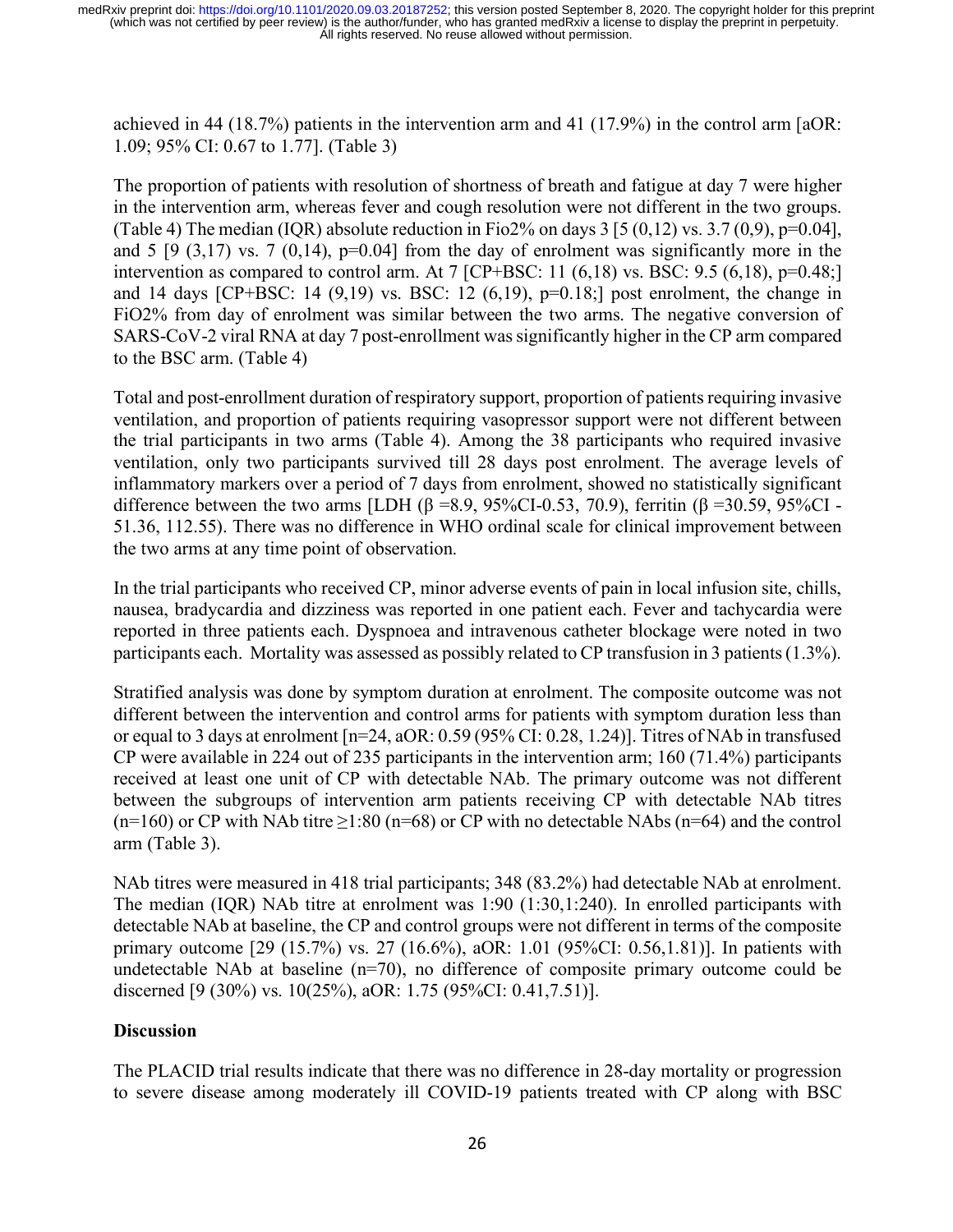compared to BSC alone. Additionally, there were no differences in outcomes between study participants receiving CP with detectable NAb titres compared to BSC alone; or between those receiving CP with NAb titres more than or equal to 1:80 and those receiving BSC alone. CP therapy was associated with a higher resolution of symptoms like shortness of breath and fatigue on day 7. CP use was also associated with reduction in FiO2 requirement on day 3 and 5 but not in the duration of respiratory support. There was a higher proportion of negative conversion of viral RNA on day 7 post enrolment in intervention arm. However, it did not demonstrate anti-inflammatory properties as we could not detect any difference in the levels of inflammatory markers such as ferritin, CRP, D-Dimer or LDH between the two arms.

A recent Cochrane review, including 20 studies [1 RCT, 3 controlled non-randomized study of intervention (NRSI), 16 non-controlled NRSIs], concluded that there is uncertainty regarding effectiveness of CP in improving mortality or clinical improvement in COVID-19 patients.<sup>15</sup> In a randomized controlled trial conducted from China, Li and colleagues studied 103 patients with severe and life-threatening COVID-19 and reported no effect on time to clinical improvement. Their subgroup of 45 patients with severe disease, similar to patients with moderate disease in our study, demonstrated increased clinical improvement in their CP group.13 The ConCOVID trial from the Netherlands, prematurely terminated after enrolling 86 patients, could not find any effect on mortality at 60 days, hospital stay or 15-day disease severity.<sup>14</sup> A large observational study advocated the usefulness of CP in COVID-19, stating that the 7-day and 30-day mortality were lower in those who received CP within 3 days of symptom onset. However, the absence of a controlled comparison weakens these findings as evidence of efficacy.<sup>26</sup> Although underpowered, we did not find any benefit of administration of plasma within 3 days of symptom onset.

Our results mirror the experience of the ConCOVID trial, where 79% of the participants had detectable antibodies at baseline. <sup>14</sup> On the other hand, the NAb titres in CP in our study was similar to the results by Long et al, who found 13-40% patients turned seronegative in the early convalescent phase.27 In a 175-patient series, Wu et al documented that 30% of patients generated very low levels of NAb with titres correlating to increasing age and disease severity.<sup>20</sup> We found participants had higher antibody positivity and median NAb titres than CP donors. The difference in age and severity of illness, with donors being younger and having milder disease, could have driven this difference. While all COVID-19 survivors were encouraged to donate plasma, an overwhelming majority of the donors were only mildly sick, young survivors. Recovered patients who had moderate or severe disease were generally reluctant to return to hospitals for plasma donation. This has major implications for obvious operational reasons as CP therapy for COVID-19 gets scaled up as a component of COVID-19 management strategy not only in India but also globally.

There was no difference in NAb titres in the two arms despite CP transfusion. This suggests that there may not be any benefit of CP collected from young mild COVID -19 recovered donors to moderate to severely sick elderly patients who have a robust antibody response.

The early conversion of viral RNA negativity in intervention arm aligns with published evidence, and further supports the fundamental hypothesis that CP exerts virus neutralization effects.<sup>11,13</sup> However, the goal of getting better clinical outcomes remained elusive for us. We did not find evidence to support the immunomodulator functions of CP as we could not demonstrate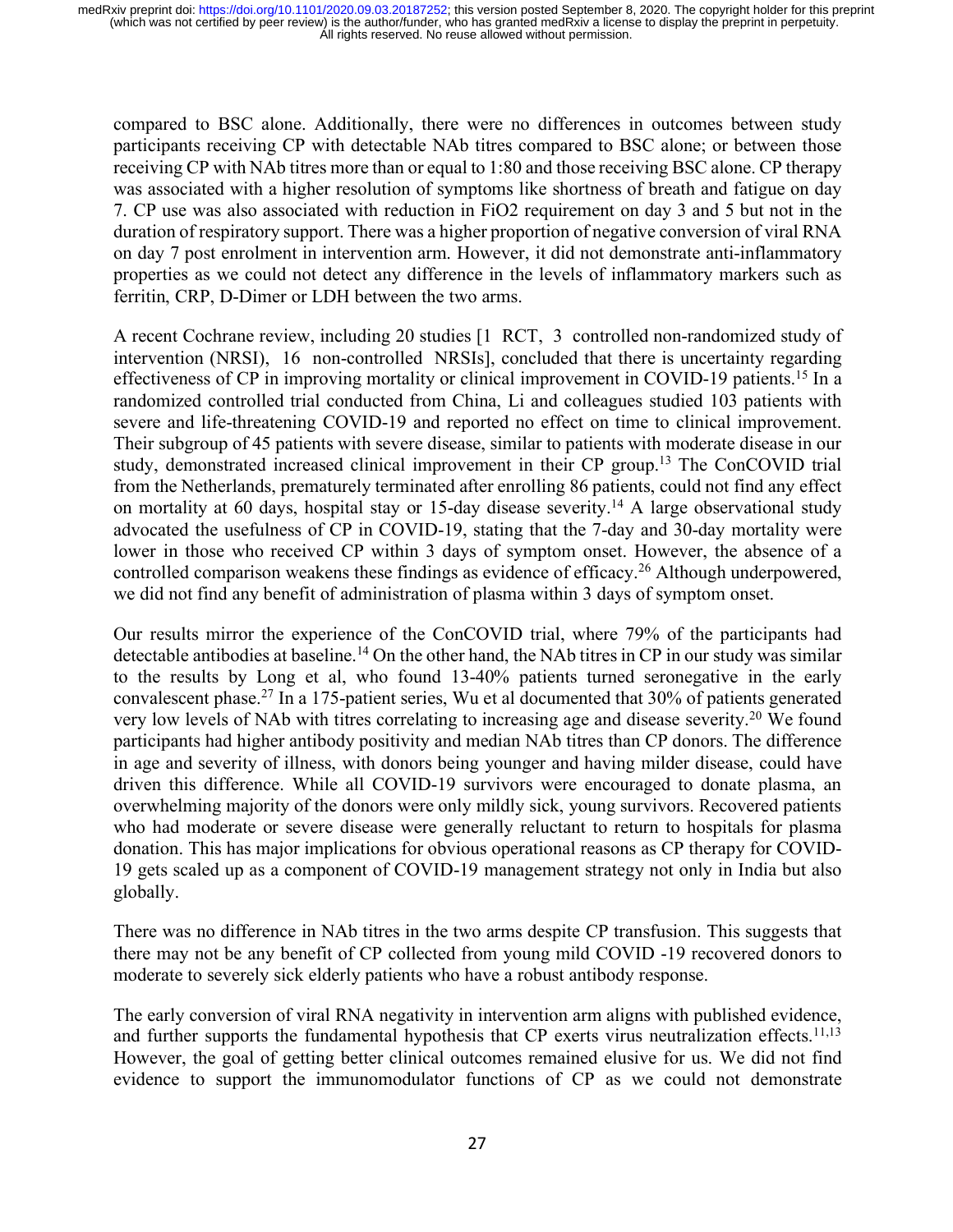differences in the levels of inflammatory markers. This could potentially explain why CP had no difference in primary outcome despite early SARS-CoV-2 viral RNA negativity.

CP transfusion was deemed to be safe in our study; minimal non-life-threatening adverse events were reported. Three deaths could possibly be related to CP transfusion, which is comparable to the other larger reports of safety of CP use in COVID-19.12 Possible is defined here as a clinical event which occurred within 6 hours of CP transfusion, but could also be explained by worsening COVID-19. $23$ 

The PLACID trial was conducted to generate context-specific evidence relevant to all stakeholders, including policymakers, healthcare providers, and patients. To achieve this, expression of interest was invited from hospitals across the country and not limited to a few centres of excellence. Hospitals were chosen both from the public and private sectors, lending heterogeneity in infrastructure, and wide socio-cultural-economic representation of study participants, with a large range of co-morbidities and presenting features. The BSC represented the care standards likely to be provided in a real-world setting. While this approach could have impacted the internal comparability across sites, we feel this lends the trial more generalizability, approximates real-world scenarios more closely and places our study closer to the pragmatic trials across the methodological spectrum of clinical trials.<sup>28</sup>

The PLACID trial has several limitations. Being an open-labelled study, it was susceptible to anchoring bias in treating physicians in outcome ascertainment. This may be reflected in the higher resolution of subjective symptoms like shortness of breath and fatigue noted in intervention arm. The trial was conducted in 39 hospitals across the country with some level of heterogeneity across the trial sites in terms of BSC and participant enrolment. The biomarker assays for ferritin, LDH, CRP and D-dimer were conducted with products from different manufacturers. Also, as the pandemic was in different stages across the country, the enrolment strength varied from site to site with a possibility of selection bias arising due to clustering of enrolment. We attempted to alleviate this bias by statistically adjusting the primary outcome for trial sites. Further, the discharge criteria for COVID-19 was based on government guidelines and not on clinician discretion and patient condition, hence we chose not to analyse this as a secondary outcome. We could not measure the antibody titres in CP before transfusion, since validated, reliable, commercial tests for qualitative or quantitative antibody measurement were not available at the time of commencement of this trial. However, this remains a close approximation of the manner in which CP therapy has largely been deployed in regions with limited laboratory capacity.

Use of CP as a treatment modality for COVID-19 has received authorisation for off-label use in India.29 This authorization has been paralleled by questionable practices such as calls for donors on social media, and the sale of CP on the black market with exorbitant price tags in India.<sup>30</sup> Additionally, although CP is a safe therapeutic modality, plasmapheresis, plasma storage and NAb measurement are all resource-intensive processes, with limited number of institutes in the country having the capacity to undertake these activities in a quality-assured manner.

Although the use of CP seemed to improve resolution of shortness of breath and fatigue, reduce FiO2 requirement in the first week and led to higher negative conversion of viral RNA, this did not translate into reduction in 28-day mortality or progression to severe disease in moderate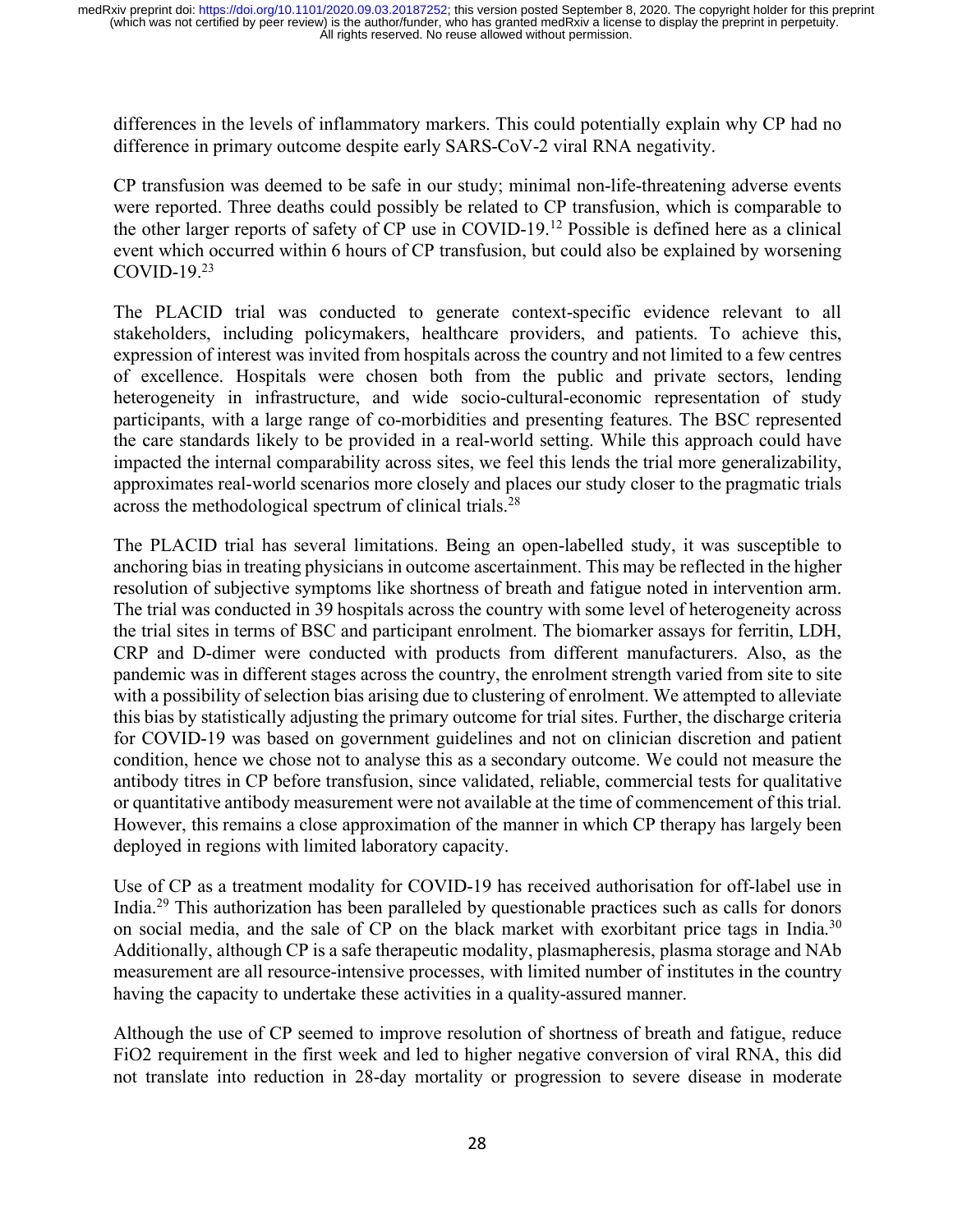COVID-19 patients. Areas of future research could include effectiveness of CP among NAb naïve patients and the use of CP with high NAb titres.

**Contributors:** Patient enrolment, conduct of study, clinical care and data collection: Madras Medical College, Chennai: BL, SS, SAMK, VR, AS, PB, RSUM, RJ, SR. SMS Medical College, Jaipur: SB, SB, AS, AP, AH, GR. Sir H.N Reliance Foundation Hospital and Research Centre: VK, KK, JR, DR, EP, NB, MHP, RJV. Sri Aurobindo Institute of Medical Science, Indore: RD, SP, AT, SJ, RK. Smt. NHL Municipal Medical College, Ahmedabad: JRK, NNS, NMS, HMP, CKS, MNP, SS, SHS, TM, VRB. Topiwala National Medical College and BYL Nair Hospital: RDS, KJ, FE, SA, RB, AMN, TM, VK, RW, NV. Gandhi Medical College, Secunderabad: RRM, BTC, AVS, AKM, KH, KN, KS, TRC, KTR, JV. Government Institute of Medical Science, Noida: SS, RU, SB, RP, SS, BRG. Gandhi Medical College, Bhopal: SD, RS, PD, RM, DC, JL, UMS, JLM. ABVIMS & RML Hospital, New Delhi: KC, AS, VK, RK, PK, BPA, KKG, AG, PS, SD. Satguru Pratap Singh hospitals, Punjab: AJ, MJJ, ASD, RK, NS, NK, DK, RK, RM, GS, JK, RPS, RB Kasturba Hospital: SP, OS, JS, MD, SU. Rajarshree Chhatrapati Shahu Maharaj Govt Medical College: VAF, VB, RM, SY All Institute of Medical Sciences, Jodhpur: SM, AB, MKG, GKB, VN, PBA, MN, PS, RN Post Graduate Institute of Medical Education and Research, Chandigarh: NSK, PM, RS, MPS, NS, SS, RH, VS, LNY, PVML All Institute of Medical Sciences, Patna: NS, DB, NK Byramjee Jeejeebhoy Medical College, Pune: MT, SS, NK, SS, LN, SJ, RK, SG ESIC Medical College and Hospital, Faridabad: NS, NV, AD; Clinical Development Services Agency: MB, NW Smt. Kashi Bai Navale Medical College: SB, SD, VW, AK, TY Karnataka Institute of Medical Sciences, Hubballi: RSK, PR, KY, PG, VM, MS, MHN Lady Hardinge Medical College and SSK Hospital, New Delhi: AG, RS, SP, AP, PG, SS King George's Medical University, Lucknow: DHR, CT, SP, PM, AW, VK Byramjee Jeejeebhoy Medical College, Ahmedabad: KU, NB, NS, MS, TP Mahatma Gandhi University of Medical Sciences Technology, Jaipur: RMJ, AJ, SS, PR, NG Government Medical College, Surat: TCP, MGS, JP, YRS, MJ GMERS Medical College and Hospital, Gotri, Vadodara: VG, MS, RR, IN Sumandeep Vidyapeeth and Dhiraj Hospital, Vadodara: PRJ, ADS, GY, AJ, RKG Sri Venkateshwara Institute of Medical Sciences, Tirupati: KVSB, BSB, AM, BV, KCS Kurnool Medical College, Kurnool: SD, KN, CA, GB, RRK, PC Madurai Medical College, Madurai: MN, MS, DPK, FR Government Medical College, Bhavnagar: SJP, PJA, KPJ, PHS, MB MGM Indore: MB, AY, MG, NR, DC Poona Hospital and Research Centre: VKK, DP, SM, CDS, VT Super Specialty Pediatric Hospital and Post Graduate Teaching Institute, Noida: SA, DKG, SD SN Medical College, Agra: NC, ASC Christian Medical College, Vellore: JJM, SK, DD Aditya Birla Memorial Hospital: RS, VD, YA, SA RD Gardi Medical College, Ujjain: AP, MP, AS Seth GS Medical college and KEM Hospital, Mumbai: JS, KJ, SB; National Institute of Immunohaematology: MM, RMY Lokmanya Tilak Municipal Medical College & General Hospital, Mumbai: NDK, YAG, LN, SM Study design, data analysis, data interpretation and manuscript writing team: AA, AM, GK, PC, TB, SD, PM. Data Management Team: KK, RS. Generation of randomization sequence: VSK. Central Implementation Team: AA, AM, GK, AT. Laboratory Analysis Team: GD, SS, RG, AS, DP, CP, SS, KJ, HK, PDY, GS, PA.

**Declaration of interest:** All authors have completed the ICMJE uniform disclosure form at www.icmje.org/coi\_disclosure.pdf and declare that TB is a member of the National Task Force for COVID-19 which approved the protocol. AM, AA, GK, AT, TB, VS, KK, RS, SD, GD, SS, RG, AS, DP, CP, SS, KJ, HK, PDY, GS,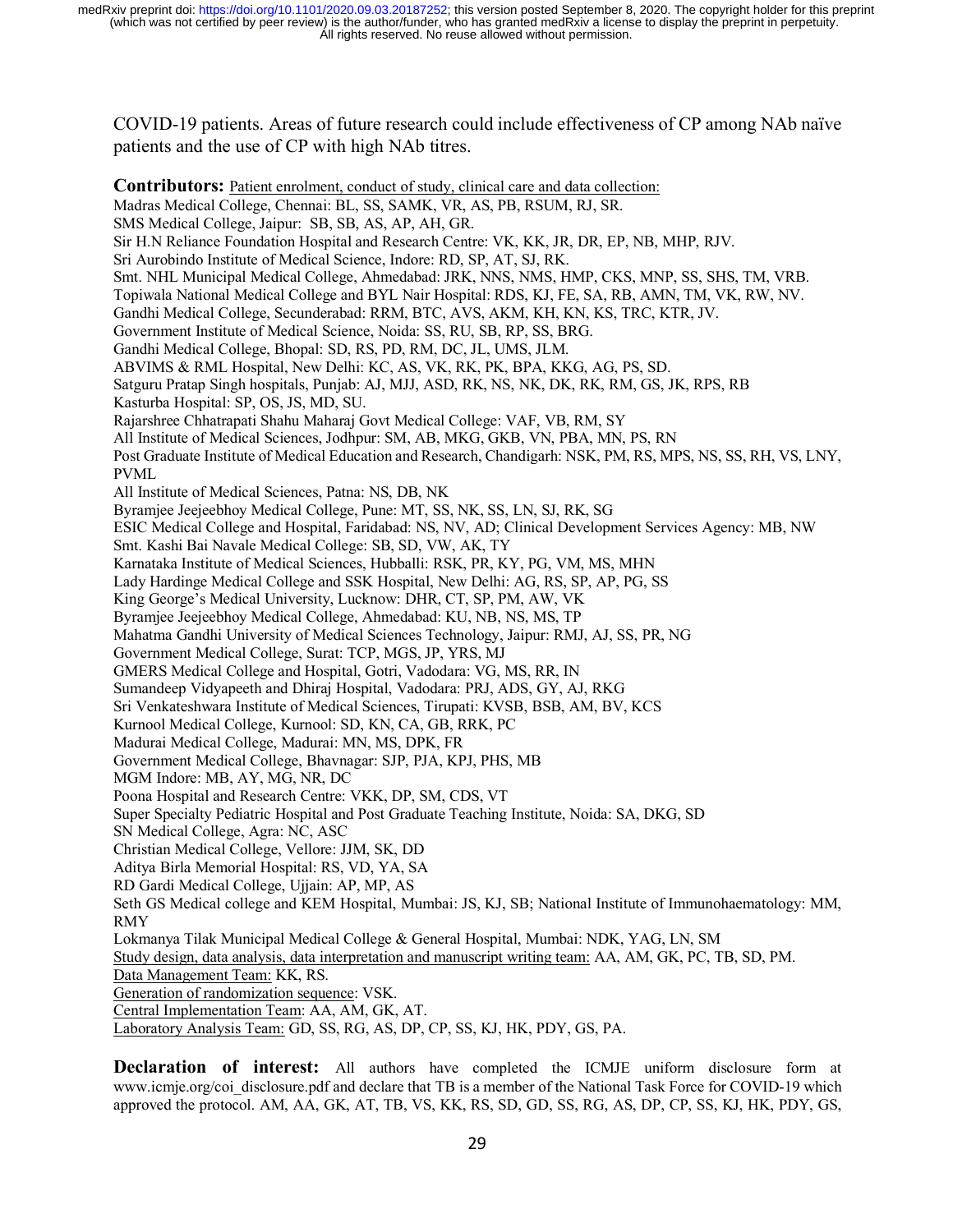PA, MM, RMY are employed with ICMR, the funding source for the trial. PC was an employee of ICMR during the trial. The funding source (ICMR) has no financial interest in the investigational product. No other author has any competing financial or non-financial interest.

**Acknowledgement:** We wish to acknowledge the following people:

Dr. Santanu Kumar Tripathi, Colonel Rajat Jagani, Prof. L Jeyaseelan, Dr. MS Jawahar and Dr. Suman Kumar Pramanik were members of the independent Data and Safety Monitoring Board.

Dr. S. Devika for helping with study images.

Mr. Jagdish Rajesh, Dr. R Lakshminarayanan and Ms Cosmic Priyanka Singh for their constant administrative support at ICMR Headquarters.

Ms Rekha Dubey, Dr. Rajshekhar Iyer, Dr. Naveen Dutt, Dr. Maya Gopalakrishnan, Dr. Deepak Kumar, Dr. PK Singh, Dr. CM Singh, Dr. Urmika Dholiya, Dr. Vrushti Doshiyad, Dr. Mudita Ravani, Dr. Anand Zachariah, Dr. Binila Chacico, Dr. Dheeraj Kumar, Dr. Shalini Shukla, Dr. Indal Chauhan, Dr. Aruna Kumar, Dr. A.K Shrivastava, Dr. MD Dawood Suleman, Dr. K. Padmamalini, Dr. B. Sheshadri, Dr. Iqbal Ahmed, Dr. Vijay Shah, Dr. Kedar, Dr. Tejas Patel, Dr. Tarang Gianchandani, Dr. Chetan B Bhatt, Ms. Ayushi Gianchandani, Dr. Hemant Deshmukh, Dr. Swait Kulkarni, Dr. Gita Nataraj, Dr. Virendra Atam, Professor Amita Jain, Professor Mahendra Lal Brahmbhatt, Dr. Ramalingappa Antaratani, Dr. Iswar S.Hasabi, Dr. Sachin Hosakatti, Dr. Vikas Chandra Swarnkar, Dr. Ganesh Narain Saxena, Dr. Ashina Singla, Dr. R. Chitraa, Dr. CS Sripriya, Dr. J Bharathi Vidhya Jayanthi, Dr. K Ramadevi, Dr. M Chitra, Dr. G Shanthi, Dr. Jagat Ram, Dr. Govardhan Dutt Puri, Ms Richa Pandey, Dr. KK Talwar, Dr. Bishav Mohan, Dr. Sandeep Kaushal, Dr. Loveena Oberoi, Dr. Lalit Kumar Garg, Dr. Rupinder Bakshi, Dr. Kanwaljit Kaur, Dr. Sarabjeet Sharma, Dr. Harjot Kaur, Dr. Gurinder Mohan, Dr. Sunil Chawla, Dr Sarajeet Sharma, Professor Neelam Marwaha, Dr. Ravinder Garg, Dr. Shipa Arora, Dr. Avneet Kaur, Dr. Rajesh Bhaskar, Dr. Gagandeep Singh Grover, Dr. Shilpa Arora, Dr. Sandeep Kaushal, Dr. Rama Gupta, Dr. Prabhat Mehta, Dr. Sushmita Tripathi, Dr. Sachin Dhanrale, Dr. Shreetoma Datta, Dr. Snehal Bachuwar, Dr. Radheshyam Chejara, Dr. Uday Singh Meena, Dr. Girraj Prasad Mathuria, Dr. Dharmendra Kumar Singh, Dr. Prabhat Aggarwal, Dr. Nita Radhakrisnan, Dr. Ankur Goyal, Dr. J.Sangumani, Dr.Senthil and Dr. M.Suresh Kumar helped us enrol participants at the study sites.

Dr. Nitin M Nagarkar, Dr. MD Sabah Siddiqui, Dr. Ramesh Chandrakar, Dr. CH Srinivasa Rao, Dr. Rajiv Kumar B, Dr. Emine A Rahman, Dr. Abhishek B, Dr. Anusha Cherian, Dr. Tamilarasu Kadhiravan, Dr. Maanas Bhaskar, Dr. Aseem K Tiwari, Dr. Geet Aggarwal, Dr. Swati Pabbi, Dr. Arti Trivedi, Dr. Krupal Pujara, Dr. Shailesh Mundhava, Dr. Sudha Ramalingam, Dr. A Murali, Dr. Karthikeyan, Dr. Anjali Sharma, Dr Nandini Duggal, Dr. Mala Chabbra, Dr. Taruna Bansal, Dr. Anupam Verma, Dr. Rahul Katharia, Dr. R.K Dhiman, Dr. S. Alagesan, Dr. SA Manimala, Dr. J Ravishankar, Dr. Inbanathan.J, Dr.Vikas Laxman, Dr. Bharath.M.S, and Dr.Madhukumar.R for their constant support to the study.

#### **References**

1 Casadevall A, Joyner MJ, Pirofski L. SARS-CoV-2 viral load and antibody responses: the case for convalescent plasma therapy. J Clin Invest 2020; published online July 7. DOI:10.1172/JCI139760.

2 Rojas M, Rodríguez Y, Monsalve DM, et al. Convalescent plasma in Covid-19: Possible mechanisms of action. Autoimmun Rev 2020; 19: 102554.

3 Luke TC, Casadevall A, Watowich SJ, Hoffman SL, Beigel JH, Burgess TH. Hark back: passive immunotherapy for influenza and other serious infections. Crit Care Med 2010; 38: e66- 73.

4 van Griensven J, Edwards T, de Lamballerie X, et al. Evaluation of Convalescent Plasma for Ebola Virus Disease in Guinea. N Engl J Med 2016; 374: 33–42.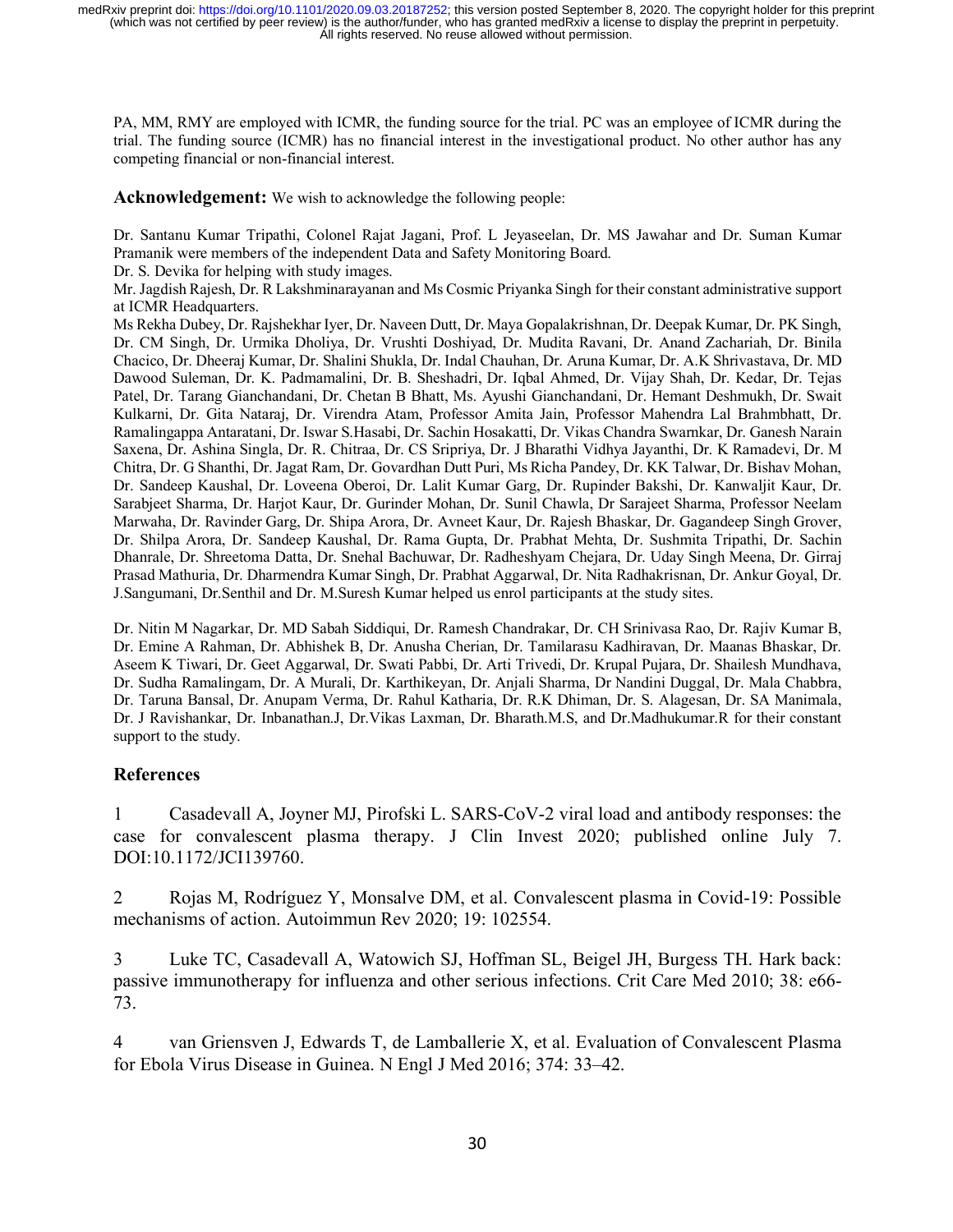5 Cheng Y, Wong R, Soo Yoy, et al. Use of convalescent plasma therapy in SARS patients in Hong Kong. Eur J Clin Microbiol Infect Dis 2005; 24: 44–6.

6 Devasenapathy N, Ye Z, Loeb M, et al. Efficacy and safety of convalescent plasma for severe COVID-19 based on evidence in other severe respiratory viral infections: a systematic review and meta-analysis. CMAJ 2020; 192: E745–55.

7 Robbiani DF, Gaebler C, Muecksch F, et al. Convergent antibody responses to SARS-CoV-2 in convalescent individuals. Nature 2020; published online June 18. DOI:10.1038/s41586- 020-2456-9.

8 Shen C, Wang Z, Zhao F, et al. Treatment of 5 Critically Ill Patients With COVID-19 With Convalescent Plasma. JAMA 2020; published online March 27. DOI:10.1001/jama.2020.4783.

9 Abolghasemi H, Eshghi P, Cheraghali AM, et al. Clinical efficacy of convalescent plasma for treatment of COVID-19 infections: Results of a multicenter clinical study. Transfus Apher Sci 2020; published online ahead of print, Jul 15. DOI:10.1016/j.transci.2020.102875

10 Hegerova L, Gooley TA, Sweerus KA, et al. Use of convalescent plasma in hospitalized patients with COVID-19: case series. Blood 2020; 136: 759–62.

11 Xia X, Li K, Wu L, et al. Improved clinical symptoms and mortality among patients with severe or critical COVID-19 after convalescent plasma transfusion. Blood 2020;136(6):755–9.

12 Joyner MJ, Bruno KA, Klassen SA, et al. Safety Update: COVID-19 Convalescent Plasma in 20,000 Hospitalized Patients. Mayo Clin Proc [Internet]. 2020 Jul 19; Available from: https://www.ncbi.nlm.nih.gov/pmc/articles/PMC7368917/ Accessed on 25 Aug 2020.

13 Li L, Zhang W, Hu Y, et al. Effect of Convalescent Plasma Therapy on Time to Clinical Improvement in Patients with Severe and Life-threatening COVID-19: A Randomized Clinical Trial. JAMA 2020; published online June 3. DOI:10.1001/jama.2020.10044.

14 Gharbharan A, Jordans CCE, Geurtsvan Kessel C, et al. Convalescent Plasma for COVID-19. A randomized clinical trial. medRxiv 2020; 2020.07.01.20139857.

15 Piechotta V, Chai KL, Valk SJ, et al. Convalescent plasma or hyperimmune immunoglobulin for people with COVID-19: a living systematic review. Cochrane Database Syst Rev 2020; 7: CD013600.

16 An EU programme of COVID-19convalescent plasma collection and transfusion. Available at a state of  $\alpha$  at a state of  $\alpha$  at a state of  $\alpha$  at a state of  $\alpha$  at a state of  $\alpha$  at a state of  $\alpha$  at a state of  $\alpha$  at a state of  $\alpha$  at a state of  $\alpha$  at a state of  $\alpha$  at a state of  $\alpha$  at https://ec.europa.eu/health/sites/health/files/blood\_tissues\_organs/docs/guidance\_plasma\_covid1 9\_en.pdf Accessed on 17 Aug 2020.

17 Guidelines on Clinical Management of COVID-19 v.3. Ministry of Health and Family Welfare; Government of India. 2020. Available from: https://www.mohfw.gov.in/pdf/ClinicalManagementProtocolforCOVID19.pdf Accessed on 25 Aug 2020.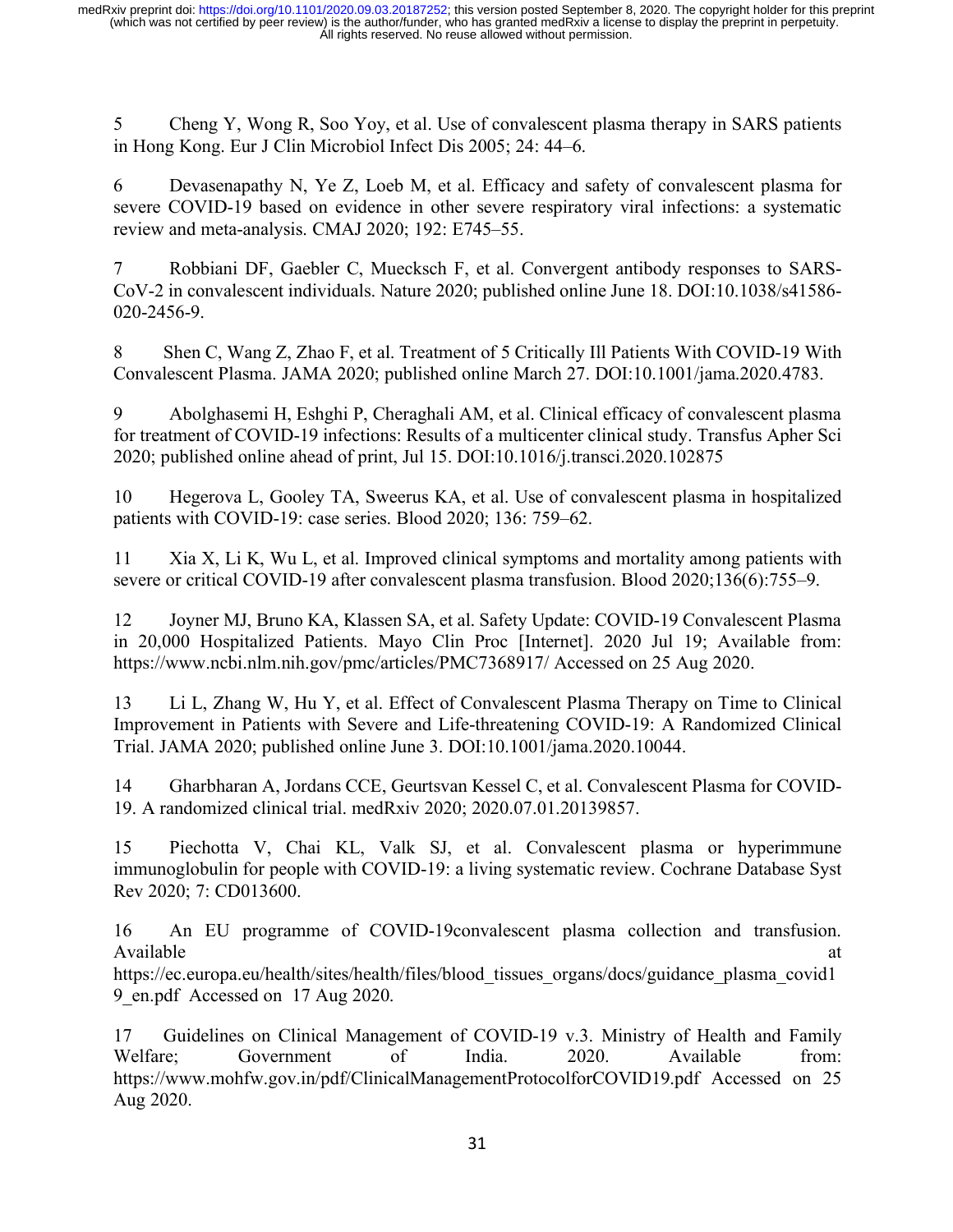18 Department of Health and Family Welfare, Ministry of Health and Family Welfare; Government of India. Gazette of India. Available from: https://cdsco.gov.in/opencms/export/sites/CDSCO\_WEB/Pdfdocuments/NewDrugs\_CTRules\_2019.pdf Accessed on 25 Aug 2020.

19 Epstein J, Burnouf T. Points to consider in the preparation and transfusion of COVID-19 convalescent plasma. Vox Sang 2020 Apr 22:10.1111/vox.12939.

20 Wu F, Wang A, Liu M, et al. Neutralizing antibody responses to SARS-CoV-2 in a COVID-19 recovered patient cohort and their implications. medRxiv 2020; 2020.03.30.20047365.

21 Sarkale P, Patil S, Yadav PD, et al. First isolation of SARS-CoV-2 from clinical samples in India. Indian J Med Res 2020;151:244-50

22 WHO Working Group on the Clinical Characterisation and Management of COVID-19 infection. A minimal common outcome measure set for COVID-19 clinical research. Lancet Infect Dis 2020;20(8):e192-e197.

23 Edwards IR, Aronson JK. Adverse drug reactions: definitions, diagnosis, and management. Lancet. 2000;356(9237):1255-1259.

24 Zhou F, Yu T, Du R, et al. Clinical course and risk factors for mortality of adult inpatients with COVID-19 in Wuhan, China: a retrospective cohort study. Lancet. 2020;395(10229):1054- 1062.

25 Liu F, Li L, Xu M, et al. Prognostic value of interleukin-6, C-reactive protein, and procalcitonin in patients with COVID-19. J Clin Virol 2020;127:104370.

26 Joyner MJ, Senefeld JW, Klassen SA, et al. Effect of convalescent plasma on mortality among hospitalized patients with covid-19: initial three-month experience. MedRxiv. https://www.medrxiv.org/content/10.1101/2020.08.12.20169359v1.full.pdf.

27 Long, Q., Tang, X., Shi, Q. et al. Clinical and immunological assessment of asymptomatic SARS-CoV-2 infections. Nat Med 26, 1200–1204 (2020). https://doi.org/10.1038/s41591-020- 0965-6

28 Ford I, Norrie J. Pragmatic Trials. N Engl J Med. 2016;375(5):454-463.

29 Central Drugs Standard Control Notice. Available at: organisation https://cdsco.gov.in/opencms/opencms/system/modules/CDSCO.WEB/elements/download\_file\_ division.jsp?num\_id=NjA0Mw== Accesses on 25Aug 2020.

30 Khan J, Hizbullah M, Jain N. Coronavirus pandemic fuels black-market for plasma of recovered patients. India Today. [newspaper on the Internet]. July 22, 2020. Available on: https://www.indiatoday.in/india/story/exclusive-coronavirus-pandemic-fuels-black-market-forplasma-of-recovered-patients-1703332-2020-07-22 Accessed on 25 Aug 202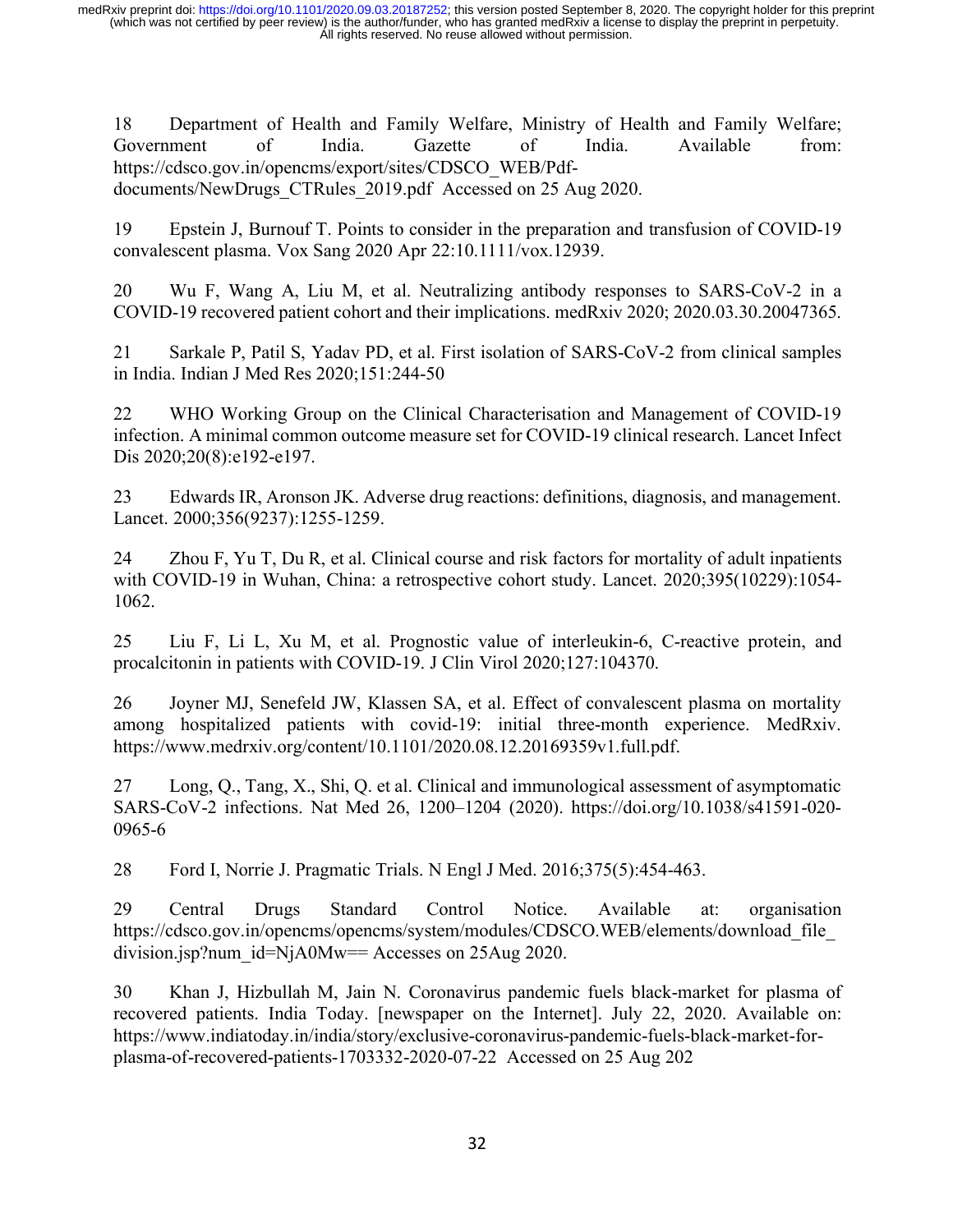|                                       | Best Standard of Care arm, n=229 | Convalescent Plasma arm, n=235 |
|---------------------------------------|----------------------------------|--------------------------------|
| Age in yrs, Median (IQR)              | 52 $(41,60)$                     | 52 (42, 60)                    |
| Gender, male, n(%)                    | 177(77.3%)                       | $177(75.3\%)$                  |
| BMI, $kg/m2$ , mean (SD)              | $26.1(4.2\%)$                    | $26.2(4.3\%)$                  |
| Comorbidities, $n\frac{6}{6}$         | $147(64.2\%)$                    | $167(71.1\%)$                  |
| <b>Diabetes mellitus</b>              | 87 (38.2%)                       | 113(48.1)                      |
| Hypertension                          | $81(35.5\%)$                     | $92(39.1\%)$                   |
| <b>Coronary artery disease</b>        | $17(7.4\%)$                      | $15(6.4\%)$                    |
| <b>Obesity</b>                        | $17(7.4\%)$                      | $16(6.8\%)$                    |
| #Tuberculosis                         | $10(4.4\%)$                      | $9(3.8\%)$                     |
| <b>Chronic kidney disease</b>         | $9(3.9\%)$                       | $8(3.4\%)$                     |
| Chronic obstructive pulmonary disease | $7(3.1\%)$                       | $8(3.4\%)$                     |
| Cerebrovascular disease               | $1(0.4\%)$                       | $3(1.3\%)$                     |
| <b>Liver Cirrhosis</b>                | $2(0.9\%)$                       | $\overline{0}$                 |
| <b>Cancer (History)</b>               | $\mathbf{0}$                     | $1(0.4\%)$                     |
| Ever smoker, $n\frac{6}{6}$           | 18(7.9)                          | 19(8.1)                        |
| Blood Group, $n\frac{6}{6}$           |                                  |                                |
| A                                     | 51(22.3%)                        | 55(23.4%)                      |
| B                                     | 83(36.3%)                        | 87(37.1%)                      |
| $\mathbf 0$                           | 83(36.2%)                        | 79(33.6%)                      |
| AB                                    | $12(5.2\%)$                      | $14(5.9\%)$                    |

Table 1: Demographic and baseline characteristics of the study participants, n=464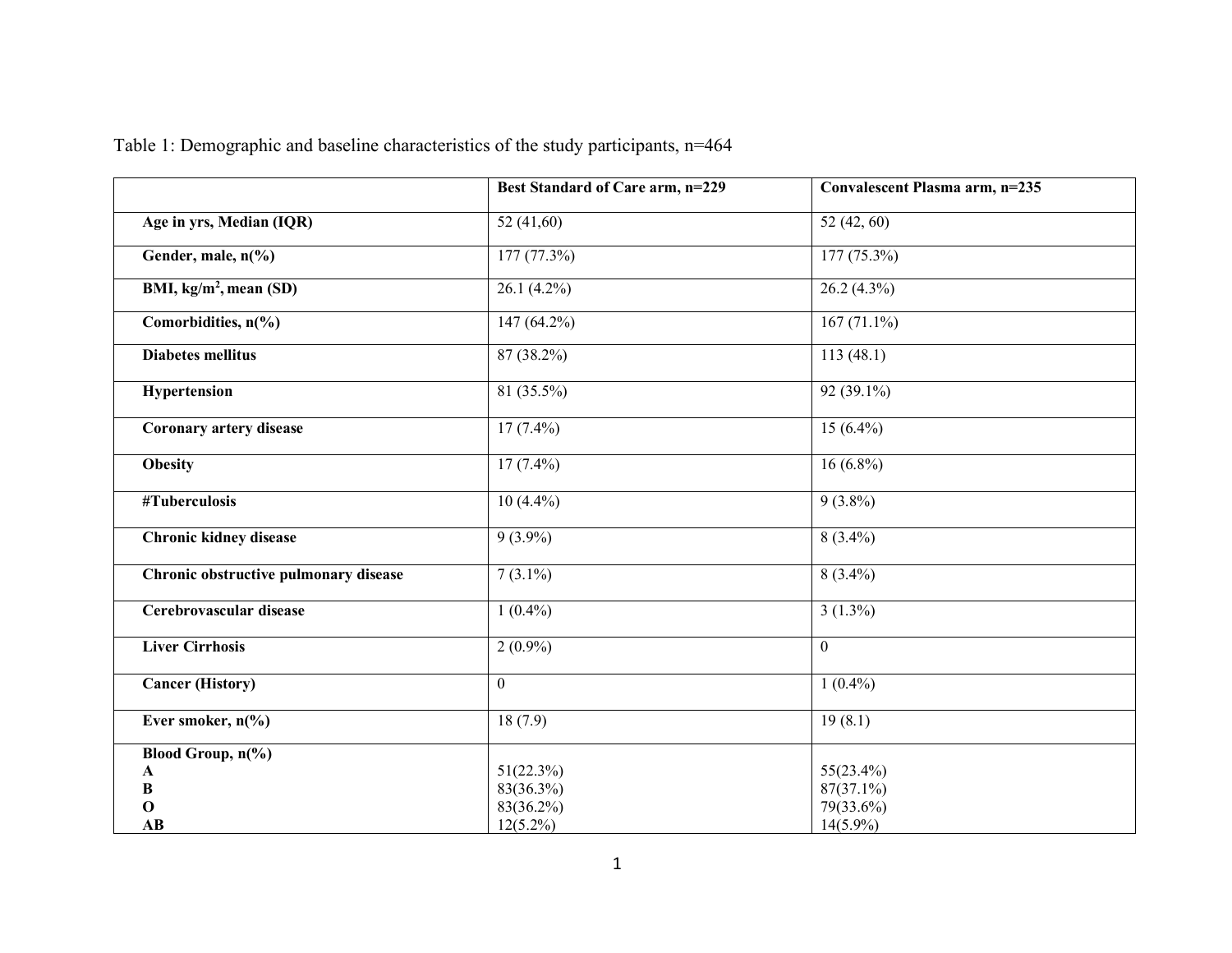| Symptom onset to admission, days, Median (IQR)                       | 4(3,7)    | 4(3,7)    |
|----------------------------------------------------------------------|-----------|-----------|
| Symptom onset to enrolment, days, Median (IQR) $\mid$ 8 (6,11)       |           | 8(6,11)   |
| *Detectable Neutralisation antibody titre, $n\frac{6}{6}$<br>$n=418$ | 163(80.3) | 185(86.1) |

\*Data not available for all randomized patients # Only 2 patients had active TB, one in each arm BMI: body mass index; IQR: interquartile range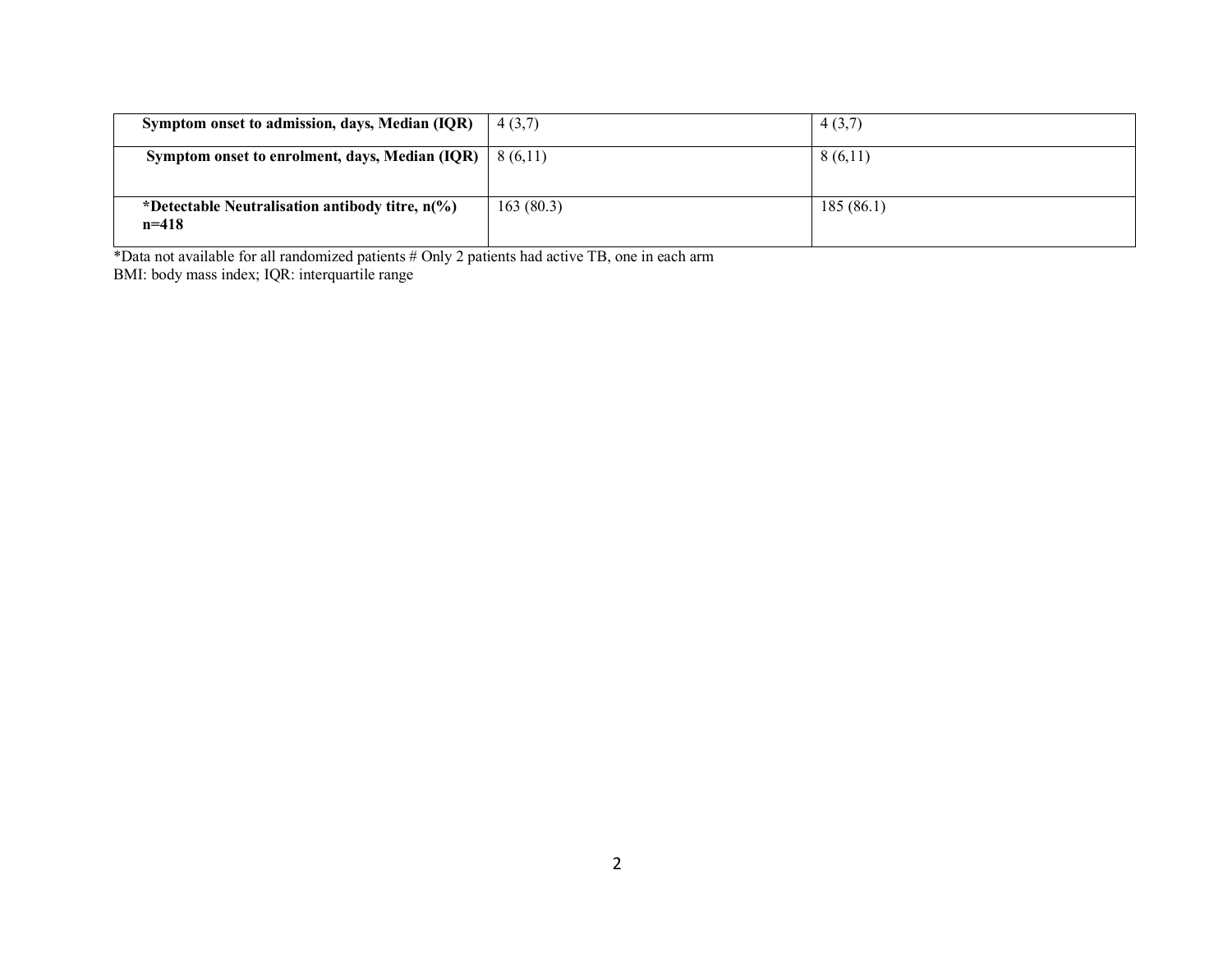|                                                                                                                                                          | Best Standard of Care arm (n=229)                                  | Convalescent Plasma arm (n=235)                                       |
|----------------------------------------------------------------------------------------------------------------------------------------------------------|--------------------------------------------------------------------|-----------------------------------------------------------------------|
| Shortness of Breath, n(%)                                                                                                                                | 208 (90.8%)                                                        | 215 (91.5%)                                                           |
| Fever, $n\frac{6}{6}$                                                                                                                                    | $85(37.1\%)$                                                       | $77(32.8\%)$                                                          |
| Cough, $n\frac{6}{6}$                                                                                                                                    | $167(72.9\%)$                                                      | 149(63.4%)                                                            |
| Fatigue, $n\frac{6}{6}$                                                                                                                                  | $182(79.5\%)$                                                      | $183(78.2\%)$                                                         |
| X-ray findings, $n\frac{6}{6}$<br>Ground glass opacity<br>Local patchy shadows<br>B/L patchy shadows<br>Interstitial abnormalities<br>B/L white out lung | 29 (13.5%)<br>$9(4.2\%)$<br>139(64.9%)<br>$4(1.9\%)$<br>$2(0.9\%)$ | $27(12.4\%)$<br>$12(5.5\%)$<br>140(64.2%)<br>$3(1.4\%)$<br>$2(0.9\%)$ |
| $SpO2$ (%) on room air, mean (SD)                                                                                                                        | 88.5(4.1)                                                          | 88.1(4.4)                                                             |
| FiO2 required to maintain SpO2 > 92%, mean (SD)                                                                                                          | 37.4(11.4)                                                         | 39.04(13.1)                                                           |
| PaO2/FiO2, mean (SD)                                                                                                                                     | 251.6(39.5)                                                        | 255.4(42.1)                                                           |
| Haemoglobin (g/dl), mean (SD)                                                                                                                            | 12.5(1.8)                                                          | 12.5(2.1)                                                             |
| WBC count (Cells /mm <sup>3</sup> ), median (IQR)                                                                                                        | 8500 (6500,11200)                                                  | 8480 (6110,11460)                                                     |
| Neutrophil-Lymphocyte Ratio (NLR), median (IQR)                                                                                                          | 5.5(3.4, 9.4)                                                      | 5.5(3.5, 10)                                                          |
| Ferritin, ng/mL, Median (IQR)                                                                                                                            | 539.5 (328.3, 873)                                                 | 529.8 (278.6, 956)                                                    |
| LDH, IU/L, Median (IQR)                                                                                                                                  | 458.6 (342.5, 638.5)                                               | 473.5 (335, 661)                                                      |
| High CRP, $n\frac{6}{6}$                                                                                                                                 | $97(50\%)$                                                         | 100(49.7%)                                                            |
| High D-Dimer, $n\frac{6}{6}$                                                                                                                             | 68 (34.7%)                                                         | 82 (40.4%)                                                            |
| WHO Ordinal scale, $n\frac{6}{6}$                                                                                                                        |                                                                    |                                                                       |
| 4                                                                                                                                                        | $181(79.0\%)$                                                      | 180 (76.9%)                                                           |
| 5                                                                                                                                                        | $47(20.5\%)$                                                       | $54(23.1\%)$                                                          |
| 6                                                                                                                                                        | $1(0.4\%)$                                                         | $\boldsymbol{0}$                                                      |

Table 2: Clinical and laboratory parameters of the trial participants at baseline and medications received during hospitalization, n=464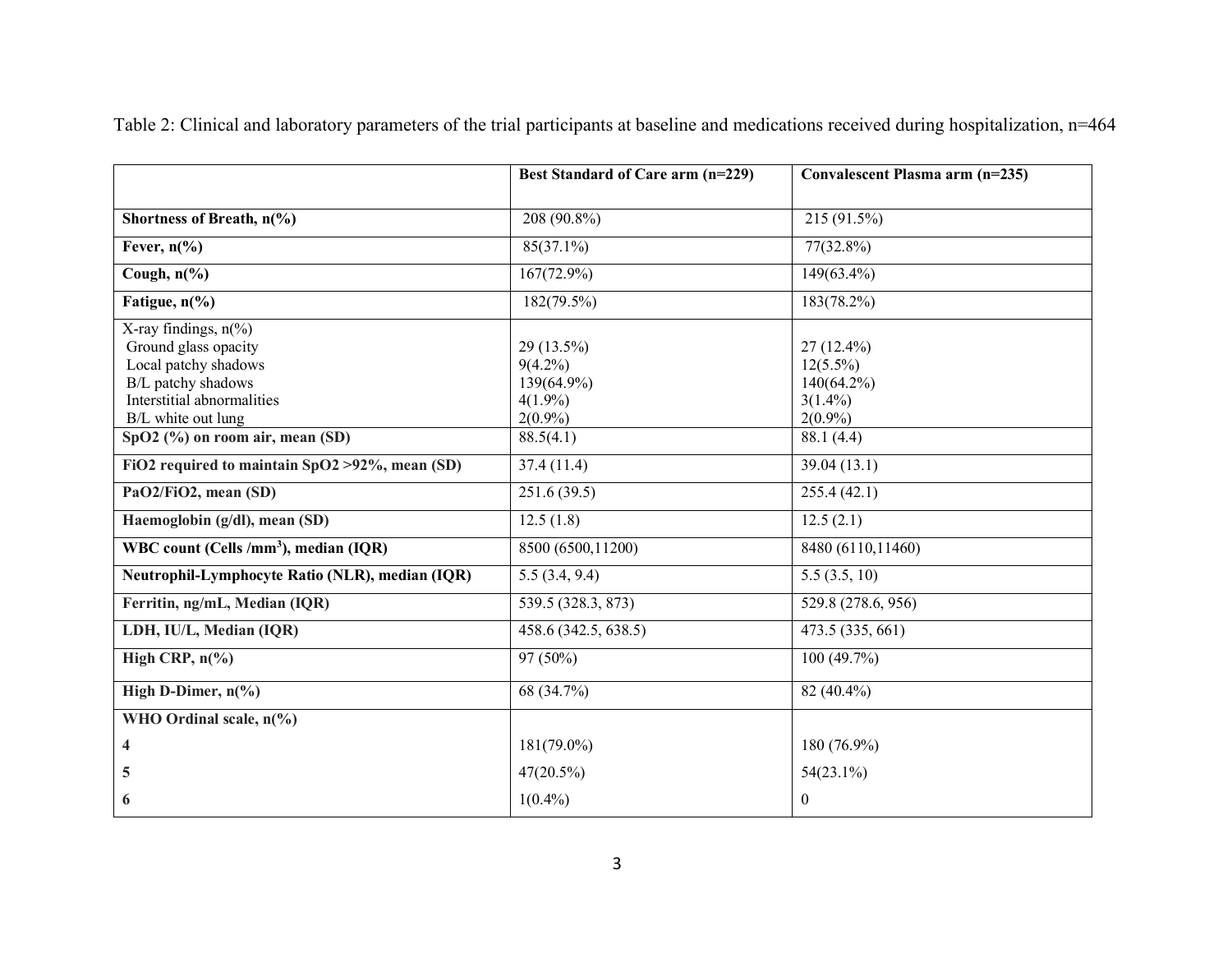| Medications, $n\frac{6}{6}$       |                |              |
|-----------------------------------|----------------|--------------|
| Hydroxychloroquine                | $155(68.3\%)$  | 159 (67.7%)  |
| <b>Remdesivir</b>                 | $13(5.9\%)$    | $7(3.2\%)$   |
| Lopinavir/Ritonavir               | $30(13.6\%)$   | $36(16.1\%)$ |
| Methylprednisolone                | $114(49.8\%)$  | 123 (52.3%)  |
| <b>Dexamethasone</b>              | $30(13.1\%)$   | $23(9.8\%)$  |
| Hydrocortisone                    | $5(2.2\%)$     | $4(1.7\%)$   |
| <b>Tocilizumab</b>                | 26(12.7%)      | $16(7.2\%)$  |
| Heparin (UFH/LMWH)                | $170(76.6\%)$  | 178 (77.7%)  |
| Azithromycin                      | 140 $(65.1\%)$ | 156 (69.3%)  |
| <b>Intravenous Immunoglobulin</b> | $\theta$       | $1(0.4\%)$   |
| <b>Other Antibiotics</b>          | 196 (87.5%)    | 204 (87.5%)  |

High CRP: Levels above 41mg/L; High D-dimer: Levels above 1mg/L

FiO2: fraction of inspired oxygen; PaO2: Partial pressure of Oxygen in arterial blood; WBC: White Blood Cells; LDH: lactate dehydrogenase; CRP: C-reactive protein; WHO Ordinal scale: World Health Organization ordinal scale; UFH: unfractionated heparin; LMWH: Low molecular weight heparin.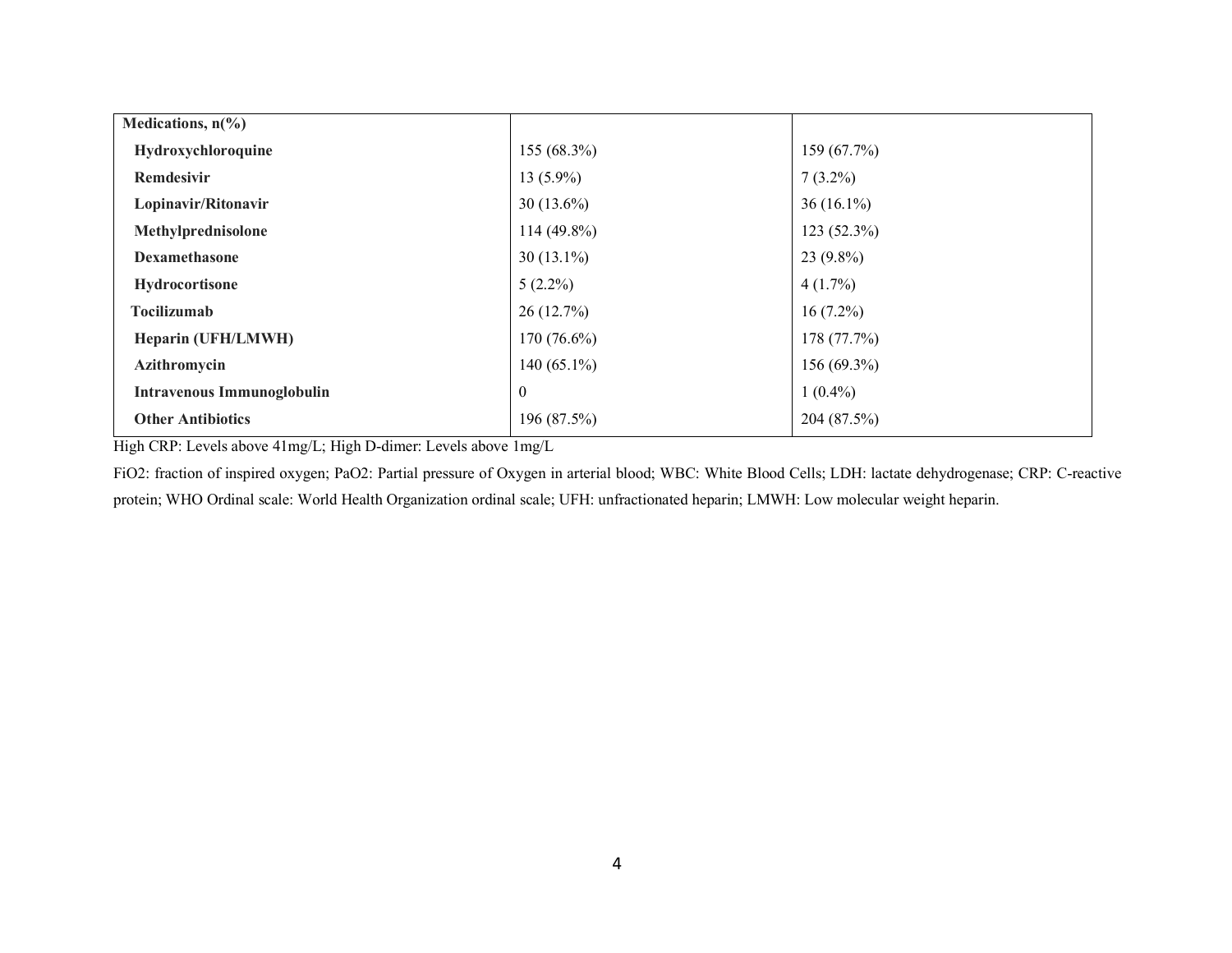# **Table 3: Comparison of primary outcomes between intervention and control arms**

|                             | Best Standard of Care<br>arm<br>$N = 229$ | Convalescent Plasma arm*<br>$N = 235$ | Convalescent Plasma<br>(with<br>$CP)$ *<br>$N = 160$ | armConvalescent<br>Plasma<br>detectable NAbs in $arm$ (with NAbs $\geq$ 1:80<br>in $CP$ <sup>*</sup><br>$N=67$ | Convalescent Plasma<br>(with<br>arm<br>undetectable NAb in<br>$CP)*$<br>$N = 64$ |
|-----------------------------|-------------------------------------------|---------------------------------------|------------------------------------------------------|----------------------------------------------------------------------------------------------------------------|----------------------------------------------------------------------------------|
| All-cause mortality at 28   | 31(14.59%)                                | $34(13.60\%)$                         | $22(13.84\%)$                                        | $10(14.93\%)$                                                                                                  | 12(18.75%)                                                                       |
| days                        |                                           |                                       |                                                      |                                                                                                                |                                                                                  |
| aOR (95%CI)                 |                                           | 1.05(0.61, 1.83)                      | 0.93(0.49, 1.70)                                     | 0.93(0.39, 2.21)                                                                                               | 1.49(0.68, 3.23)                                                                 |
| Progression<br>to<br>severe | $17(7.42\%)$                              | 17(7.23%)                             | 11 $(6.88\%)$                                        | $6(8.96\%)$                                                                                                    | $6(9.38\%)$                                                                      |
| disease ( $P/F$ ratio <100) |                                           |                                       |                                                      |                                                                                                                |                                                                                  |
| aOR (95%CI)                 |                                           | 1.04(0.51, 2.11)                      | 0.91(0.41, 2.02)                                     | 1.25(0.45, 3.41)                                                                                               | 1.33(0.49, 3.59)                                                                 |
| Composite outcome           | 41 (17.90%)                               | 44 (18.72%)                           | $27(16.88\%)$                                        | $12(17.41\%)$                                                                                                  | $13(20.31\%)$                                                                    |
| aOR (95%CI)                 |                                           | 1.09(0.67, 1.77)                      | 1.04(0.61, 1.78)                                     | 0.92(0.43, 1.97)                                                                                               | 1.19(0.59, 2.42)                                                                 |

aOR: adjusted odds ratio; NAb: neutralizing antibodies; CP: Convalescent plasma

\*All comparisons were done with best standard of care, adjustment done for presence of diabetes mellitus and trial site